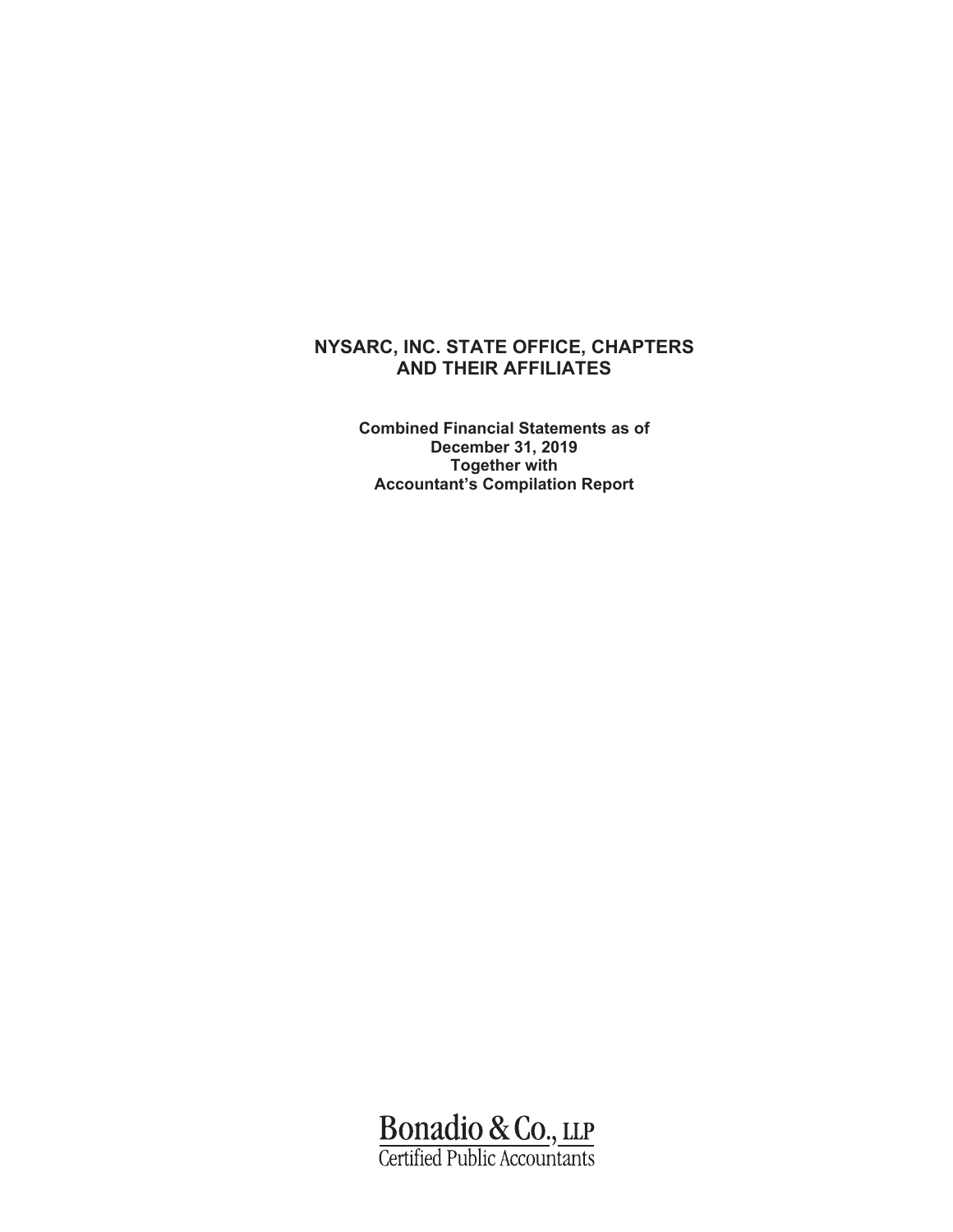### **ACCOUNTANT'S COMPILATION REPORT**

December 11, 2020

To the Board of Governors of NYSARC, Inc.:

Management is responsible for the accompanying combined financial statements of NYSARC, Inc. State Office, Chapters and their Affiliates, which comprise the combined statement of financial position as of December 31, 2019, and the related combined statements of activities and changes in net assets, functional expenses and cash flows for the year then ended, and the related notes to the combined financial statements in accordance with accounting principles generally accepted in the United States of America.

We have performed a compilation engagement in accordance with Statements on Standards for Accounting and Review Services promulgated by the Accounting and Review Services Committee of the AICPA. We did not audit or review the combined financial statements nor were we required to perform any procedures to verify the accuracy or completeness of the information provided by management. We do not express an opinion, a conclusion, nor provide any form of assurance on these financial statements.

The accompanying supplementary information contained in Exhibits I, II, and III is presented for purposes of additional analysis and is not a required part of the basic combined financial statements. This information is the responsibility of management. The supplementary information was subject to our compilation engagement. We have not audited or reviewed the supplementary information and, accordingly, do not express an opinion, a conclusion, nor provide any form of assurance on such information.

Bonadio & Co., LLP

6 Wembley Court Albany, New York 12205 p (518) 464-4080 f (518) 464-4087

www.bonadio.com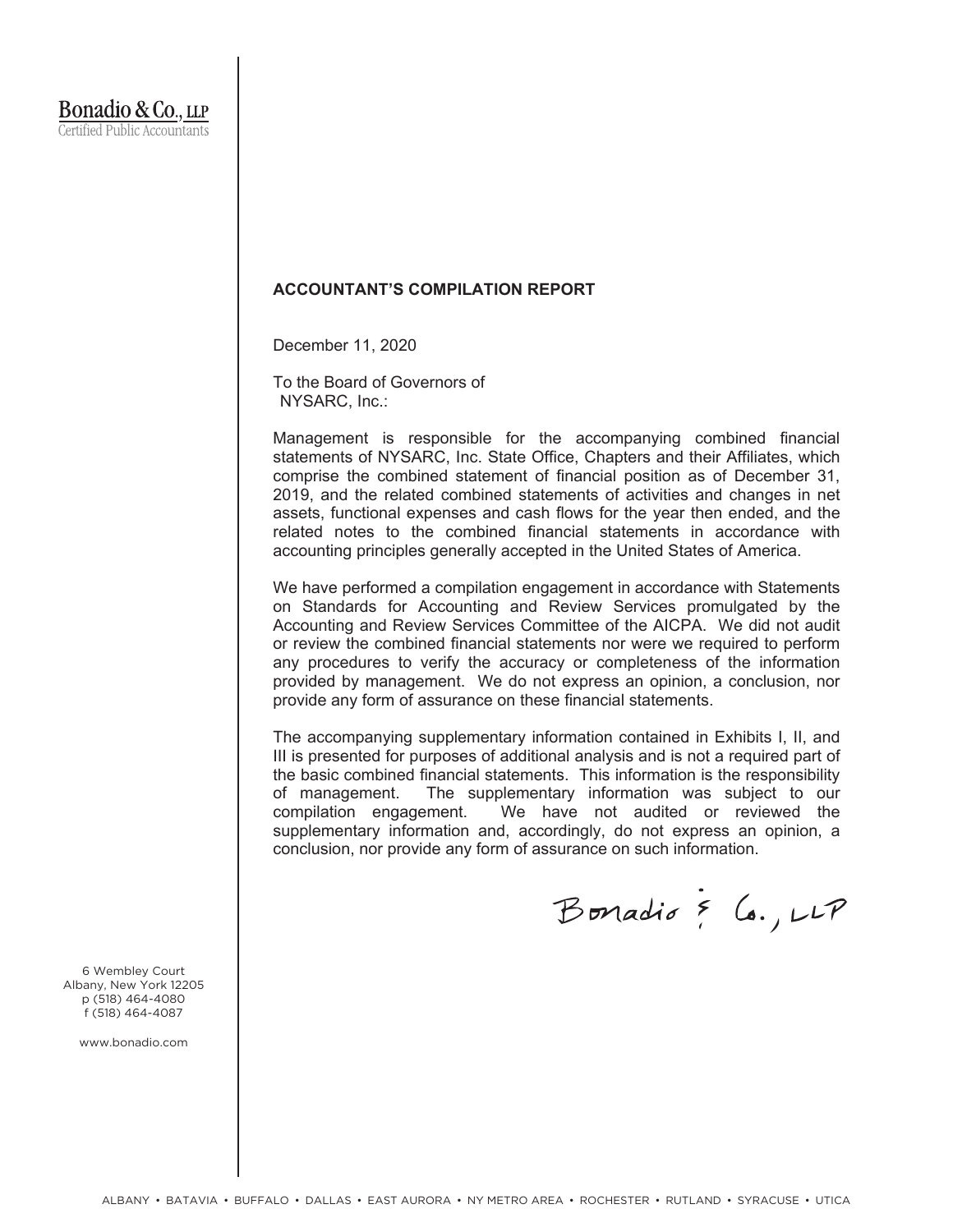### **COMBINED STATEMENT OF FINANCIAL POSITION<br>DECEMBER 31, 2019 COMBINED STATEMENT OF FINANCIAL POSITION DECEMBER 31, 2019**

(See Accountant's Compilation Report) (See Accountant's Compilation Report)

# **ASSETS LIABILITIES AND NET ASSETS ASSETS**

LIABILITIES AND NET ASSETS

| CURRENT ASSETS:                                                                     |                              | CURRENT LIABILITIES:                                                                                                   |                          |
|-------------------------------------------------------------------------------------|------------------------------|------------------------------------------------------------------------------------------------------------------------|--------------------------|
| Cash and equivalents                                                                | 144,750,757<br>↮             | Current installments of long-term debt                                                                                 | 27,569,749<br>↮          |
| Current portion restricted deposits and funded reserves<br>Investments              | 252,273<br>288,849,076       | Current portion of lease liability<br>Notes payable                                                                    | 15,332,858<br>32,095,755 |
| Government receivables, net                                                         | 239,796,496                  | Accounts payable                                                                                                       | 57,955,000               |
| Other receivables, net                                                              | 4,171,739                    | Accrued expenses and taxes                                                                                             | 123,170,517              |
| Inventories                                                                         | 11,229,415                   | Current portion of amounts due to governmental agencies                                                                | 14,427,957               |
| Due from chapters                                                                   | 7,263,964                    | Current portion of deferred revenue and refundable advances                                                            | 3,636,775                |
| Prepaid expenses and other assets<br>Deposits                                       | 16,457,685<br>2,338,572      | Other current liabilities                                                                                              | 13,404,178               |
| Total current assets                                                                | 715,109,977                  | Total current liabilities                                                                                              | 287,592,789              |
| PROPERTY, PLANT AND EQUIPMENT:                                                      |                              | LONG-TERM DEBT, net, net of current portion                                                                            | 138,967,825              |
| Land                                                                                | 119,039,048                  |                                                                                                                        |                          |
| Buildings and leasehold improvements<br>Furniture, fixtures, and equipment          | 183,264,252<br>809, 181, 921 | LEASE LIABILITY, net of current portion                                                                                | 49,558,826               |
| Vehicles                                                                            | 121, 131, 209                | OTHER NONCURRENT LIABILITIES:                                                                                          |                          |
| Construction-in-progress                                                            | 17, 154, 319                 | Due to governmental agencies, net of current portion                                                                   | 709,127                  |
|                                                                                     | 1,249,770,749                | Deferred revenue and refundable advances, net of current portion<br>Participant funds and other noncurrent liabilities | 21,310,885<br>38,764,869 |
| Less: Accumulated depreciation                                                      | (844, 701, 344)              | Total other noncurrent liabilities                                                                                     | 60,784,881               |
| Total property, plant and equipment                                                 | 405,069,405                  | <b>Total liabilities</b>                                                                                               | 536,904,321              |
| OTHER ASSETS:                                                                       |                              | NET ASSETS:                                                                                                            | 26,787,747               |
| Restricted deposits and funded reserves, net of current portion<br>Deferred charges | 2,377,410<br>20,436,068      | Without donor restrictions<br>With donor restrictions                                                                  | 718, 170, 241            |
| Right-of-use assets                                                                 | 71,988,949                   |                                                                                                                        |                          |
| Participant funds and other noncurrent assets<br>Net investments in affiliates      | 33,348,048<br>33,532,452     | Total net assets                                                                                                       | 744,957,988              |
| Total other assets                                                                  | 161,682,927                  |                                                                                                                        |                          |
|                                                                                     | \$1,281,862,309              |                                                                                                                        | \$1,281,862,309          |

See accompanying notes and accountant's compilation report. See accompanying notes and accountant's compilation report.

 $\leftarrow$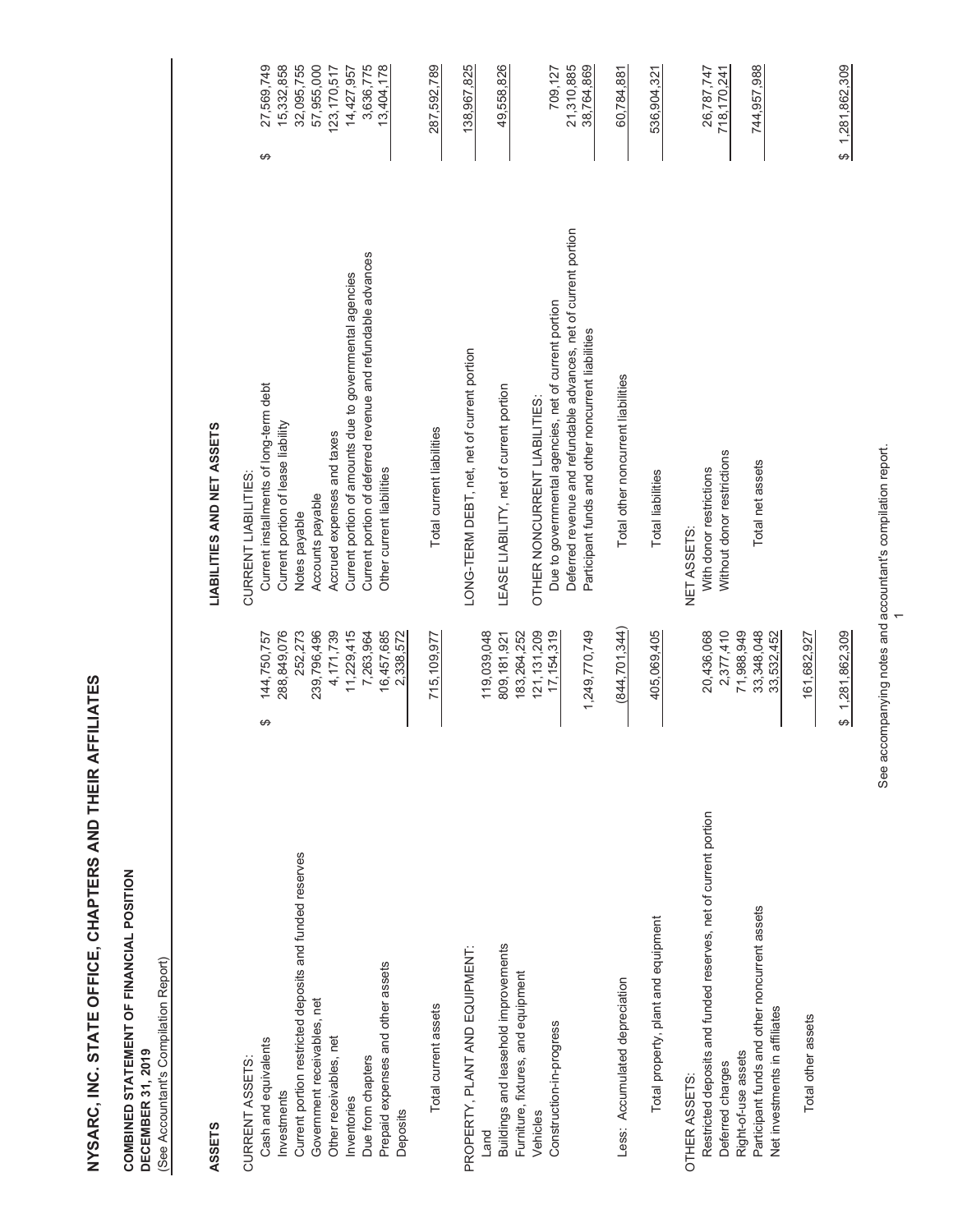### **NYSARC, INC. STATE OFFICE, CHAPTERS AND THEIR AFFILIATES**

### **COMBINED STATEMENT OF ACTIVITIES AND CHANGE IN NET ASSETS FOR THE YEAR ENDED DECEMBER 31, 2019**

(See Accountant's Compilation Report)

| NET ASSETS WITHOUT DONOR RESTRICTIONS:            |                     |
|---------------------------------------------------|---------------------|
| Revenue and support -                             |                     |
| Program revenue                                   | 1,776,066,758<br>\$ |
| Non-program revenue                               | 25,204,618          |
| Fundraising                                       | 4,041,591           |
| Other support                                     | 16,274,568          |
| Capital additions revenue                         | 16,602              |
| Realized and unrealized gain on investments, net  | 34,827,787          |
| Net assets released from restrictions             | 2,418,773           |
| Total revenue and support                         | 1,858,850,697       |
| Expenses -                                        |                     |
| Program services                                  | 1,636,409,226       |
| Management and general                            | 174,761,408         |
| Fundraising                                       | 5,691,543           |
| Other operating expenses                          | 332,351             |
| <b>Total expenses</b>                             | 1,817,194,528       |
| Increase in net assets without donor restrictions | 41,656,169          |
| <b>NET ASSETS WITH DONOR RESTRICTIONS:</b>        |                     |
| Contributions, grants, etc.                       | 3,328,609           |
| Other                                             | 1,768,424           |
| Net assets released from restrictions             | (2, 418, 773)       |
| Decrease in net assets with donor restrictions    | 2,678,260           |
| OTHER CHANGE IN NET ASSETS                        | (1, 165, 309)       |
| <b>CHANGE IN NET ASSETS</b>                       | 43,169,120          |
| NET ASSETS - beginning of year                    | 701,788,868         |
| NET ASSETS - end of year                          | \$<br>744,957,988   |

See accompanying notes and accountant's compilation report.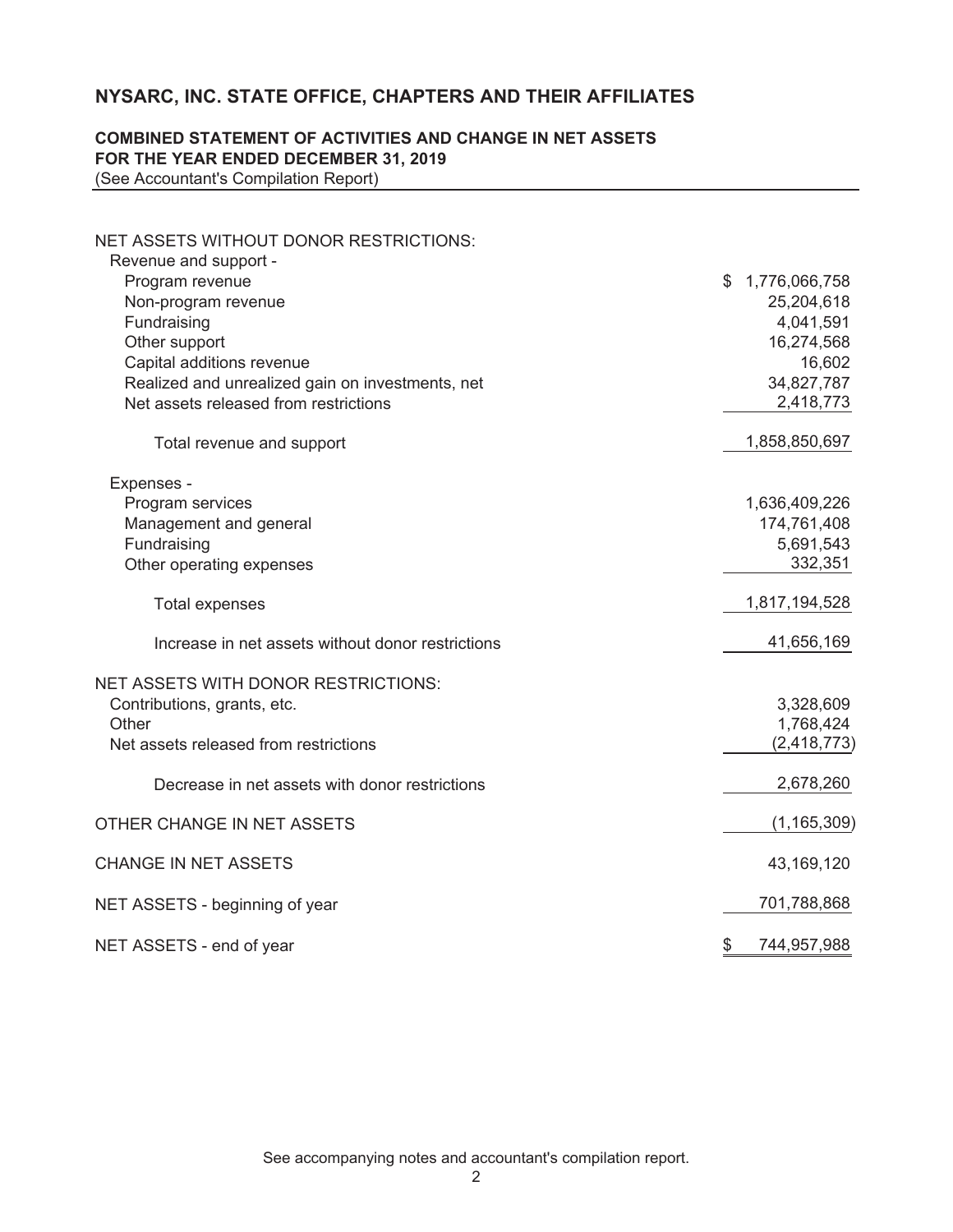### **COMBINED STATEMENT OF FUNCTIONAL EXPENSES**

**FOR THE YEAR ENDED DECEMBER 31, 2019**  (See Accountant's Compilation Report)

|                                          | <b>Program Services</b> |    | <b>Supporting Services</b> * |    | Total         |
|------------------------------------------|-------------------------|----|------------------------------|----|---------------|
| Salaries and Wages                       | \$<br>928, 191, 764     | \$ | 90,421,076                   | \$ | 1,018,612,840 |
| Payroll Taxes and fringe benefits        | 275, 134, 155           |    | 27,582,623                   |    | 302,716,778   |
| Depreciation                             | 58,057,121              |    | 7,648,218                    |    | 65,705,339    |
| Occupancy                                | 51,241,160              |    | 8,651,529                    |    | 59,892,689    |
| Transportation related - participant     | 54,214,134              |    | 655,111                      |    | 54,869,245    |
| Program Supplies                         | 27,558,303              |    | 2,864,980                    |    | 30,423,283    |
| Other                                    | 18,499,785              |    | 3,043,104                    |    | 21,542,889    |
| Professional, consultant, and            |                         |    |                              |    |               |
| temporary services                       | 13,968,875              |    | 11,207,681                   |    | 25,176,556    |
| Raw materials                            | 25,081,783              |    | 11,156                       |    | 25,092,939    |
| Repairs and maintenance                  | 21,811,197              |    | 3,093,676                    |    | 24,904,873    |
| Food                                     | 19,544,586              |    | 76,141                       |    | 19,620,727    |
| <b>Utilities</b>                         | 15,210,146              |    | 1,469,271                    |    | 16,679,417    |
| Insurance                                | 13,816,408              |    | 2,682,137                    |    | 16,498,545    |
| Office supplies, postage, printing       | 12,600,048              |    | 3,505,451                    |    | 16,105,499    |
| Production expense                       | 13,919,196              |    | 139,510                      |    | 14,058,706    |
| Participant wages and benefits           | 11,687,124              |    | 37,448                       |    | 11,724,572    |
| Interest                                 | 7,414,066               |    | 2,715,863                    |    | 10,129,929    |
| Participant related expenses             | 9,454,562               |    | 115,955                      |    | 9,570,517     |
| Contracted direct care and clinical      | 9,104,724               |    | 82,554                       |    | 9,187,278     |
| Staff travel, conferences, meetings      | 6,046,429               |    | 776,077                      |    | 6,822,506     |
| Telephone, internet, cable               | 5,384,668               |    | 1,041,642                    |    | 6,426,310     |
| Furniture and equipment                  | 4,623,663               |    | 1,546,036                    |    | 6,169,699     |
| Contracted personnel (non-direct care)   | 4,699,010               |    | 1,024,888                    |    | 5,723,898     |
| General program expenses                 | 2,126,916               |    | 3,475,456                    |    | 5,602,372     |
| <b>Staff Development</b>                 | 2,930,708               |    | 2,136,432                    |    | 5,067,140     |
| Vehicle expenses                         | 4,921,556               |    | 134,716                      |    | 5,056,272     |
| Lease expense - vehicles and equipment   | 4,414,535               |    | 336,109                      |    | 4,750,644     |
| Contracted outside services              | 1,958,973               |    | 981,345                      |    | 2,940,318     |
| Dues, subscriptions, management fee      | 822,075                 |    | 1,632,342                    |    | 2,454,417     |
| Bad debt                                 | 1,230,205               |    | 443,437                      |    | 1,673,642     |
| Computer services                        | 783,793                 |    | 875,336                      |    | 1,659,129     |
| Tax assessments (incl. Real Estate)      | 1,639,711               |    | 11,491                       |    | 1,651,202     |
| Advertising, marketing, public relations | 525,705                 |    | 829,995                      |    | 1,355,700     |
| Audit and legal                          | 336,963                 |    | 960,495                      |    | 1,297,458     |
| Fundraising, Grants, Donations           | 484,519                 |    | 662,255                      |    | 1,146,774     |
| <b>Recreational Activities</b>           | 1,072,387               |    | 21,523                       |    | 1,093,910     |
| Recruitment and temporary help           | 789,330                 |    | 183,703                      |    | 973,033       |
| Trainee stipends                         | 786,981                 |    |                              |    | 786,981       |
| Gas and oil                              | 665,380                 |    | 12,181                       |    | 677,561       |
| Transportation contracted                | 300,267                 |    | 250                          |    | 300,517       |
| <b>Board functions</b>                   | 2,931                   |    | 291,764                      |    | 294,695       |
| Client activity                          | 197,287                 |    | 29                           |    | 197,316       |
| <b>Bank and Bond Fees</b>                | 64,280                  |    | 131,945                      |    | 196,225       |
| <b>Special Events</b>                    | 191                     |    | 177,436                      |    | 177,627       |
| Tuition                                  | 85,420                  |    |                              |    | 85,420        |
| Contributions                            | 22,486                  |    | 38,781                       |    | 61,267        |
| Scholarship expense                      | 38,124                  |    | 1,750                        |    | 39,874        |
| Allocated shared costs                   | 2,945,596               |    | (2,945,596)                  |    |               |
|                                          | 1,636,409,226           | £. | <u>180,785,302</u>           | S. | 1,817,194,528 |

\* This column contains Management and general, Fundraising and Other operating expenses as reported seperately on the combined statement of activites and change in net assets.

See accompanying notes and accountant's compilation report.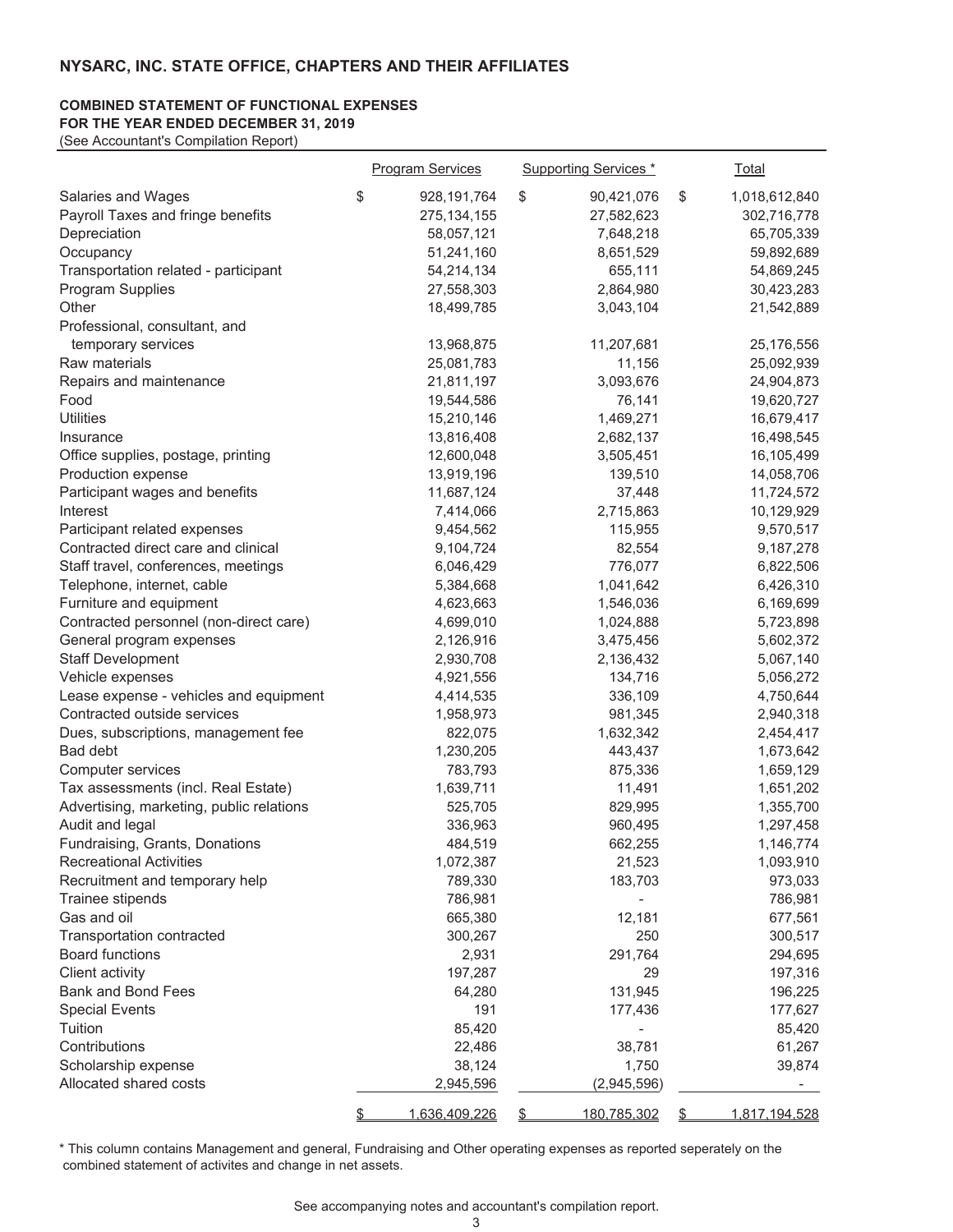### **NYSARC, INC. STATE OFFICE, CHAPTERS AND THEIR AFFILIATES**

### **FOR THE YEAR ENDED DECEMBER 31, 2019 COMBINED STATEMENT OF CASH FLOWS**

| CASH FLOW FROM OPERATING ACTIVITIES:                        |                         |
|-------------------------------------------------------------|-------------------------|
| Change in net assets                                        | \$<br>43,169,120        |
| Adjustments to reconcile change in net assets to            |                         |
| net cash flow from operating activities:                    |                         |
| Depreciation and amortization                               | 62,848,995              |
| Realized and unrealized gain on investments, net            | (34, 827, 787)          |
| Gain on sales or dispositions of assets, net                | (1,877,452)             |
| Asset impairment                                            | 702,877                 |
| Bad debt expense                                            | 2,179,839               |
| Operating leases                                            | 521,378                 |
| Contribution in kind                                        | (485, 827)              |
| Other                                                       | (3,248,313)             |
| Changes in:                                                 |                         |
| Receivables                                                 | (25, 848, 314)          |
| Inventories                                                 | (1, 115, 693)           |
| Prepaid expenses and other assets                           | 166,095                 |
| Deposits                                                    | (52, 117)               |
| Deferred charges                                            | 221,945                 |
| Accounts payable                                            | 8,822,692               |
| Accrued expenses and taxes                                  | 4,643,363               |
| Due to governmental agencies                                | 2,874,739<br>(507, 296) |
| Deferred revenue, refundable advances and other liabilities |                         |
| Net cash flow from operating activities                     | 58,188,244              |
| CASH FLOW FROM INVESTING ACTIVITIES:                        |                         |
| Proceeds from the sale of property, plant and equipment     | 5,017,300               |
| Purchases of property, plant and equipment                  | (53,820,421)            |
| Purchase of investments                                     | (56,866,091)            |
| Proceeds from sales of investments                          | 49,250,961              |
| Change in limited use reserves and deposits refunded        | 443,590                 |
| Other investing activities                                  | (2,227,527)             |
| Net cash flow from investing activities                     | (58, 202, 188)          |
|                                                             |                         |
| <b>CASH FLOW FROM FINANCING ACTIVITIES:</b>                 |                         |
| Proceeds from long-term debt                                | 13,290,139              |
| Repayment of long-term debt                                 | (31, 328, 095)          |
| Proceeds from notes payable                                 | 33,166,079              |
| Repayment of notes payable                                  | (24, 043, 783)          |
| Other financing activities                                  | (6, 158, 138)           |
| Net cash flow from financing activities                     | (15,073,798)            |
| CHANGE IN CASH, CASH EQUIVALENTS AND RESTRICTED CASH        | (15,087,742)            |
| CASH, CASH EQUIVALENTS, RESTRICTED CASH - beginning of year | 167,298,372             |
|                                                             | \$152,210,630           |
| CASH, CASH EQUIVALENTS, RESTRICTED CASH - end of year       |                         |

See accompanying notes and accountant's compilation report.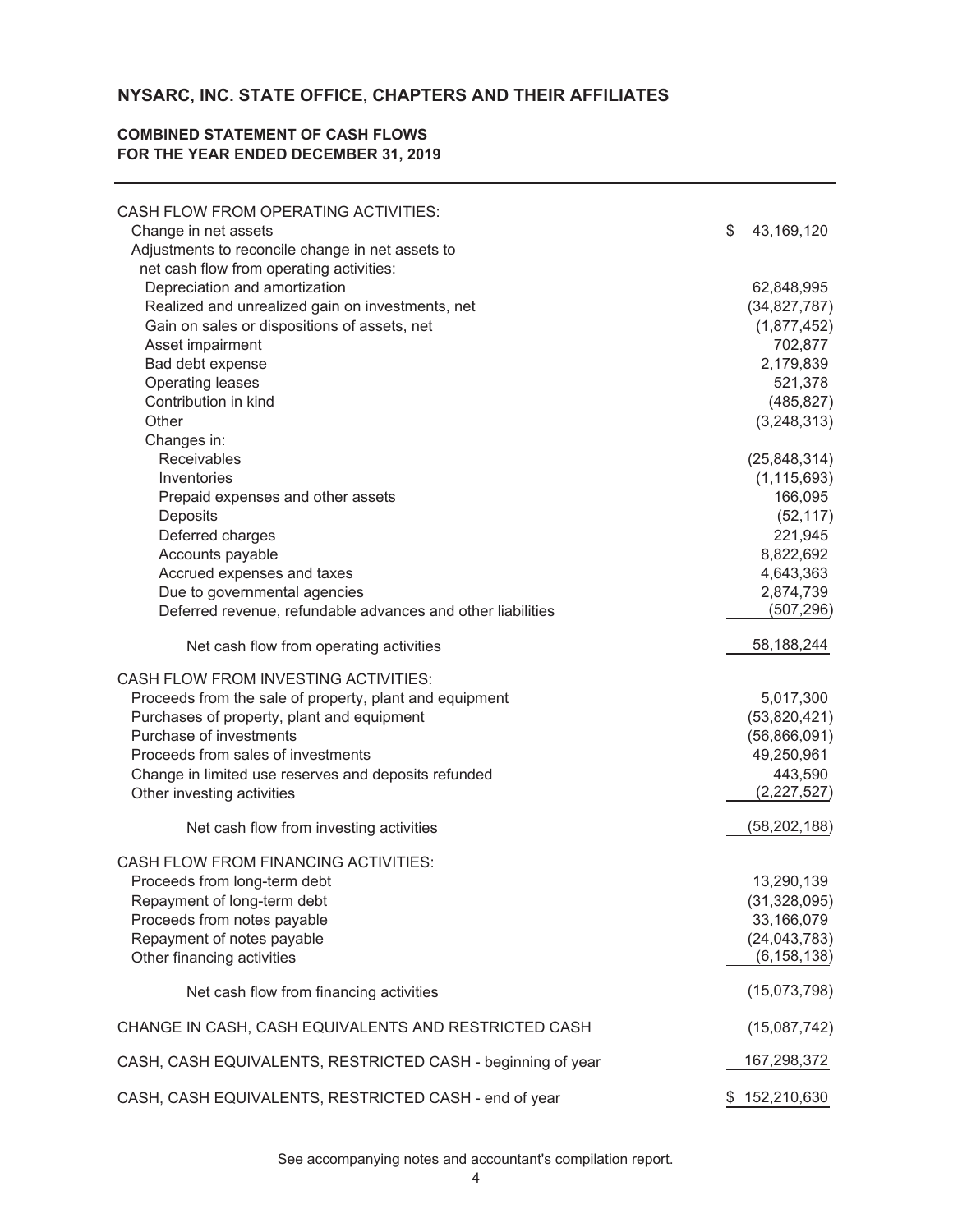### **NYSARC, INC. STATE OFFICE, CHAPTERS AND THEIR AFFILIATES**

### **NOTES TO COMBINED FINANCIAL STATEMENTS DECEMBER 31, 2019**  (See Accountant's Compilation Report)

### **1. THE ORGANIZATION**

NYSARC, Inc. (NYSARC) is a membership corporation composed of 42 Community Chapters and their affiliates and 6 Developmental Center Chapters (the Chapters) located throughout New York State. NYSARC is governed by a Board of Governors that consists of at least one Governor per Chapter to a maximum of six based on NYSARC membership in the Chapter. The Chapters are unincorporated divisions of NYSARC granted geographic jurisdiction and operating authority by the Board of Governors that provide assistance to persons with intellectual and other developmental disabilities through program services, education and guardianship. NYSARC also fosters research and helps individuals and organizations working with persons with intellectual and other developmental disabilities, while disseminating information to develop a better understanding of and opportunities for persons with intellectual and other developmental disabilities.

NYSARC, Inc. State Office (State Office) is NYSARC's central office that provides oversight responsibilities, on behalf of NYSARC's Board of Governors. The State Office provides the Chapters with technical and financing assistance and advocates on their behalf with New York State funding sources and legislative bodies. The State Office receives the majority of its support from administrative charges assessed on the Chapters.

The Chapters operate programs providing services that include, but are not limited to, sheltered workshop, residential, day treatment, family support, transportation, and respite programs. Developmental Centers advocate for persons that reside or formerly resided in State institutions.

The Chapters receive their revenues primarily by providing the services outlined above through licensed programs certified by New York State Office for People With Developmental Disabilities (OPWDD), Office of Mental Health, State Education Department, and Department of Health.

### **2. SUMMARY OF SIGNIFICANT ACCOUNTING POLICIES**

### **Principles of Combination**

The combined financial statements include the separate financial statements of the State Office and the Community Chapters and their affiliates. On a combined basis, the entities included in these combined financial statements are referred to as "NYSARC." The 6 Developmental Center Chapters are not included because they do not provide program services. All significant intercompany accounts and transactions between the State Office and the Chapters and between the Chapters and their affiliates have been eliminated. Substantially all of the components of NYSARC maintain their books and records on a calendar year, except for the State Office whose year-end is May 31 and the New York City Chapter and its affiliates whose year-end is June 30. The State Office and the New York City Chapter and its affiliates have been included in the combined financial statements utilizing their financial statements for their respective fiscal years ended in 2019.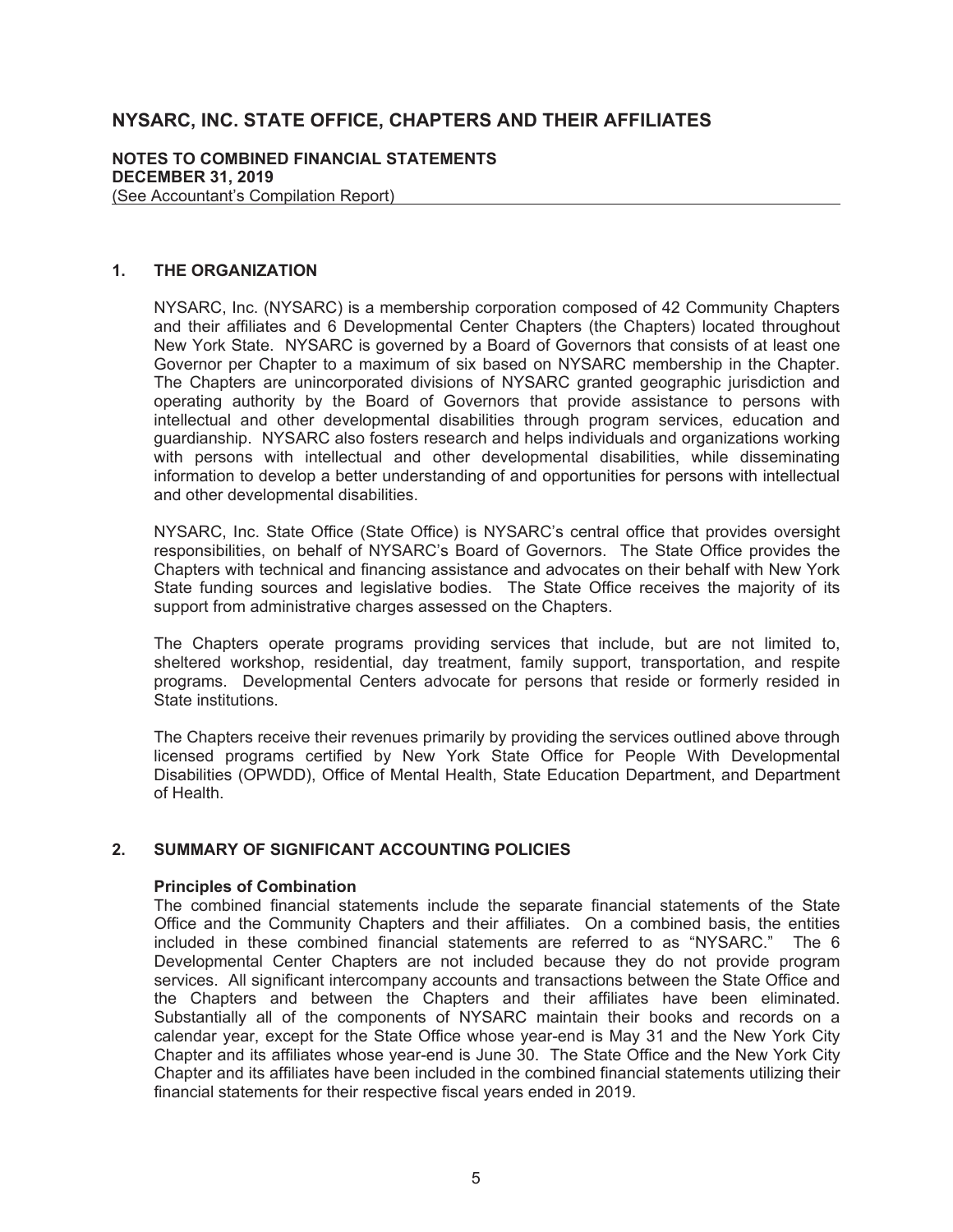### **Basis of Accounting**

The combined financial statements of NYSARC have been prepared in conformity with accounting principles generally accepted in the United States of America (GAAP).

### **Financial Reporting**

NYSARC reports its activities and related net assets using the following net asset categories:

### x **Net assets without donor restrictions**

Net assets without donor restrictions include resources available for the support of NYSARC's operating activities. In addition, they include NYSARC's net investment in fixed assets and other sources designated by the Board of Governors for specific purposes.

### x **Net assets with donor restrictions**

Net assets with donor restrictions include resources that have been donated to NYSARC subject to restrictions as defined by the donor. These assets are restricted for use in various programs as of December 31, 2019. Net assets with donor restrictions also include resources have been contributed to NYSARC with the stipulation by the donor that the principal is to remain in perpetuity.

### **Change in Accounting Principles**

### *ASU 2016-02, Leases*

On January 1, 2019, NYSARC adopted the Financial Accounting Standard Board (FASB) Accounting Standard Update (ASU) 2016-02: *Leases (Topic 842).* The new leases standard applies a right-of-use (ROU) model that requires a lessee to record, for all leases with a lease term of more than 12 months, an asset representing its right to use the underlying asset and a liability to make lease payments. For leases with a term of 12 months or less, NYSARC has adopted the practical expedient whereby a lessee may elect, by class of underlying asset, not to recognize a ROU asset or lease liability. The new leases standard requires a lessor to classify leases as either sales-type, direct financing or operating, similar to existing U.S. generally accepted accounting principles (GAAP). Classification depends on the same five criteria used by lessees plus certain additional factors. The subsequent accounting treatment for all three lease types is substantially equivalent to existing GAAP for sales-type leases, direct financing leases, and operating leases. However, the new standard updates certain aspects of the lessor accounting model to align it with the new lessee accounting model, as well as with the new revenue standard under Topic 606. Lessees and lessors are required to provide certain qualitative and quantitative disclosures to enable users of financial statements to assess the amount, timing, and uncertainty of cash flows arising from leases. The amendments are effective for public business entities for fiscal years beginning after December 15, 2018. The adoption of this ASU on January 1, 2019 resulted in NYSARC recording ROU assets of \$58,819,095 and corresponding operating lease liabilities of \$59,845,719 on the combined statement of financial position.

In July 2018, the FASB issued ASU 2018-11, *Leases* (Topic 842): Targeted Improvements, which amended FASB Topic 842, to (1) add an optional transition method that would permit entities to apply the new requirements by recognizing a cumulative-effect adjustment to the opening balance of retained earnings in the year of adoption, and (2) provide a practical expedient for lessors regarding the separation of the lease and non-lease components of a contract. NYSARC elected to adopt the transition relief under ASC Topic 842 using the modified retrospective transition method. NYSARC had no unamortized initial direct costs related to the establishment of these lease agreements as of January 1, 2019. NYSARC elected the available practical expedients and implemented internal controls and key system functionality to enable the preparation of financial information on adoption.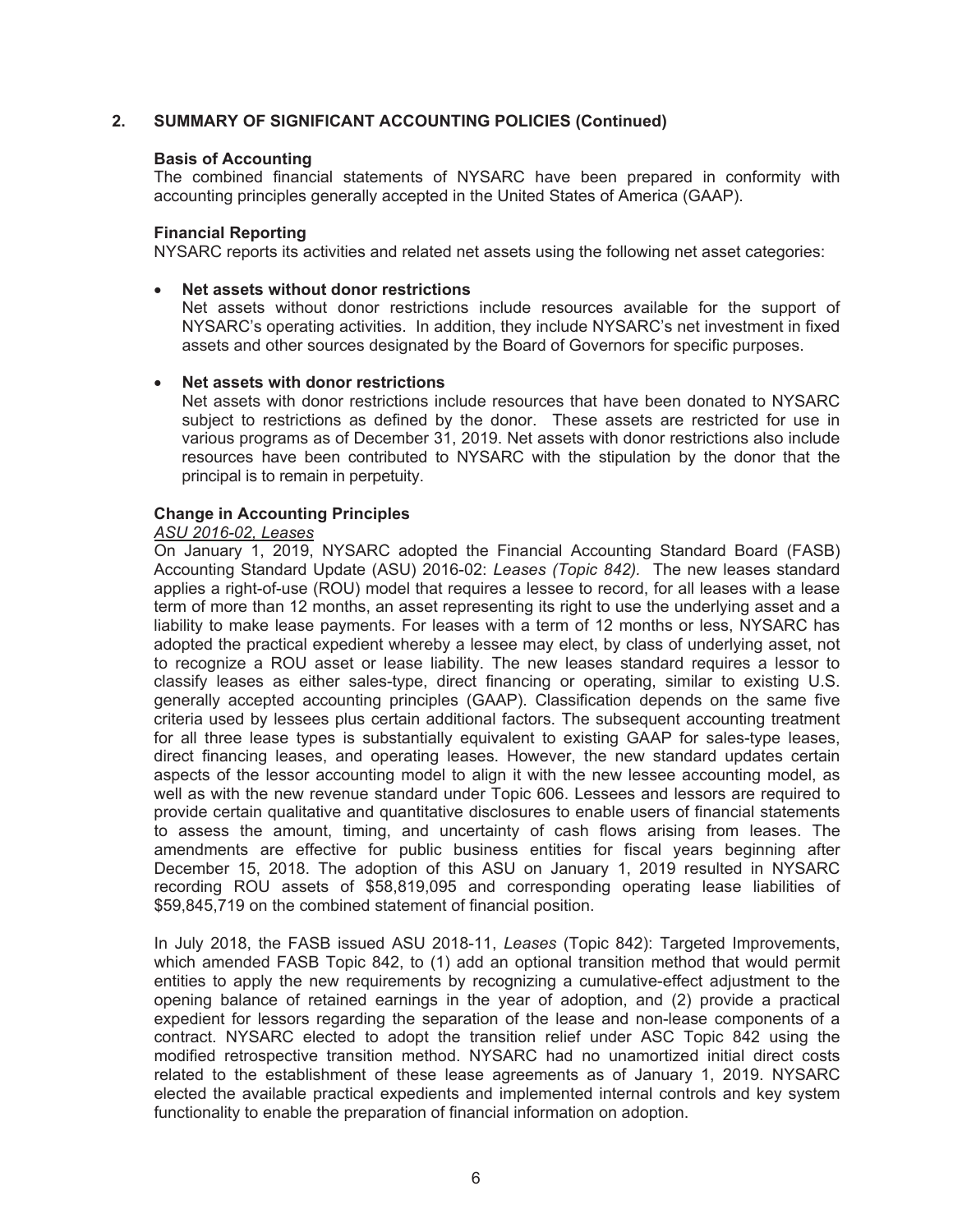### **Change in Accounting Principles (Continued)**

### *ASU 2016-18, Statement of Cash Flows (Topic 230): Restricted Cash*

In November 2016, the FASB issued ASU 2016-18, *Statement of Cash Flows (Topic 230): Restricted Cash.* The standard requires entities to include restricted cash and equivalents with cash and equivalents when reconciling the beginning and end of year total amounts presented on the statement of cash flows. NYSARC adopted this standard as of January 1, 2019, the earliest period presented and adopted guidance retrospectively for each period presented. The application resulted in an increase of \$6,890,067 in the beginning of year cash and equivalents and restricted cash in the combined statement of cash flows. There was no effect on total net assets or changes in net assets.

### *ASU 2018-08 - Clarifying the Scope and Accounting Guidance for Contributions Received and Contributions Made*

In 2020, NYSARC adopted the provisions of FASB Accounting Standards Update (ASU) 2018- 08 "*Clarifying the Scope and the Accounting Guidance for Contributions Received and Contributions Made*." ASU 2018-08 clarifies the determination of whether a grant or contract is a contribution or an exchange transaction, and therefore how such arrangements should be accounted for. On January 1, 2019, NYSARC adopted this standard using the modified retrospective application. There was no effect on total net assets or change in net assets for 2020 as a result of the adoption of this ASU.

### *ASU 2017-17, Improving the Presentation of Net Periodic Pension Cost and Net Periodic Postretirement Benefit Cost*

In March 2017, the FASB issued ASU 2017-07, *Improving the Presentation of Net Periodic Pension Cost and Net Periodic Postretirement Benefit Cost*, which requires that an employer report the service cost component of pension costs in the same line item as employee compensation costs within income from operations. The other components of net benefit cost are required to be presented in the statement of activities and change in net assets separately from the service cost component and included in non-operating activities. NYSARC adopted 2017-07 on January 1, 2019. There was no effect on total net assets or changes in net assets.

### **Revenue Recognition**

NYSARC receives substantially all of its revenue for services provided from third-party reimbursement agencies, primarily OPWDD and Medicaid. Revenue is based on predetermined rates based on cost reimbursement principles and is subject to audit and retroactive adjustment by the respective third-party fiscal intermediaries. Revenue is recognized when NYSARC satisfies its performance obligations under contracts by transferring services to individuals. NYSARC's performance obligations include: providing clinical services, community and day habilitation services, residential services, work programs and family support services and other services to individuals with intellectual and/or other developmental disabilities. The transaction price is based on established charges for services provided. These rates are determined by allowable expenditures in rate setting periods. Fees for service revenue is recognized based on approved rates when NYSARC satisfies its performance obligations under contracts by transferring services to individuals.

NYSARC expects to collect established charges. NYSARC performs an assessment of individuals' ability to pay for the services provided prior to performing services. Based on this, NYSARC determined that there are no implicit price concessions provided to individuals.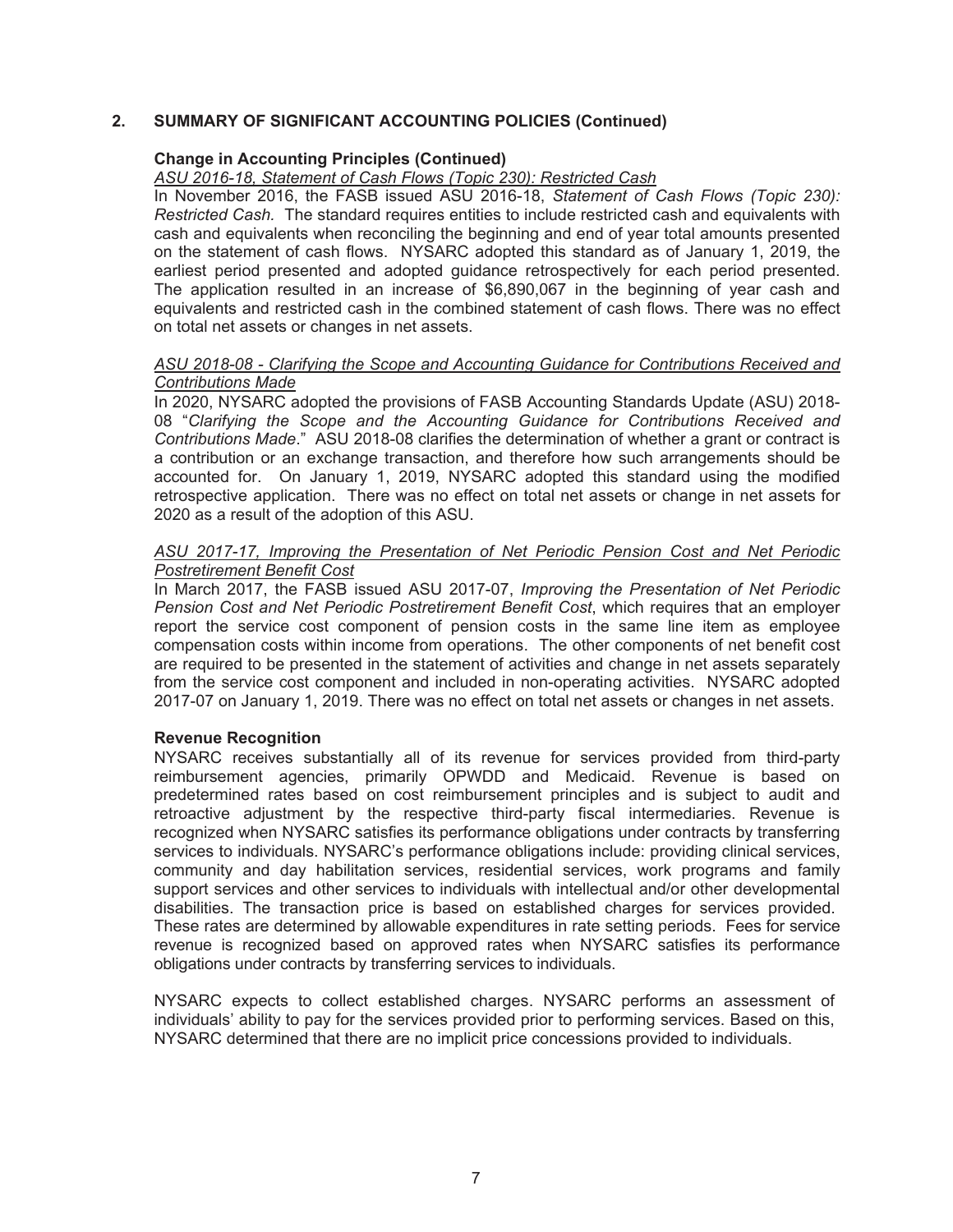### **Revenue Recognition (Continued)**

Revenue under Medicaid and third-party payor agreements are subject to audit and retroactive adjustment. Provisions for estimated third-party payor settlements are provided in the period the related services are rendered. Settlements with third-party payors for retroactive revenue adjustments due to audits, reviews or investigations are considered variable consideration and are included in the determination of the estimated transaction price for providing services using the most likely outcome method. These settlements are estimated based on the terms of the payment agreement with the payor, correspondence from the payor and historical settlement activity, including an assessment to ensure that it is probable that a significant reversal in the amount of cumulative revenue recognized will not occur when the uncertainty associated with the retroactive adjustment is subsequently resolved. Estimated settlements are adjusted in future periods as adjustments become known (that is, new information becomes available), or as years are settled or are no longer subject to such audits, reviews and investigations. Differences between the estimated amounts accrued and interim and final settlements are reported in operations in the year of settlement.

Laws and regulations governing the Medicaid programs are extremely complex and subject to interpretation. As a result, there is at least a reasonable possibility that recorded estimates will change by a material amount in the near term.

NYSARC recognizes revenue from government grants as revenue when eligible costs are incurred or services performed. A receivable is recognized to the extent revenue earned exceeds cash advances. Conversely, deferred revenue is recorded when cash advances exceed support and revenue earned.

NYSARC provides services that are paid for by third-party payers. Accounts for which no payments have been received for several months are considered delinquent and the account is written-off when customary collection efforts are exhausted. NYSARC records an allowance for doubtful accounts in anticipation of future write-offs. The allowance for doubtful accounts at December 31, 2019 is approximately \$6,922,000 and is based on NYSARC's past experience and a periodic review of outstanding accounts.

### **Cash and Equivalents**

Cash and equivalents consist of bank demand deposit accounts and money market accounts which, at times, may exceed federally insured limits. NYSARC has not experienced any losses in such accounts and believes it is not exposed to any significant credit risk with respect to cash and equivalents.

### **Reconciliation to Statement of Cash Flows**

The table below provides a reconciliation of cash and equivalents and restricted cash reported on the combined statement of financial position that sum to the total of those same amounts shown in the combined statement of cash flows at December 31, 2019:

| Cash and equivalents | \$144,750,757 |
|----------------------|---------------|
| Restricted cash      | 7,459,873     |
|                      | \$152,210,630 |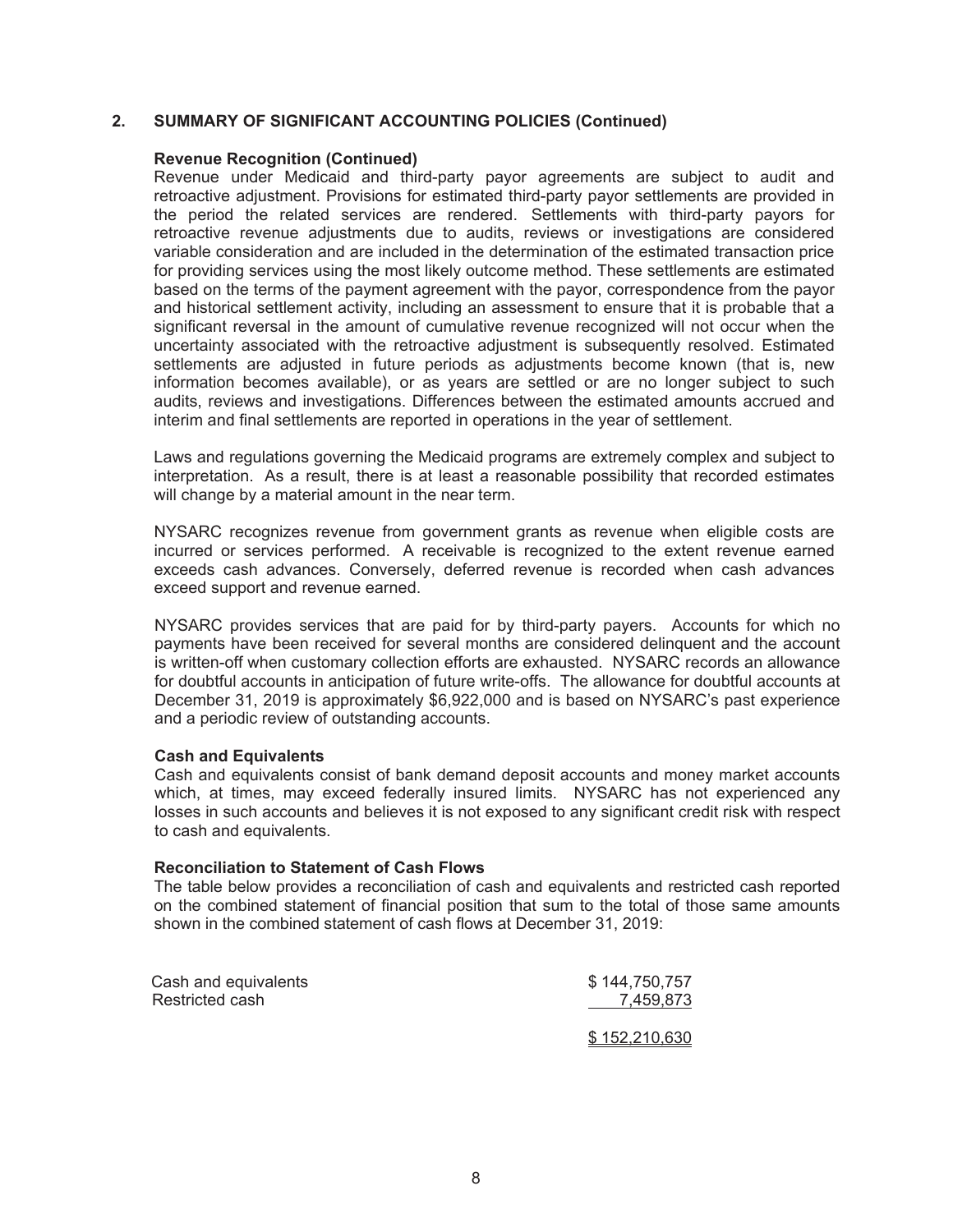### **Investments**

Substantially all investments are stated at fair value. NYSARC invests in various types of investment securities, U.S. government obligations, and corporate bonds. Investments are exposed to various risks, such as interest rate, market, and credit risk. Due to the level of risk associated with certain investments, it is at least reasonably possible that changes in the values of investments will occur in the near term and those changes could materially affect the amounts reported in the accompanying combined financial statements. Interest and dividend income, realized and unrealized gains (losses), net with management fee is included in nonprogram revenue in the accompanying combined statement of activities and change in net assets.

### **Fair Value of Financial Instruments**

Fair value is defined as the price that would be received to sell an asset or paid to transfer a liability in an orderly transaction between market participants at the measurement date. GAAP provides a fair value hierarchy that prioritizes the inputs to valuation techniques used to measure fair value. The hierarchy gives the highest priority to unadjusted quoted prices in active markets for identical assets or liabilities (level 1 measurements) and the lowest priority to unobservable inputs (level 3 measurements). Level 2 inputs consist of other observable inputs other than active markets.

The asset or liability's fair value measurement level within the fair value hierarchy is based on the lowest level of any input that is significant to the fair value measurement. Valuation techniques used need to maximize the use of observable inputs and minimize the use of unobservable inputs. Investments are stated at fair value, based on quoted market prices or based on quoted market prices of securities with similar characteristics, as discussed in footnote 5.

NYSARC has financial instruments in the accompanying combined statement of financial position which include investment and debt. The carrying amount of debt approximates fair value based on current rates at which the Chapters could borrow funds with similar remaining maturities and is determined to be a level 2 measurement. Investments are stated at fair value (see footnote 5).

### **Inventories**

Inventories are valued at the lower of cost, determined using the first-in, first-out method, or market.

### **Property, Plant and Equipment and Depreciation**

Property, plant and equipment are stated at cost if purchased or the fair market value at the date of donation. Depreciation is provided using the straight-line method over the estimated useful lives of the respective assets, which range from two (2) to fifty (50) years. Depreciation expense was approximately \$62,969,000 for the year ended December 31, 2019.

### **Debt Issuance Costs**

Debt issuance costs consist of debt issuance costs associated with various mortgage closings that are being expensed on a straight-line basis over the terms of the related debt agreements. The deferred debt issuance costs at December 31, 2019 were netted against long-term debt on the combined statement of financial position. Interest expense related to the recognition of debt issuance costs was approximately \$305,000 for the year ended December 31, 2019.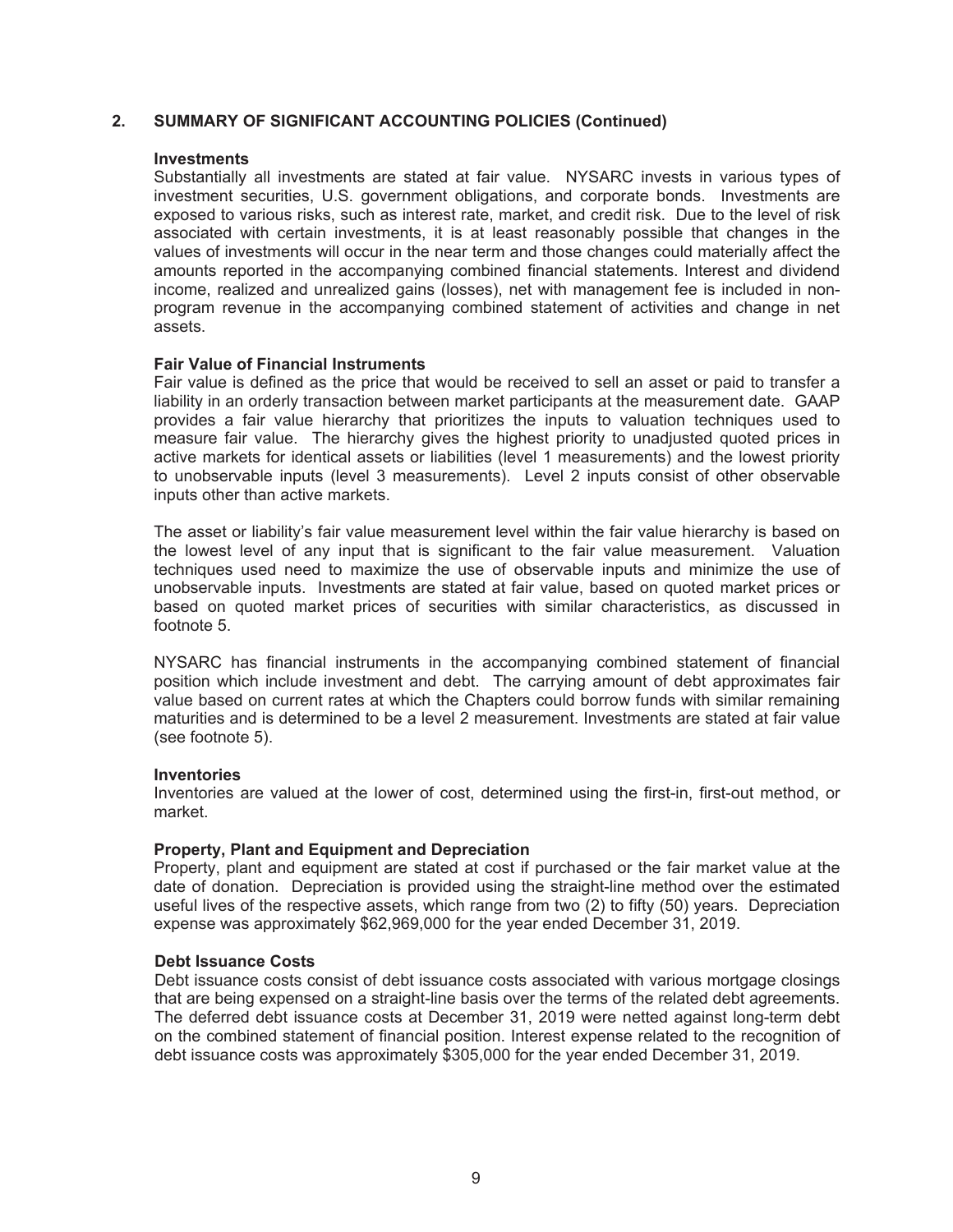### **Net Investments in Affiliates**

NYSARC has recognized 100% of its equity interest in the net assets of its affiliates, which are separately incorporated entities, whose purpose is to promote and support the activities of the respective Chapters.

### **Functional Expenses**

The costs of providing various programs and supporting services have been summarized on a functional basis in the combined statement of functional expenses. Accordingly, certain costs have been allocated amongst the programs and supporting services benefited. The expenses with the most significant allocations include certain salaries, fringe benefits, maintenance and property related costs, transportation costs, and agency administrative costs. All expenses are allocated in line with acceptable allocation methodologies as described by government funding sources. In addition, all attempts are made to direct charge expenses before allocations are made.

Indirect salary allocations are recorded based on hours charged by program in the payroll system or time studies that are submitted quarterly by applicable personnel. Fringe benefit costs are allocated based on total salaries to each program or cost center. Maintenance and property related costs are allocated using square footage of each program or cost center. Transportation related costs are allocated based upon actual mileage used by program or cost center. Lastly, agency administrative costs are allocated using the ratio value method, which calculates a percentage for each program based on the total costs of the program compared to the Organization's total expenses.

### **Income Taxes**

NYSARC is a New York not-for-profit corporation and is exempt from income taxes under Section 501(c)(3) of the Internal Revenue Code. NYSARC has also been classified by the Internal Revenue Code as an entity that is not a private foundation. The Chapters' affiliates are exempt from income taxes under Section  $501(c)(3)$  or  $501(c)(2)$  of the Internal Revenue Code.

At June 30, 2019, an affiliate of the New York City Chapter had Federal and New York State net operating loss carryforwards from unrelated business activities of approximately \$4,569,000 that expire at various dates through 2039. A valuation allowance has been established to offset the entire potential tax benefit associated with the operating loss carryforwards and all other temporary differences, as it is uncertain if the future tax benefit will be realized.

### **Estimates**

The preparation of combined financial statements in conformity with GAAP requires management to make estimates and assumptions that affect amounts reported in the combined financial statements and accompanying notes. Actual results could differ from those estimates.

### **3. LIQUIDITY**

The Organization is substantially supported by Medicaid revenue generated by its operations. In addition, some support is received from government grants, donors, and investment earnings. The following reflects the Organization's financial assets as of the combined statement of financial position date, reduced by amounts not available for general use because of contractual or donor-imposed restrictions within one year of the combined statement of financial position date.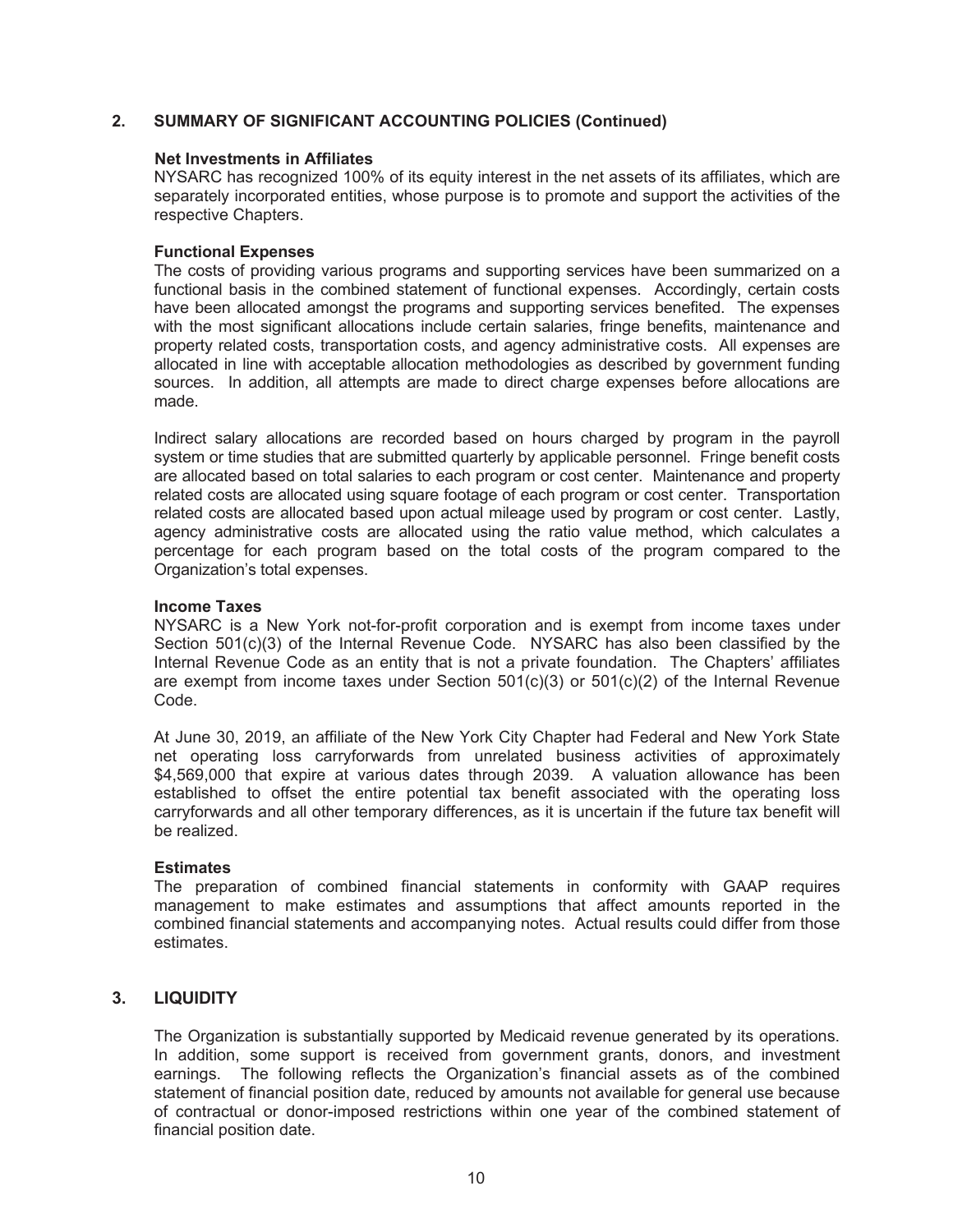### **3. LIQUIDITY (Continued)**

| Financial assets at December 31, 2019                                       |                |
|-----------------------------------------------------------------------------|----------------|
| Cash and equivalents                                                        | \$144,750,757  |
| Investments                                                                 | 288,849,076    |
| Government receivables net                                                  | 239,796,496    |
| Other receivables, net                                                      | 4,171,739      |
| Restricted deposits and funded reserves                                     | 20,688,341     |
| <b>Deposits</b>                                                             | 2,338,572      |
|                                                                             | 700,594,981    |
| Less those unavailable for general expenditures<br>within one year, due to: |                |
| Restricted deposits and funded reserves                                     | (20, 688, 341) |
| Funds with donor restrictions                                               | (26, 787, 747) |
|                                                                             |                |
| Financial assets available to meet cash need for                            |                |
| general expenditure within one year.                                        | \$653,118,893  |

The Organization's ability to meet its cash needs is highly dependent on timely collection of its accounts receivable. The Organization's accounts receivable are due primarily from government funders and third-party payors including Medicaid. Many of these arrangements require the Organization to incur costs in advance and then bill for reimbursements after the cash outlay has been made. The Organization has designed procedures to collect from these payers as quickly as possible. However, timeliness of these payments can sometimes be difficult to predict. Due to this factor, the Organization has lines-of-credit available (see footnote 7), which it can draw upon throughout the year. In addition, the Organization could also manage vendor relationships to extend payment terms where possible. The Organization has also built up investment reserves over the years. Should any of the affiliated entities be struggling from a cash flow perspective, they also have the ability to borrow from these investment reserves.

### **4. INVESTMENTS**

Investments consist of the following at December 31, 2019:

| Cash and equivalents       | \$<br>18,992,417                                 |
|----------------------------|--------------------------------------------------|
| <b>Mutual funds</b>        | 68,447,415                                       |
| US Government obligations  | 19,047,915                                       |
| Corporate bonds            | 14,958,616                                       |
| Bonds and cash equivalents | 2,538,797                                        |
| Bond mutual funds          | 41,131,322                                       |
| Corporate stock equities   | 49,655,809                                       |
| Equity mutual funds        | 70,133,653                                       |
| Contributed real estate    | 80,278                                           |
| Limited use assets         | 1,176,002                                        |
| Net interest in affiliate  | 2,686,852                                        |
|                            | $\sim$ $\sim$ $\sim$ $\sim$ $\sim$ $\sim$ $\sim$ |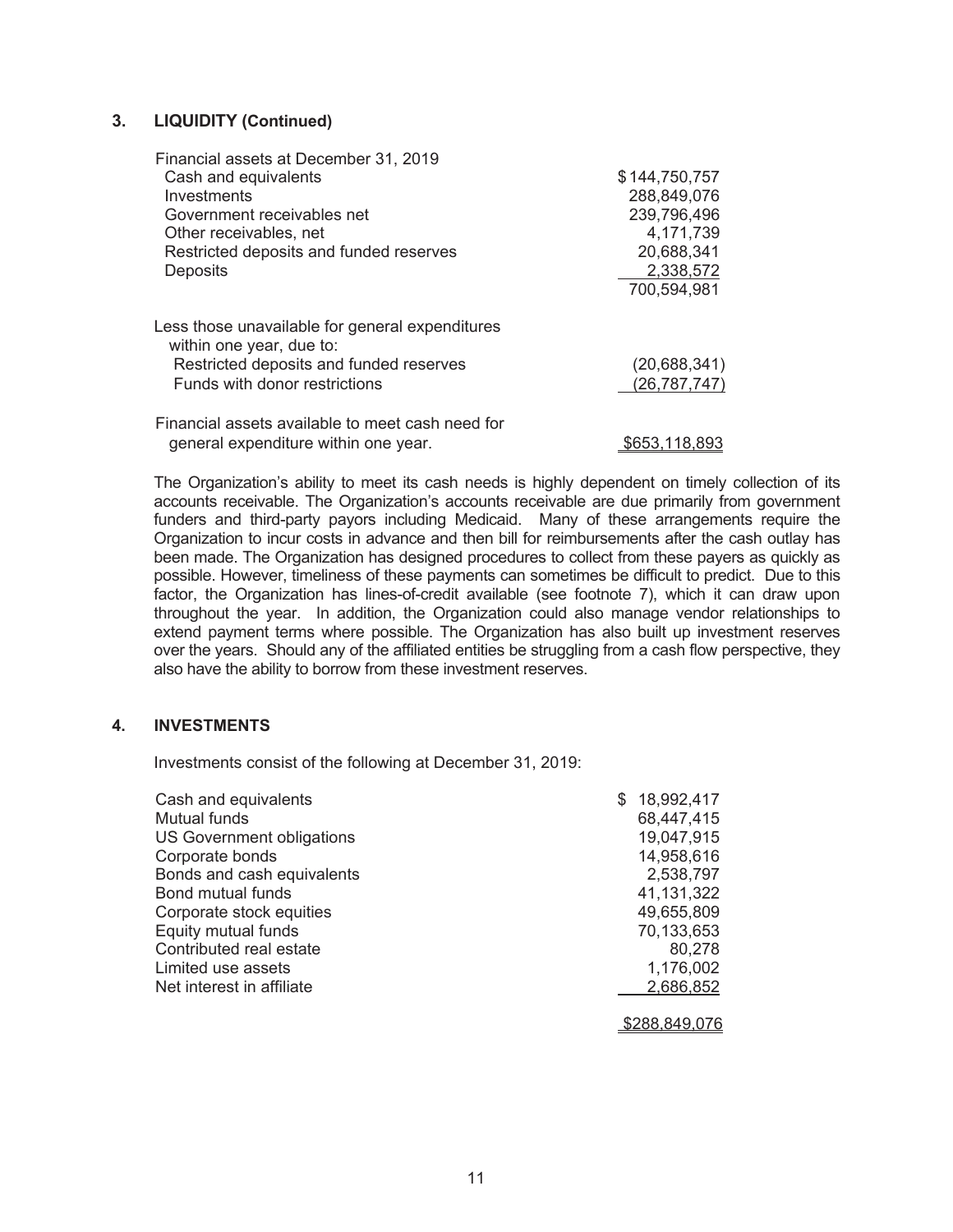### **5. FAIR VALUE MEASUREMENTS**

|                                        | Level 1 Inputs   | Level 2 Inputs | Level 3 Inputs | <b>Total</b>     |
|----------------------------------------|------------------|----------------|----------------|------------------|
| <b>Mutual funds</b><br>U.S. government | 78,817,231<br>\$ | 177,719<br>\$  | \$             | 78,994,950<br>\$ |
| obligations                            |                  | 19,135,077     |                | 19,135,077       |
| <b>Bonds</b>                           | 23,972,199       | 36,159,960     |                | 60,132,159       |
| <b>Stock</b>                           | 106,078,188      | 4,506,112      | 13,357         | 110,597,657      |
| Investment in community                |                  |                |                |                  |
| foundation                             |                  | 2,048,759      |                | 2,048,759        |
| Limited liability company              |                  |                | 2,767,130      | 2,767,130        |
|                                        |                  |                |                |                  |
|                                        | 208,867,618      | 62,027,627     | 2,780,487      | 273,675,732      |
| Money Markets & CD's                   | 7,138,919        | 8,034,425      |                | 15,173,344       |
|                                        |                  |                |                |                  |
|                                        | \$216.006.537    | 70,062.052     | 2.780.487      | \$288.849.076    |

The following are measured at fair value on a recurring basis at December 31, 2019:

The measurement of the fair value of the investments listed above using level 1 inputs considered observable data that is based on the quoted market prices of the shares held at year-end. If quoted market prices are not available, then fair values are estimated using pricing models, quoted prices of securities with similar characteristics, discounted cash flows or the percentage of the fair value of underlying investments and are classified as level 2. The value of the investments using level 3 inputs equals the equity balance in a limited liability company, which approximates the fair value.

The valuation methodologies described previously may produce a fair value calculation that may not be indicative of net realizable value or reflective of future fair values. While NYSARC believes its valuation methods are appropriate and consistent with other market participants, the use of different methodologies or assumptions to determine the fair value of certain financial instruments could result in a different fair value measurement at December 31, 2019.

There were no changes in the valuation techniques during 2019.

### **6. ENDOWMENT**

Endowment net asset composition as of December 31, 2019:

|                                                                                                          |   | Without donor<br>restrictions      | With donor<br>restrictions          |   | Total                                |
|----------------------------------------------------------------------------------------------------------|---|------------------------------------|-------------------------------------|---|--------------------------------------|
| Endowment net assets,<br>beginning of the year<br>Investment income, net<br>Appropriated for expenditure | S | 3,894,710<br>864,440<br>(235, 565) | \$2,494,833<br>690,297<br>(102,000) | S | 6,389,543<br>1,554,737<br>(337, 565) |
| Endowment net assets,<br>end of year                                                                     |   | .523.585                           |                                     |   | .606,715                             |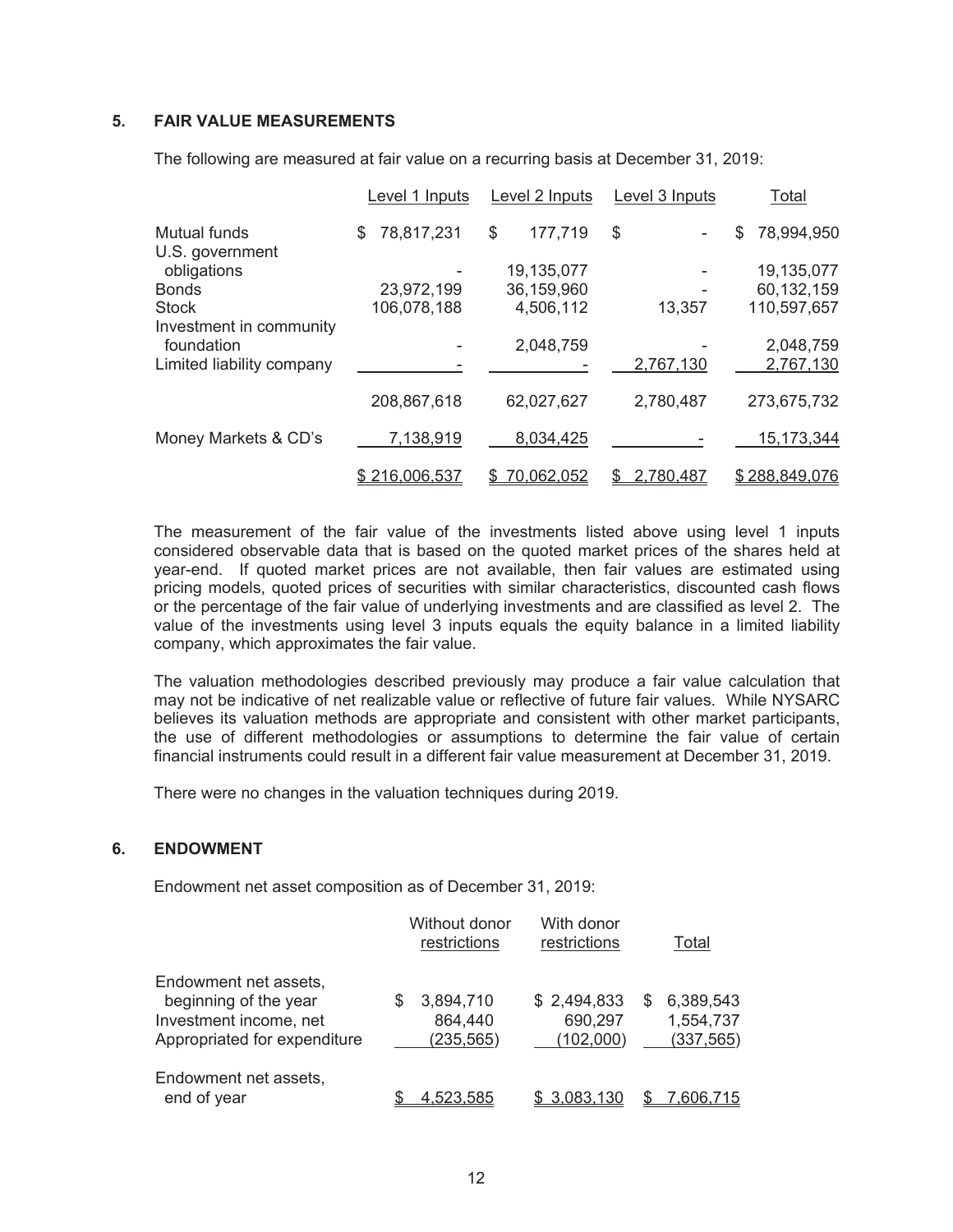### **6. ENDOWMENT (Continued)**

### **Interpretation of Relevant Law**

Each individual Chapter has interpreted the applicable provisions of New York Not-for-Profit Corporation Law to mean that the classification of appreciation on permanently restricted endowment gifts, beyond the original gift amount, follows the donor's restrictions on the use of the related income (interest and dividends) and income is classified as with donor restrictions, if applicable, until appropriated by the Boards for expenditure.

### **Funds with Deficiencies**

From time to time, the fair value of assets associated with individual donor-restricted endowment funds may fall below the level required by New York Not-for-Profit Corporation Law. There were no such deficiencies as of December 31, 2019.

### **Return Objectives, Risk Parameters, Spending Policy and Strategies Employed for Achieving Objectives**

Each individual Chapter of NYSARC, which has an endowment fund, has established its own investment policy for endowment funds. These investment policies may include the establishment of a risk return objective, risk parameters, a spending policy or a strategy for achieving long-term rate objectives.

### **7. FINANCING ARRANGEMENTS**

### **Long-Term Debt**

Mortgages and other financing arrangements with state and local government agencies including, but not limited to, the Medical Care Facilities Finance Agency, Local Industrial Development Agencies, New York State Urban Development Corporation, and the New York State Dormitory Authority, payable in monthly and semi-annual installments, including interest ranging from 1.35% to 6.00%, maturing at various dates through August 2041, collateralized by specific real property, accounts receivable and revenues related to the real property. \$ 94,311,046

Mortgages due to United States Department of Housing and Urban Development, payable in monthly installments, including interest ranging from 3.86% to 9.25%, maturing at various dates through 2031, collateralized by specific real property. The contract of the contract of the contract of the contract of the contract of the contract of the contract of the contract of the contract of the contract of the contract of the contract of the contract of

Mortgages due to various banks and other lending institutions, payable in monthly and semi-annual installments including interest ranging from 1.35% to 9.25%, maturing at various dates through 2045, collateralized by specific real property. 44,091,573

Other term loans due to various banks and other lending institutions, payable in monthly installments, including interest ranging from 0.00% to 8.72%, maturing at various dates through 2043, collateralized by equipment, vehicles and other specific assets. 20,790,476

Total long-term debt  $$ 166,603,286$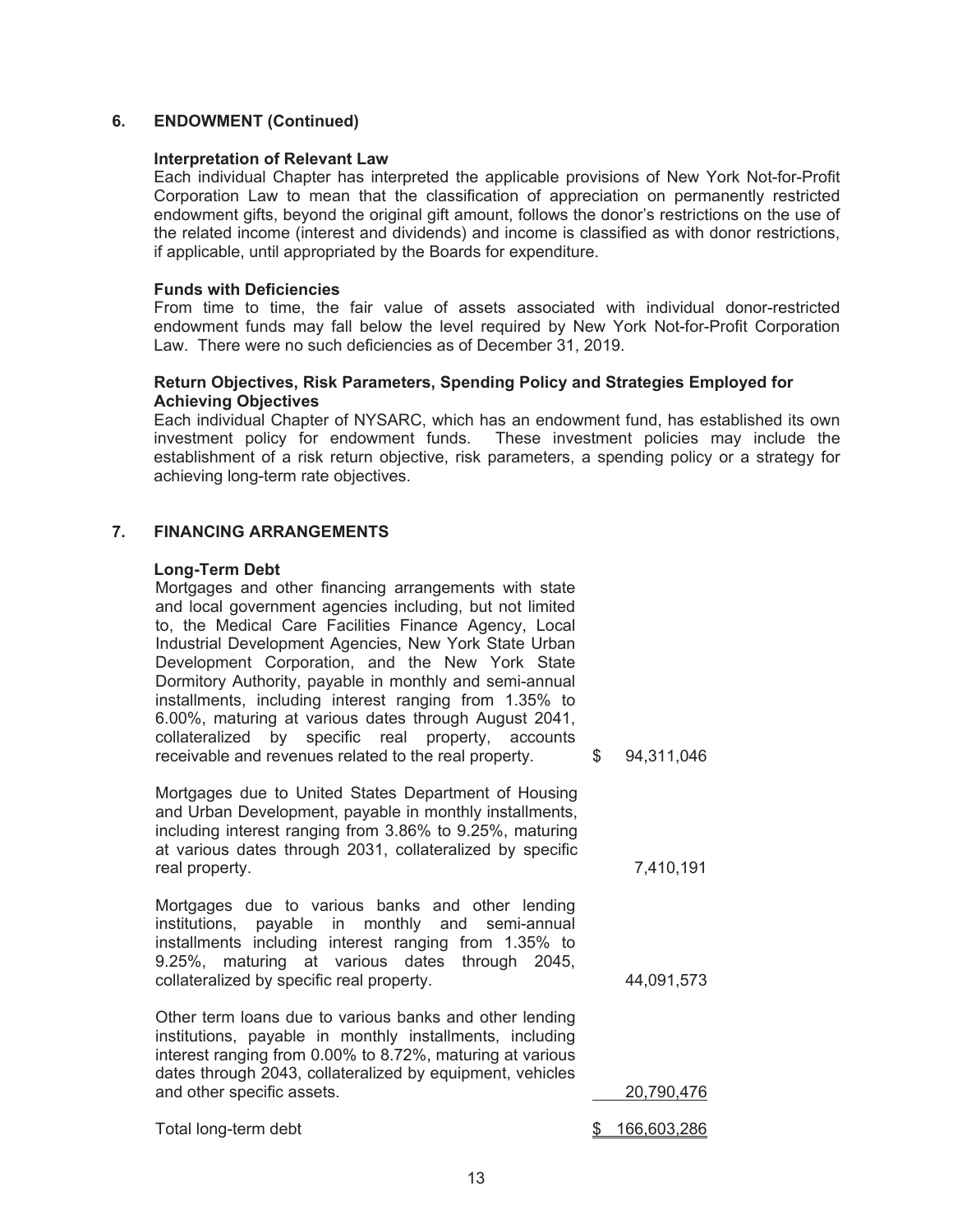### **7. FINANCING ARRANGEMENTS (Continued)**

| Total long-term debt                                             | \$<br>166,603,286                                                                      |
|------------------------------------------------------------------|----------------------------------------------------------------------------------------|
| Less unamortized debt issuance cost<br>Plus unamortized premiums | (2,274,088)<br>2,208,376                                                               |
| Long term debt                                                   | <u>166.537.574</u>                                                                     |
| Maturities of long-term debt are as follows:                     |                                                                                        |
| 2020<br>2021<br>2022<br>2023<br>2024<br>Thereafter               | \$<br>27,569,749<br>24,478,336<br>17,833,451<br>13,672,712<br>10,482,804<br>72,566,234 |
|                                                                  | 66,603,286                                                                             |

### **Notes Payable**

NYSARC has agreements with various banks for lines-of-credit. Interest on the lines-of-credit range from less than prime rate to prime plus 1.5%. The lines are secured by receivables and other assets. The total potential borrowing under these lines-of-credit is approximately \$184,000,000 of which approximately \$31,920,000 is outstanding at December 31, 2019.

### **Debt Covenants**

In connection with its financing arrangements, NYSARC and the Chapters are subject to various debt covenants. As of December 31, 2019, NYSARC and the Chapters were in compliance with these covenants.

### **Supplemental Cash Flow Information**

Interest paid during 2019 under the terms of all financing arrangements and interest expense for the year ended December 31, 2019 was approximately \$10,214,000.

### **8. LEASES**

NYSARC has operating leases for property and equipment and financing leases for equipment and vehicles. The leases have remaining lease terms of 1 year to 25 years. Some of these leases have options to extend, however, these options are not included in the ROU assets and lease liabilities due to the nature and future direction of NYSARC being unclear. Leases with remaining lease terms of less than 1 year are excluded from amounts reported below.

Right-of-use assets and lease liabilities included in the combined statement of financial position includes the following:

|                                                                               | <b>Financing</b>        | Operating               | <u>Total</u>              |
|-------------------------------------------------------------------------------|-------------------------|-------------------------|---------------------------|
| Right-of-use assts                                                            | \$30,735,161            |                         | \$41,253,788 \$71,988,949 |
| Current portion of lease liability<br>Lease liability, net of current portion | 6,250,216<br>24,109,070 | 9.082,642<br>25,449,756 | 15,332,858<br>49,558,826  |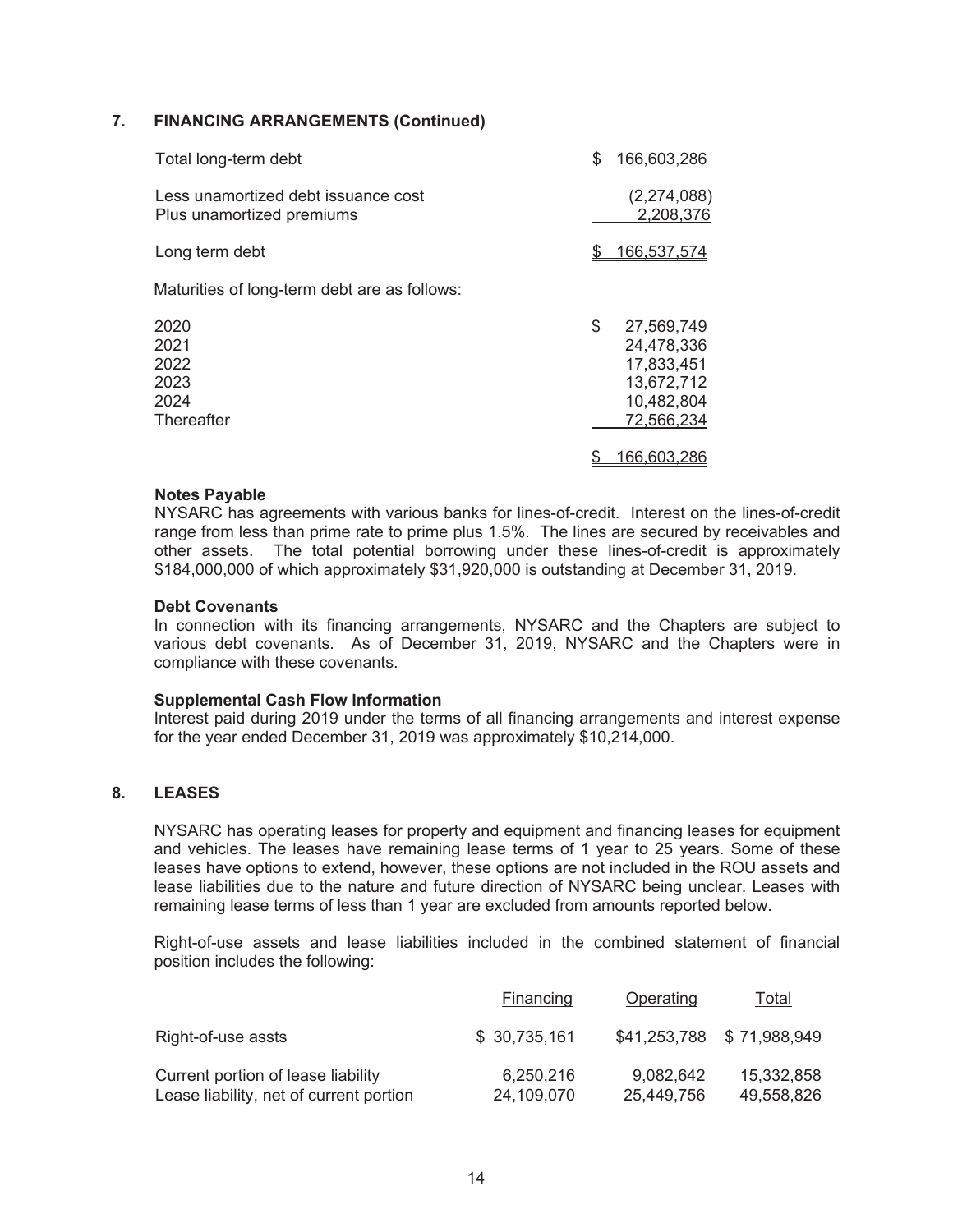### **8. LEASES (Continued)**

The components of lease cost consisted of the following for the year ended December 31, 2019:

| Operating lease expense              | 9,419,057 |
|--------------------------------------|-----------|
| Financing lease amortization expense | 6.712.090 |
| Financing lease interest expense     | 1,497,081 |

Supplemental cash flow information related to leases was as follows for the year ended December 31, 2019:

| Cash paid for amounts included in the measurement of lease liabilities: |     |            |
|-------------------------------------------------------------------------|-----|------------|
| Operating cash flows from operating leases                              | S   | 8,742,740  |
| Operating cash flows from financing leases                              | \$  | 4,748,376  |
| Financing cash flows from financing leases                              | \$. | 1,764,678  |
| ROU assets obtained in exchange for lease obligations:                  |     |            |
| Financing leases                                                        | \$. | 24,829,398 |

At December 31, 2019, the weighted average discount rate for operating and financing leases was 3.5% and 3.8%, respectively. At December 31, 2019, the weighted average remaining lease term was 4.1 years and 3.1 years for operating and financing leases, respectively.

Total minimum lease payments for the years ending December 31, is as follows:

|                          | Financing       | Operating    | Total          |
|--------------------------|-----------------|--------------|----------------|
| 2020                     | \$<br>8,099,867 | \$10,133,587 | \$18,233,454   |
| 2021                     | 6,626,068       | 8,404,362    | 15,030,430     |
| 2022                     | 5.629,833       | 6,533,093    | 12,162,926     |
| 2023                     | 3,731,930       | 4,616,369    | 8,348,299      |
| 2024                     | 2,322,845       | 2,946,283    | 5,269,128      |
| Thereafter               | 9,650,539       | 8,101,822    | 17,752,361     |
| Total lease payments     | 36,061,082      | 40,735,516   | 76,796,598     |
| Imputed interest expense | (5,701,796)     | (4,436,668)  | (10, 138, 464) |
| Thereafter               | 30.359.286      | \$36.298.848 | \$66.658.134   |

### **9. RETIREMENT PLANS**

NYSARC has adopted numerous retirement plans covering its employees. These plans include defined contribution, defined benefit and tax-deferred annuity plans. Total pension expense incurred by the State Office and the Chapters was approximately \$29,561,000 for the year ended December 31, 2019.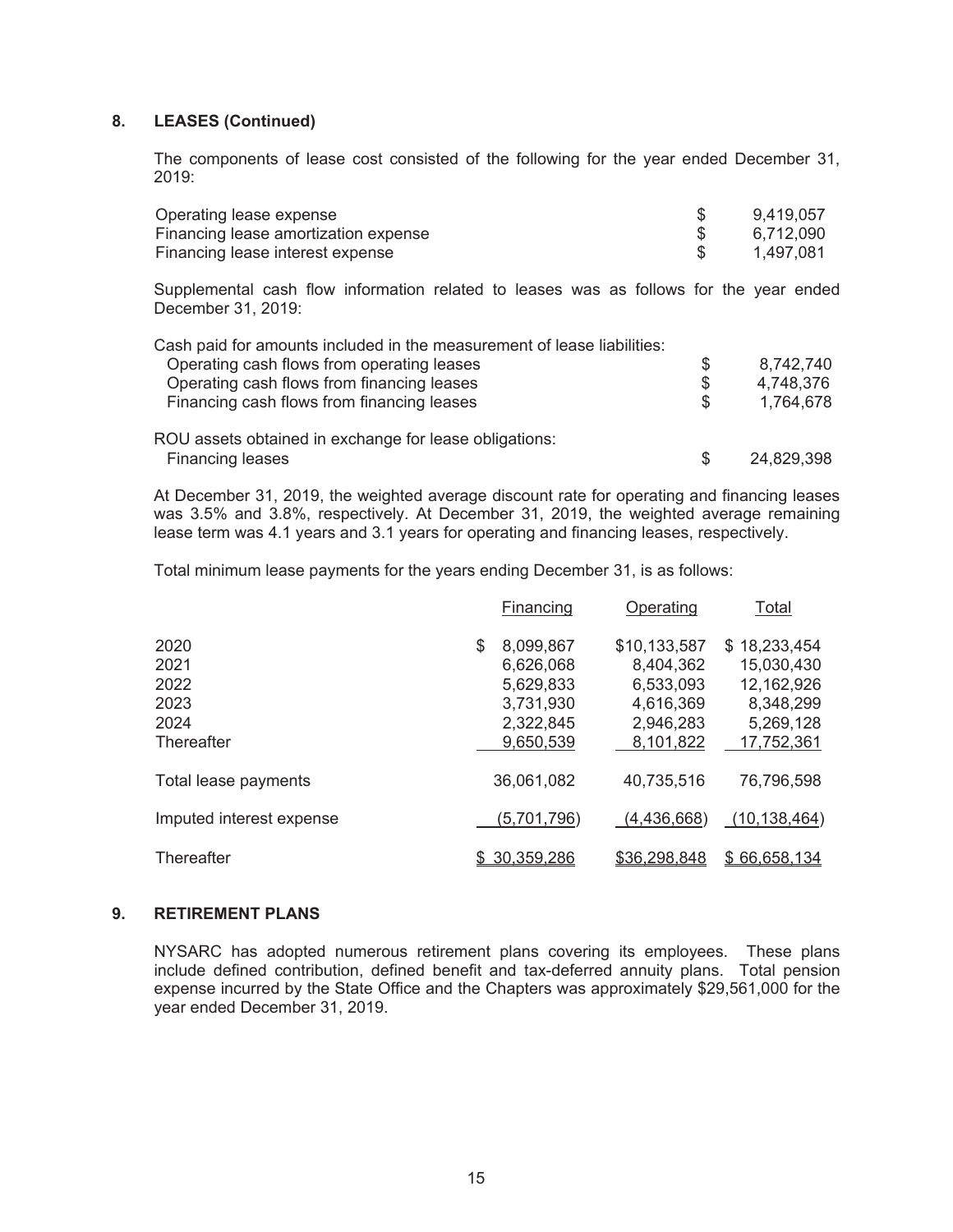### **9. RETIREMENT PLANS (Continued)**

The following information sets forth the funded status of the Defined Benefit Plans and amounts recognized in the NYSARC combined financial statements at December 31, 2019:

| Projected benefit obligation  | \$(34,270,531) |
|-------------------------------|----------------|
| Fair value of plan assets     | 27,025,074     |
| <b>Funded status</b>          | \$ (7.245.457) |
| <b>Employer contributions</b> | \$1,921,250    |
| Benefits paid                 | 555,489        |

 As of December 31, 2019, the following amounts were recognized in the combined statement of financial position and included with participant funds and other noncurrent liabilities:

| As a current liability<br>As a non-current liability | 7,245,457   |
|------------------------------------------------------|-------------|
|                                                      | \$7.245.457 |

 Amounts recognized in the combined statement of activities and change in net assets, included in non-program revenue, consists of the following:

| Net periodic benefit cost/expense |  | \$ (21,743) |
|-----------------------------------|--|-------------|
|-----------------------------------|--|-------------|

Significant actuarial assumptions used in the pension valuations are as follows:

| Discount rates ranged from                                   | $3.03\%$ - $3.25\%$ |
|--------------------------------------------------------------|---------------------|
| Projected rate of increase in compensation levels            | N/A                 |
| Expected long-term rate of return on plan assets ranged from | 6.30% - 7.00%       |

Fair value of the plan assets are as follows as of December 31, 2019:

|                        | Level 1 Inputs |   | Level 2 Inputs |   | Level 3 Inputs           | Total             |
|------------------------|----------------|---|----------------|---|--------------------------|-------------------|
| Money market funds     | 2,888,100      | S |                | S | - \$                     | 2,888,100         |
| <b>Mutual funds</b>    | 4,031,016      |   |                |   | $\overline{\phantom{a}}$ | 4,031,016         |
| Exchange traded funds  | 8,972,674      |   |                |   | $\overline{\phantom{a}}$ | 8,972,674         |
| Corporate bonds        | 9,374,650      |   | 210,746        |   | ٠                        | 9,585,396         |
| Government obligations | 1,547,888      |   |                |   |                          | 1,547,888         |
|                        | 26.814.328     |   | 210.746        |   |                          | <u>27.025.074</u> |

Estimated future benefit payments are expected as follows:

| 2020                  | 1,396,327       |
|-----------------------|-----------------|
| 2021                  | 1,425,856       |
| 2022                  | 1,483,239       |
| 2023                  | 1,557,211       |
| 2024                  | 1,599,505       |
| Succeeding five years | \$<br>8,625,811 |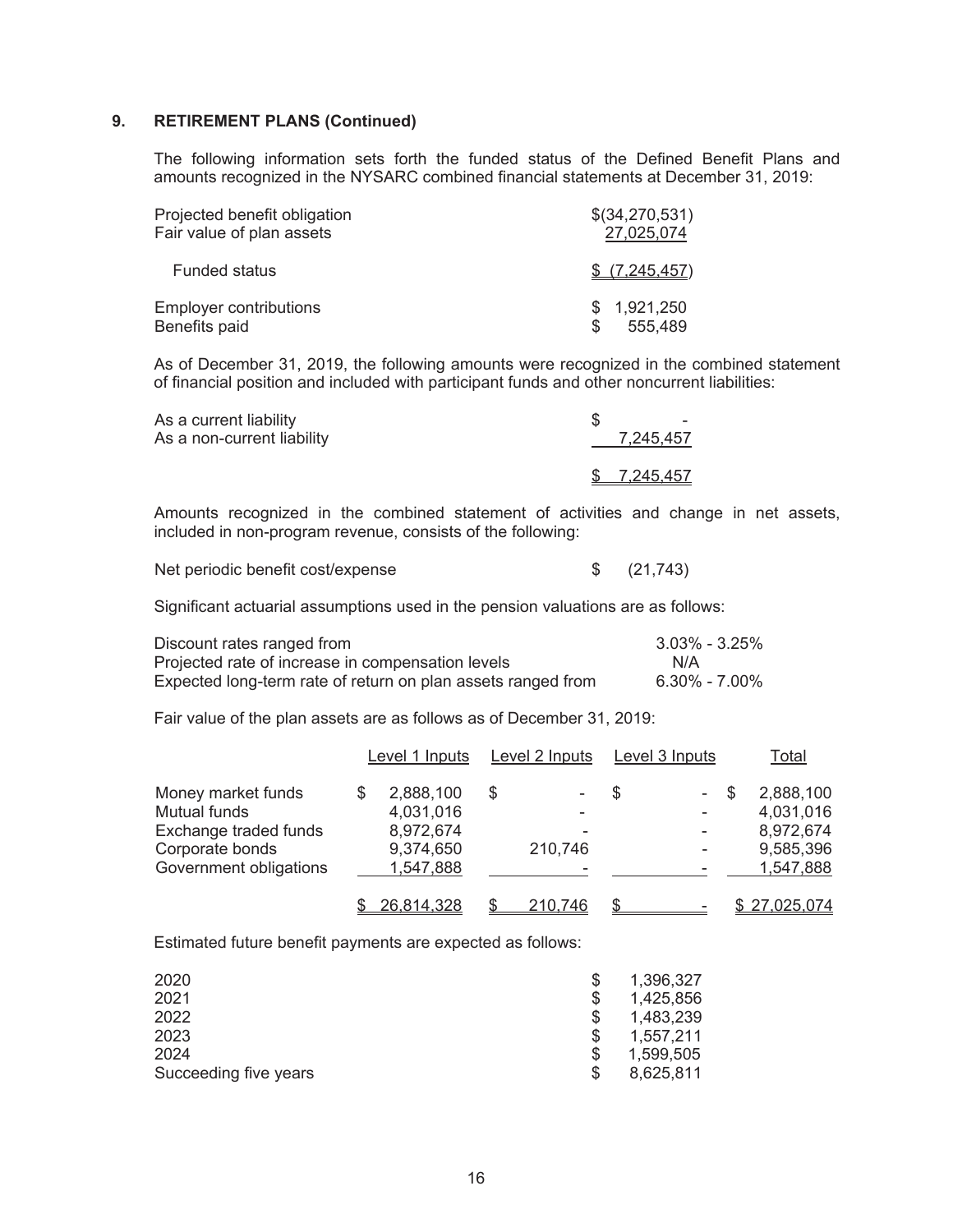### **10. POSTEMPLOYMENT BENEFIT PLANS**

NYSARC has several postemployment benefit plans. The total post-employment benefit expense incurred by the State Office and the Chapters was approximately \$173,000 for the year ended December 31, 2019.

### **11. COMMITMENTS AND CONTINGENCIES**

### **Compliance with Funding Sources**

Service providers that are funded by Medicaid and OPWDD have become the subject of increased scrutiny with respect to reimbursements they have received for service provision. Specific areas often reviewed by Medicaid and OPWDD auditors include appropriate billing practices, technical regulatory compliance, etc. The stated purpose for these reviews is to recover inappropriate reimbursements. The Chapters are subject to these reviews and rate adjustments that may have an effect on the revenues and net asset balances of the Chapters. Management of the Chapters does not expect these adjustments, if any, to have a material effect on these or their individual financial statements.

### **Litigation**

Some of the Chapters are involved in lawsuits related to employment issues and injuries sustained on Chapter program properties. All such lawsuits appear to be adequately covered by insurance; however, the amount of awards and judgments cannot be determined at this time.

NYSARC by virtue of its corporate structure and relationship to the Chapters, holds title as nominee to various Chapter assets and is directly obligated under certain of the related Chapter mortgage agreements and, accordingly, NYSARC, including the State Office, could be contingently liable in the event of default. Additionally, many of the Chapters have established holding companies, which hold title to property. Some of these affiliates, but not all, have related mortgage and lease obligations to which NYSARC could also be contingently liable in the event of default on those mortgages.

### **Workers' Compensation Reserve**

Several Chapters are or have been participants in self-insurance trusts (Trusts) with other unrelated not-for-profit organizations that provide workers' compensation benefits. Under the terms of the Trusts, the Chapters make annual contributions to the Trusts based on reported wages paid to the employees, using a rate-based formula. Based on actual claim experience, the Chapters could receive refunds or be assessed additional amounts related to workers' compensation premiums. Under the Trust agreements, each participating organization has joint and several liability for Trust obligations.

In December 2017, the trustees of the Trust approved the purchase of an Assumption of Liability Policy (ALP), which was approved by the New York State Worker's Compensation Board (NYSWCB) in March 2018, and will transfer all of the Trust's remaining open claims to a third party insurance carried, without recourse to the NYSWCB or the Trust members.

In connection with the terms of the ALP, the Administrator of the Trust determined the estimated unfunded liability associated with the open claims at the time the ALP will be finalized. The Administrator also allocated the unfunded liability to each member based on a formula approved by the Trustees.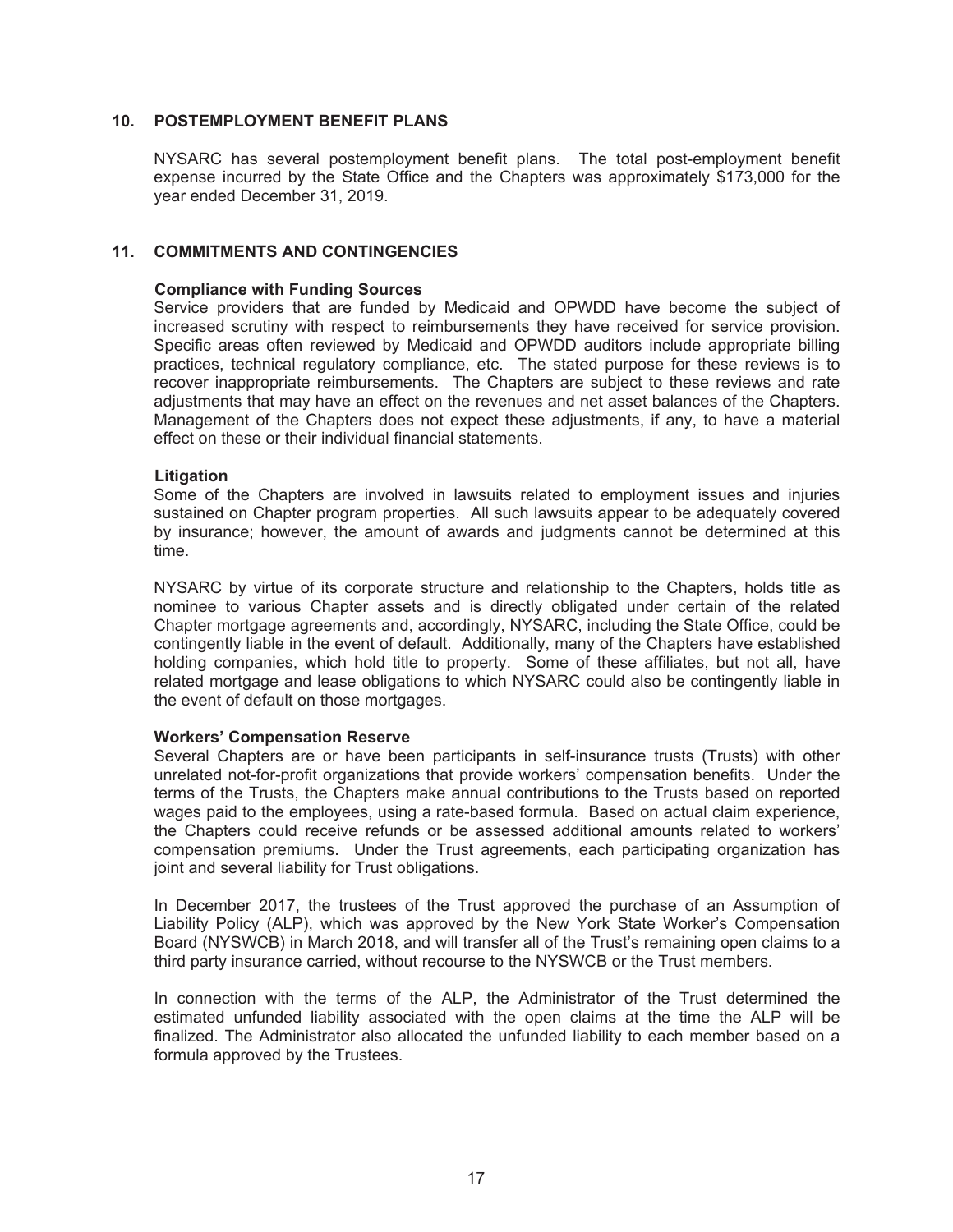### **11. COMMITMENTS AND CONTINGENCIES (Continued)**

### **Commitments**

Several Chapters have entered into contracts and committed resources to the acquisition of property for program services. This is part of the on-going program development in which the Chapters are engaged.

### **NYSARC, Inc. Contingencies**

Several Chapters are participants in the Dormitory Authority of the State of New York (DASNY) bond program. Prior to the 2009A series bonds, security for the tax-exempt bonds was the pledged revenue of the participating Chapters and, for individual loans in excess of a \$3 million, a mortgage on the financed property. For the 2009A and subsequent bond series, in addition to pledging revenues, participating Chapters were required to mortgage all real property associated with the financed projects. Pledged revenues consist of all public funds, payable to NYSARC and its participating Chapters, by the federal government, receipts, revenues, income, gifts, grants, assistance, bequests, and other monies; whether now owned or to be received in the future while these bonds are outstanding; excluding any gifts, grants, or bequests received subject to restrictions upon the use that is inconsistent with the pledging of said amounts as collateral.

Furthermore, on behalf of the participating Chapters, NYSARC has entered into an agreement with DASNY to permit DASNY to execute a certificate of Medicaid receipts intercept with OPWDD in the event of default on the bonds. As of December 31, 2019, DASNY has not issued such a certificate to OPWDD.

### **12. SUBSEQUENT EVENTS**

The United States is presently in the midst of a national health emergency related to a virus, commonly known as Novel Coronavirus (COVID-19). The overall consequences of COVID – 19 on a national, regional and local level are unknown, but it has the potential to result in a significant economic impact. The impact of this situation on NYSARC and its future results and financial position is not presently determinable.

Subsequent events have been evaluated through December 11, 2020, which is the date the combined financial statements were issued.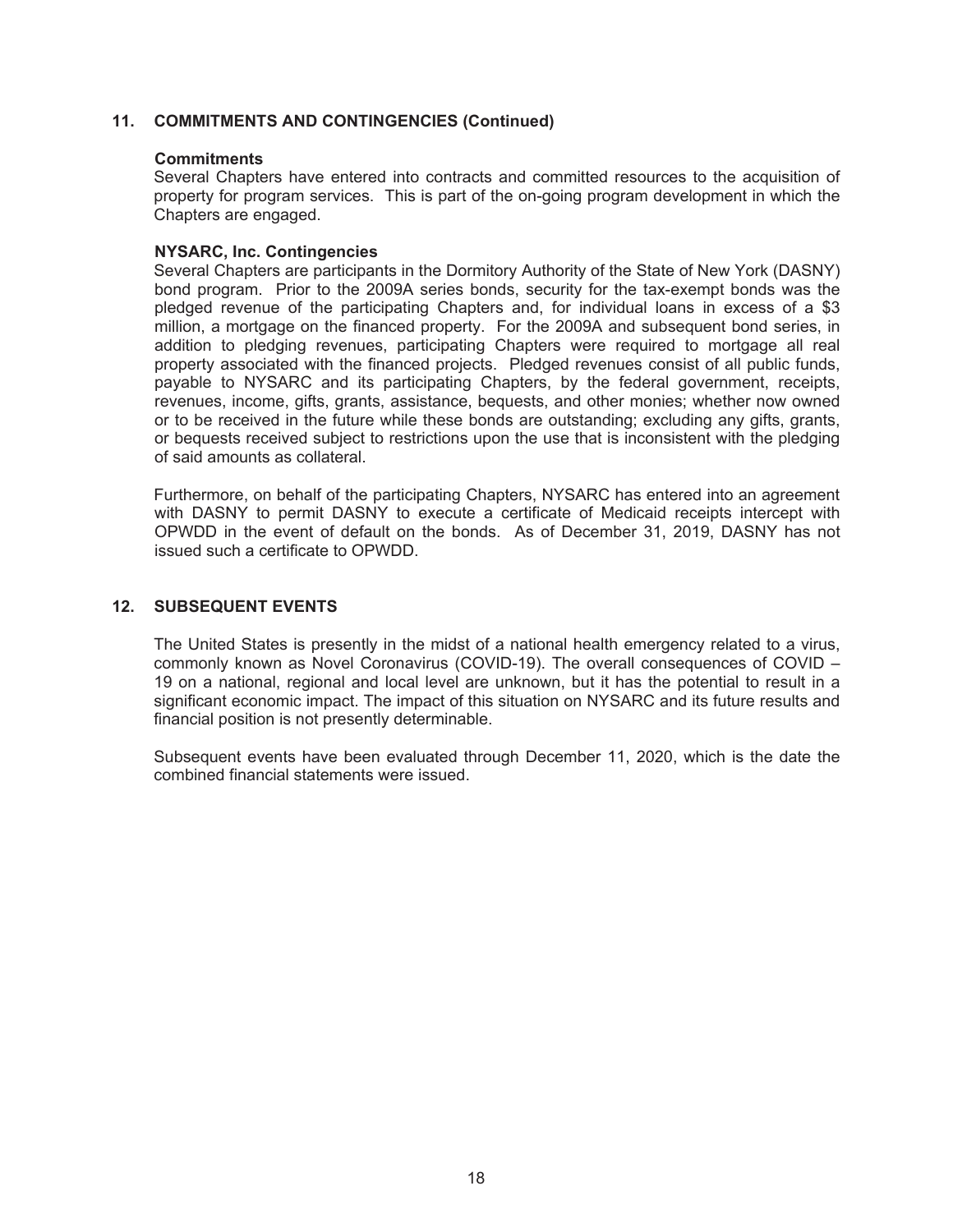### NYSARC, INC. STATE OFFICE, CHAPTERS AND THEIR AFFILIATES **NYSARC, INC. STATE OFFICE, CHAPTERS AND THEIR AFFILIATES**  NYSARC, INC. STATE OFFICE, CHAPTERS<br>COMBINING STATEMENT OF FINANCIAL POSITION<br>DECEMBER 31, 2019

**COMBINING STATEMENT OF FINANCIAL POSITION**

**DECEMBER 31, 2019**

|                                                                                                                        | Total                          | Eliminations | Office               | Allegany                 | Chenango-<br>Broome-<br>Tioga | Cattaraugus-<br>Niagara  | Chautauqua                       | Chemung                | Clinton                  | Columbia                | Delaware                     |
|------------------------------------------------------------------------------------------------------------------------|--------------------------------|--------------|----------------------|--------------------------|-------------------------------|--------------------------|----------------------------------|------------------------|--------------------------|-------------------------|------------------------------|
| ASSETS                                                                                                                 |                                |              |                      |                          |                               |                          |                                  |                        |                          |                         |                              |
| Cash, cash equivalents and restricted cash<br>CURRENT ASSETS:                                                          | 144,750,757<br>49              | $\theta$     | 2,519,767<br>မာ      | 51,461<br>1,914,246<br>ø | 1,928,644<br>↮                | 2,968,795<br>ø           | 14,494<br>3,969,510<br>ø         | 2,866,540<br>ø         | 2,660,984<br>ø           | 826,683<br>$\theta$     | 1,339,727<br>10,884,929<br>↮ |
| Current portion restricted deposits and funded reserves<br>Investments                                                 | 288,849,076<br>52,273          |              | 4,479,645            |                          | 4,154,994                     | 2,072,602                |                                  | 1,565,719              | 3,333,974                | 1,425,189               |                              |
| Government receivables, net                                                                                            | 239,796,496                    |              |                      | 1,915,028                | 3,832,745                     | 7,629,620                | 12,472,998                       | 2,448,814              | 4,252,516                | 3,205,138               | 1,573,624                    |
| Other receivables, net<br>Inventories                                                                                  | 11,229,415<br>4,171,739        | (168, 677)   | 891,904              | 1,087,656<br>1,389,162   | 248,767                       | 20,958                   | 4,673,528                        |                        | 110,835                  | 447,701                 | 12,681                       |
| Due from Chapters                                                                                                      | 7,263,964                      |              |                      |                          |                               |                          |                                  |                        |                          |                         |                              |
| Prepaid expenses and other assets<br>Deposits                                                                          | 16,457,685<br>2,338,572        |              | 43,167               | 87,338                   | 169,507                       | 39,681                   | 470,050                          | 20,014<br>2,125,260    | 106,380                  | 139,946                 | 119,334                      |
| Total current assets                                                                                                   | 715,109,977                    | (168, 677)   | 7,934,483            | 6,444,891                | 10,334,657                    | 12,731,656               | 21,600,580                       | 9,026,347              | 10,464,689               | 6,044,657               | 13,930,295                   |
| PROPERTY, PLANT AND EQUIPMENT:                                                                                         |                                |              |                      |                          |                               |                          |                                  |                        |                          |                         |                              |
| Land                                                                                                                   | 119,039,048                    |              |                      | 295,379                  | 383,717                       | 15, 183, 241             | 462,240                          | 237,370                | 2,697,019                | 506,708                 | 167,600                      |
| Buildings and leasehold improvements<br>Fumiture, fixtures and equipment                                               | 809,181,921                    |              | 62,989               | 6,255,883<br>2,184,058   | 16,953,203<br>1,004,145       | 1,434,225<br>3,466,530   | 30,462,860<br>10,584,990         | 8,412,449<br>785,229   | 2,878,806<br>17,850,060  | 8,412,526<br>15,033,767 | 5,978,279<br>3,332,454       |
| Vehicles                                                                                                               | 183,264,252<br>121,131,209     |              | 1,828,142<br>102,577 | 3,348,912                | 3,251,441                     | 3,064,671                | 1,398,792                        | 1,191,990              | 5,255,628                |                         |                              |
| Construction-in-progress                                                                                               | 17,154,319                     |              |                      |                          | 785,883                       | 69,790                   | 1,856,332                        |                        | 52,110                   | 110,123                 |                              |
|                                                                                                                        | 1,249,770,749                  |              | 1,993,708            | 12,084,232               | 22,378,389                    | 23,218,457               | 44,765,214                       | 10,627,038             | 28,733,623               | 24,063,124              | 9,478,333                    |
| Less: Accumulated depreciation                                                                                         | (844,701,344)                  |              | (1,768,042)          | (9,436,573)              | (11, 361, 762)                | (19, 879, 929)           | (38.923.735                      | (8,935,722             | (18, 741, 857)           | (18,914,164             | (6,565,209                   |
| Total property, plant and equipment                                                                                    | 405,069,405                    |              | 225,666              | 2,647,659                | 11,016,627                    | 3,338,528                | 5,841,479                        | 1,691,316              | 9,991,766                | 5,148,960               | 2,913,124                    |
| OTHER ASSETS:                                                                                                          |                                |              |                      |                          |                               |                          |                                  |                        |                          |                         |                              |
| Restricted deposits and funded reserves, net of current portion<br>Deferred charges                                    | 20,436,068<br>2,377,410        |              | 1,797,462            | 6,750                    | 21,037                        | 225,579                  | 596,817                          | 73,745                 | 746,898                  |                         | 11,464                       |
| Right-of-use assets                                                                                                    | 71,988,949                     |              |                      |                          | 269,725                       | 425,466                  | 18,683,860                       | 288,645                |                          | 1,588,923               |                              |
| Participant funds and other noncurrent assets                                                                          | 33,348,048                     |              | 6,817,717            | 155,071                  | 1,445,833                     | 891,141                  |                                  | 175,129                | 152,471                  | 69,797                  |                              |
| Net investments in affiliates                                                                                          | 33,532,452                     |              |                      |                          |                               | 257,948                  |                                  |                        |                          |                         |                              |
| Total other assets                                                                                                     | 161,682,927                    |              | 8,615,179            | 161,821                  | 1,736,595                     | 1,800,134                | 19,280,677                       | 537,519                | 899,369                  | 1,658,720               | 11,464                       |
|                                                                                                                        | \$1,281,862,309                | (168, 677)   | 16,775,328           | 9,254,371                | 23,087,879                    | 17,870,318               | 46,722,736                       | 11,255,182<br>6Ą       | 21,355,824<br>$\Theta$   | 12,852,337<br>↮         | 16,854,883<br>÷,             |
| LIABILITIES AND NET ASSETS                                                                                             |                                |              |                      |                          |                               |                          |                                  |                        |                          |                         |                              |
| CURRENT LIABILITIES:                                                                                                   |                                |              |                      |                          |                               |                          |                                  |                        |                          |                         |                              |
| Current installments of long-term debt<br>Current portion of lease liability                                           | 27,569,749<br>15,332,858<br>G) | $\theta$     | မာ                   | 245,894<br>G,            | 951,151<br>153,816<br>69      | 424,826<br>186,706<br>မာ | 762,403<br>1,249,056<br>$\theta$ | 76,527<br>151,804<br>↮ | 692,658<br>မာ            | 527,522<br>381,969<br>↮ | 135,433<br>↮                 |
| Notes payable                                                                                                          | 32,095,755                     |              |                      |                          |                               | 1,820,000<br>1,384,720   | 1,596,986                        |                        | 273,623                  |                         |                              |
| Accounts payable                                                                                                       | 57,955,000                     |              | 1,147,220            | 459,089<br>272,406       | 480,819                       |                          | 3,360,449                        | 367,543                | 1,836,191                | 440,370                 | 384,706                      |
| Accrued expenses and taxes                                                                                             | 123,170,517                    |              | 392,942              | 869,333                  | 1,200,263<br>317,206          |                          |                                  | 917,268<br>199,906     | 1,902,347<br>1,102,169   | 960,069<br>107,605      | 398,811                      |
| Current portion of deferred revenue and refundable advances<br>Current portion of amounts due to governmental agencies | 3,636,775<br>14,427,957        |              | 32,509               |                          |                               |                          |                                  |                        | 40,859                   | 33,150                  |                              |
| Other current liabilities                                                                                              | 13,404,178                     | (168, 677)   |                      | 23,712                   | 7,725                         | 2,733,242                | 6,875,435                        |                        |                          |                         |                              |
| Total current liabilities                                                                                              | 287,592,789                    | (168, 677)   | 1,572,67             | 1,870,434                | 3,110,980                     | 6,549,494                | 13,844,329                       | 1,713,048              | 5,847,847                | 2,450,685               | 918,950                      |
| LONG-TERM DEBT, net, net of current portion                                                                            | 138,967,825                    |              |                      | 395.548                  | 1,153,720                     | 594,627                  | 4,963,901                        | 141,977                | 1,824,77                 | 2,934,246               | 402,720                      |
| LEASE LIABILITY, net of current portion                                                                                | 49,558,826                     |              |                      |                          | 115,909                       | 238,760                  | 11,277,370                       | 136,841                |                          | 1,206,954               |                              |
| Due to governmental agencies, net of current portion<br>OTHER NONCURRENT LIABILITIES:                                  |                                |              |                      |                          |                               |                          |                                  |                        |                          |                         |                              |
| Deferred revenue and refundable advances, net of current portion                                                       | 709,127<br>1,310,885<br>21,31  |              |                      |                          |                               |                          |                                  |                        |                          |                         |                              |
| Participant funds and other noncurrent liabilities                                                                     | 38,764,869                     |              | 7,753,089            | 183,937                  | 1,454,645                     | 817,287                  | 2,756,646                        | 95,042                 | 587,865                  | 58,912                  |                              |
| Total other noncurrent liabilities                                                                                     | 60,784,881                     |              | 7,753,089            | 183,937                  | 1,454,645                     | 817,287                  | 2,756,646                        | 95,042                 | 587,865                  | 58,912                  |                              |
| Total liabilities                                                                                                      | 04,321<br>536,90               | (168, 677)   | 9,325,760            | 2,449,919                | 5,835,254                     | 8,200,168                | 32,842,246                       | 2,086,908              | 8,260,483                | 6,650,797               | 1,321,670                    |
| With donor restrictions<br>NET ASSETS:                                                                                 | 26,787,747<br>718,170,241      |              | 3,537<br>7,446,031   |                          | 102,301                       | 260,134                  | 57,128<br>13,823,362             |                        | 30,566                   |                         |                              |
| Without donor restrictions<br>Total net assets                                                                         | 744,957,988                    |              | 7,449,568            | 6,804,452<br>6,804,452   | 17,150,324<br>17,252,625      | 9,410,016<br>9,670,150   | 13,880,490                       | 9,168,274<br>9,168,274 | 13,064,775<br>13,095,341 | 6,201,540<br>6,201,540  | 15,533,213<br>15,533,213     |
|                                                                                                                        | 1,281,862,309<br>๛่            | (168, 677)   | 16,775,328           | 9,254,371<br>4           | 23,087,879                    | 17,870,318<br>4          | 46,722,736<br>÷.                 | 11,255,182<br>4        | 21,355,824<br>69         | 12,852,337<br>4         | 16,854,883<br>G)             |
|                                                                                                                        |                                |              |                      |                          |                               |                          |                                  |                        |                          |                         |                              |

Exhibit I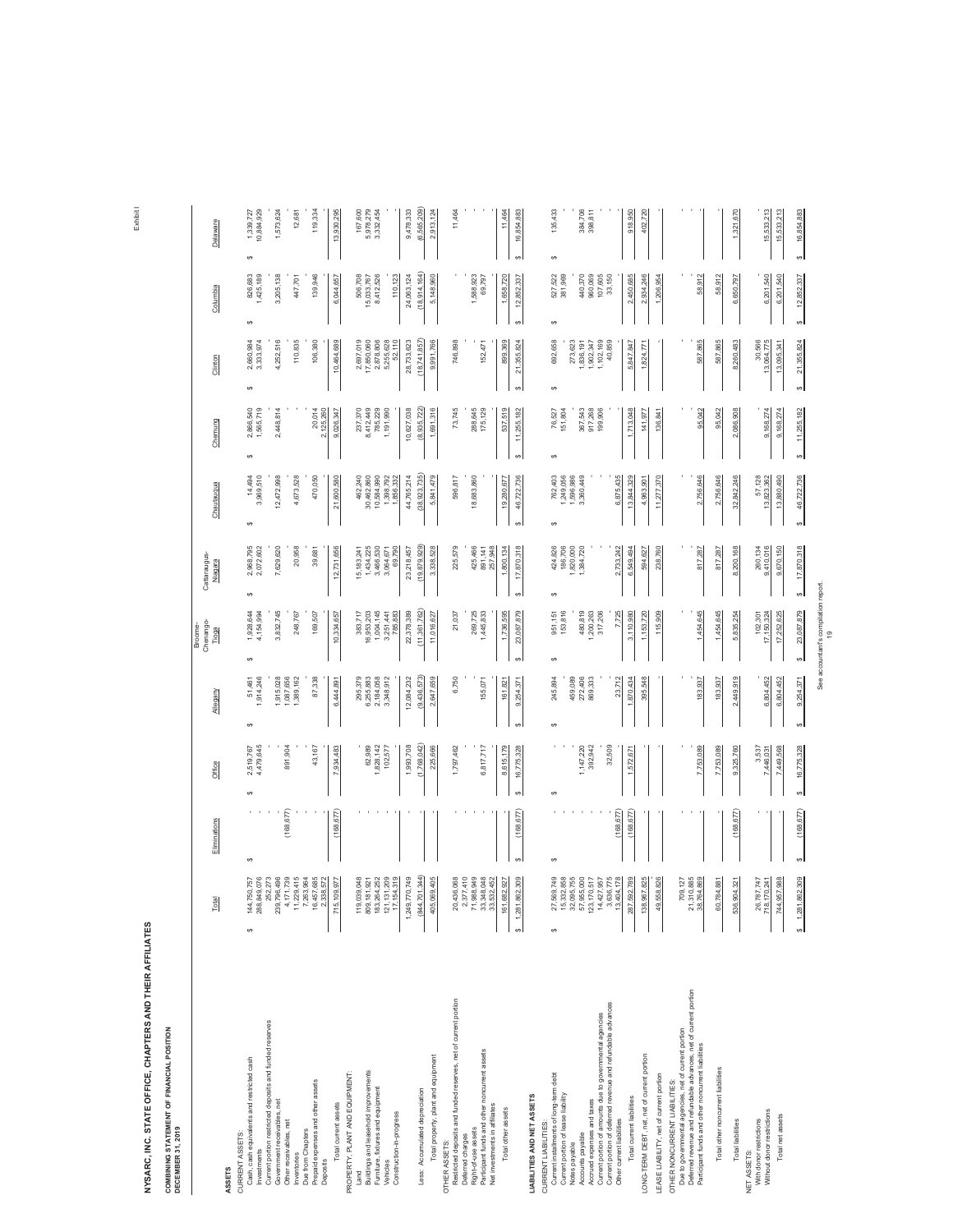**COMBINING STATEMENT OF FINANCIAL POSITION<br>DECEMBER 31, 2019 COMBINING STATEMENT OF FINANCIAL POSITION**

**DECEMBER 31, 2019**

(Continued)

(Continued)

| ASSETS                                                                                                                 | <b>Dutchess</b>                           | Erie                     | Essex                         | Hamilton<br>Franklin-   | Fulton                       | Herkimer                   | Jefferson                      | Livingston-<br>Wyoming    | Cortland<br>Madison-        | Monroe                       | Montgomery                    | Nassau        |
|------------------------------------------------------------------------------------------------------------------------|-------------------------------------------|--------------------------|-------------------------------|-------------------------|------------------------------|----------------------------|--------------------------------|---------------------------|-----------------------------|------------------------------|-------------------------------|---------------|
| Cash and equivalents<br>CURRENT ASSETS:<br>Investments                                                                 | $\frac{1}{2}$<br>015<br>414.<br>168,<br>↮ | 877,915<br>1,429,473     | 4,294,602<br>17,595,860<br>Θ, | 3,769,984<br>↮          | 7,981,458<br>3,691,616<br>G) | 1,423,423<br>872,757<br>69 | 33,444,210<br>12,889,787<br>69 | 1,649,052<br>498,769<br>↮ | 3,203,323<br>1,532,733<br>↮ | 5,849,875<br>5,223,299       | 50,446,755<br>1,787,784<br>Θ, | 69            |
| Current portion restricted deposits and funded reserves<br>Government receivables, net                                 | 2,554,559                                 | 7,699,504                | 4,329,140                     | 2,254,438               | 6,895,004                    | 461,232                    | 12,059,086                     | 5,487,766                 | 2,412,936                   | 5,724,781                    | 6,908,001                     |               |
| Other receivables, net                                                                                                 |                                           |                          |                               |                         | 747,495                      | 21,179                     | 289,436                        |                           |                             | 25,088                       |                               |               |
| Due from Chapters<br>Inventories                                                                                       |                                           | 12,434                   | 489,333<br>95,337             |                         | 303,843<br>487,513           | 376,471                    | 543,349                        | 73,448                    | 58,106                      |                              | 757,462                       |               |
| Prepaid expenses and other assets<br>Deposits                                                                          | 110,974                                   | 279,682                  | 747,521                       | 16,769<br>33,488        | 278,649                      | 188,938                    | 242,777                        | 146,059<br>206,184        | 159,378                     | 90,197                       | 1,052,852                     |               |
| Total current assets                                                                                                   | 148<br>3,248,                             | 10,299,008               | 27,551,793                    | 6,074,679               | 20,385,578                   | 5,344,000                  | 59,468,645                     | 8,061,278                 | 7,366,476                   | 16,913,240                   | 60,952,854                    |               |
| PROPERTY, PLANT AND EQUIPMENT:                                                                                         |                                           |                          |                               |                         |                              |                            |                                |                           |                             |                              |                               |               |
| Land                                                                                                                   | 819<br>1,222,                             | 1,677,555                |                               | 284,004                 | 2,368,587                    | 675,276                    | 1,613,852                      | 785,851                   | 469,414                     | 1,081,476                    | 33,626,352                    |               |
| Buildings and leasehold improvements                                                                                   | 13,725,075                                | 22,160,179               | 29,875,496                    | 6,923,224               | 35,260,259                   | 19,552,388                 | 24,827,544                     | 11,904,688                | 11,807,735                  | 17,735,156                   | 730,329                       |               |
| Furniture, fixtures and equipment<br>Vehicles                                                                          | 224<br>070<br>2,868<br>3,649,             | 3,972,592<br>2,125,477   | 3,552,632                     | 321,644<br>1,397,205    | 7,502,407<br>10,772,591      | 3,472,240<br>5,490,837     | 5,334,018<br>6,219,605         | 3,091,748<br>5,913,516    | 2,122,011<br>2,285,840      | 5,626,029<br>1,648,077       | 15,958,850                    |               |
| Construction-in-progress                                                                                               | 732<br>129                                | 340,875                  |                               |                         |                              | 146,505                    | 51,126                         |                           | 5,230                       | 47,453                       | 1,185,675                     |               |
|                                                                                                                        | 920<br>21,594,                            | 30,276,678               | 33,428,128                    | 8,926,077               | 55,903,844                   | 29, 337, 246               | 38,046,145                     | 21,695,803                | 16,690,230                  | 26, 138, 191                 | 51,501,206                    |               |
| Less: Accumulated depreciation                                                                                         | 313<br>(15,071                            | (12,856,051)             | (25,978,502)                  | (5,087,796)             | (40,568,548)                 | (18, 364, 302)             | (30, 586, 983)                 | (14, 154, 045)            | (11,707,323)                | (18, 266, 061)               | (36, 897, 121)                |               |
| Total property, plant and equipment                                                                                    | 607<br>6,523,                             | 17,420,627               | 7,449,626                     | 3,838,28                | 15,335,296                   | 10,972,944                 | 7,459,162                      | 7,541,758                 | 4,982,907                   | 7,872,130                    | 14,604,085                    |               |
| Restricted deposits and funded reserves, net of current portion<br>OTHER ASSETS:                                       | 199<br>196,                               | 277,430                  | 577,733                       | 158,217                 | 2,696,764                    | 323,531                    | 115,475                        | 101,895                   | 38,745                      | 206,737                      | 183,699                       |               |
| Deferred charges                                                                                                       |                                           |                          |                               |                         |                              |                            |                                |                           |                             |                              | 292,807                       |               |
| Participant funds and other noncurrent assets<br>Right-of-use assets                                                   | 538<br>163,                               | 1,981,590<br>314,619     | 41,667                        | 68,294                  | 606,910                      | 780,387<br>174,463         | 1,205,801<br>670,664           | 307,416<br>75,862         | 568,775                     | 7,474,866<br>315,912         | 212,418<br>192,189            |               |
| Net investments in affiliates                                                                                          |                                           |                          |                               | 4,294<br>39,354         | 11,131,237                   |                            |                                |                           |                             | 179,592                      | 5,294                         |               |
| Total other assets                                                                                                     | 737<br>359,                               | 2,573,639                | 619,400                       | 270,159                 | 14,434,911                   | 1,278,38                   | 1,991,940                      | 485,173                   | 607,520                     | 8,177,107                    | 886,407                       |               |
|                                                                                                                        | 492<br>\$10,131                           | 30,293,274               | 35,620,819                    | 10,183,119<br>$\theta$  | 50,155,785<br>$\theta$       | 17,595,325<br>$\Theta$     | 68,919,747                     | 16,088,209<br>$\theta$    | 12,956,903<br>ω,            | 32,962,477                   | 76,443,346<br>Ψ,              |               |
| LIABILITIES AND NET ASSETS                                                                                             |                                           |                          |                               |                         |                              |                            |                                |                           |                             |                              |                               |               |
| CURRENT LIABILITIES:                                                                                                   |                                           |                          |                               |                         |                              |                            |                                |                           |                             |                              |                               |               |
| Current installments of long-term debt<br>Current portion of lease liability                                           | 219<br>476,<br>Ψ                          | 490,576<br>715,777<br>မာ | 744,452<br>69                 | 26,612<br>263,804<br>မာ | 1,620,029<br>69              | 301,193<br>871,584<br>49   | 290,206<br>350,259<br>69       | 1,159,838<br>60,847<br>Ψ  | 572,589<br>$\Theta$         | 1,411,553<br>1,126,508<br>မာ | 67,670<br>1,277,297<br>69     | မာ            |
| Notes payable                                                                                                          | 184<br>1,473,                             |                          |                               |                         |                              |                            |                                |                           |                             | 263,389                      | 1,000,000                     |               |
| Accounts payable                                                                                                       | 992<br>823,                               | 974,472                  | 1,726,990                     |                         | 869,110                      |                            |                                | 319,024                   | 356,054                     | 1,192,048                    | 1,437,211                     |               |
| Accrued expenses and taxes                                                                                             | 255<br>732.                               | 2,853,473                | 2,393,491                     | 454,753<br>2,609,790    | 6,873,466                    | 1,042,055<br>1,962,368     | 1,780,672<br>7,018,934         | 1,169,032                 | 1,428,006                   | 3,492,904                    | 5,741,615                     |               |
| Current portion of amounts due to governmental agencies                                                                |                                           |                          | 171,685                       | 26,104                  | 235,696                      | 150,290                    | 560,785                        | 24,029                    | 76,335                      | 425,781                      | 795,545                       |               |
| Current portion of deferred revenue and refundable advances<br>Other current liabilities                               | 923<br>46.                                | 155,745                  | 385,025<br>114,597            | 211,308                 | 186,640                      | 141,998                    | 6,752                          | 95,289<br>82,907          |                             | 2,790                        |                               |               |
| Total current liabilities                                                                                              | 573<br>3,552                              | 5,190,043                | 5,536,240                     | 3,592,37                | 9,784,941                    | 4,469,488                  | 10,007,608                     | 2,910,966                 | 2,432,984                   | 7,914,973                    | 10,319,338                    |               |
| LONG-TERM DEBT, net, net of current portion                                                                            | 682<br>2,551                              | 4,244,273                | 2,393,670                     | 1,913,636               | 3,761,766                    | 1,470,640                  | 665,669                        | 4, 143, 365               | 1,518,523                   | 1,714,185                    | 3,392,394                     |               |
| LEASE LIABILITY, net of current portion                                                                                |                                           | 1,341,042                |                               | 89,768                  |                              | 479,194                    | 855,542                        | 246,569                   |                             | 6,123,146                    | 141,864                       |               |
| Due to governmental agencies, net of current portion<br>OTHER NONCURRENT LIABILITIES:                                  |                                           |                          |                               |                         |                              | 240,461                    |                                |                           |                             |                              |                               |               |
| Deferred revenue and refundable advances, net of current portion<br>Participant funds and other noncurrent liabilities | 146<br>538<br>163,                        | 98,267                   |                               |                         | 606,910                      | 258,824<br>111,352         | 6,228,849                      |                           | 304,336                     | 1,029,519                    | 707,662<br>484,996            |               |
| Total other noncurrent liabilities                                                                                     | 164,684                                   | 98,267                   |                               |                         | 606,910                      | 610,637                    | 6,228,849                      |                           | 304,336                     | 1,029,519                    | 1,192,658                     |               |
| <b>Total liabilities</b>                                                                                               | 939<br>6,268,                             | 10,873,625               | 7,929,910                     | 5,595,775               | 14,153,617                   | 7,029,959                  | 17,757,668                     | 7,300,900                 | 4,255,843                   | 16,781,823                   | 15,046,254                    |               |
| With donor restrictions<br>NET ASSETS:                                                                                 |                                           | 289,657                  |                               |                         |                              | 184,279                    | 1,699,811                      |                           |                             | 1,202,973                    |                               |               |
| Without donor restrictions                                                                                             | 553<br>3,862.                             | 19,129,992               | 27,690,909                    | 4,587,344               | 11,151,372<br>24,850,796     | 10,381,087                 | 49,462,268                     | 8,787,309                 | 8,701,060                   | 14,977,681                   | 61,397,092                    |               |
| Total net assets                                                                                                       | 553<br>3,862                              | 19,419,649               | 27,690,909                    | 4,587,344               | 36,002,168                   | 10,565,366                 | 51, 162, 079                   | 8,787,309                 | 8,701,060                   | 16,180,654                   | 61,397,092                    |               |
|                                                                                                                        | 492<br>\$10,131,                          | 30,293,274               | \$35,620,819                  | 10,183,119<br>↮         | 50,155,785<br>ø              | 17,595,325<br>÷,           | 68,919,747                     | 16,088,209<br>69          | 12,956,903<br>4             | 32,962,477                   | \$76,443,346                  | \$164,791,463 |

See accountant's compilation report. See accountant's compilation report.<br>20

Exhibit I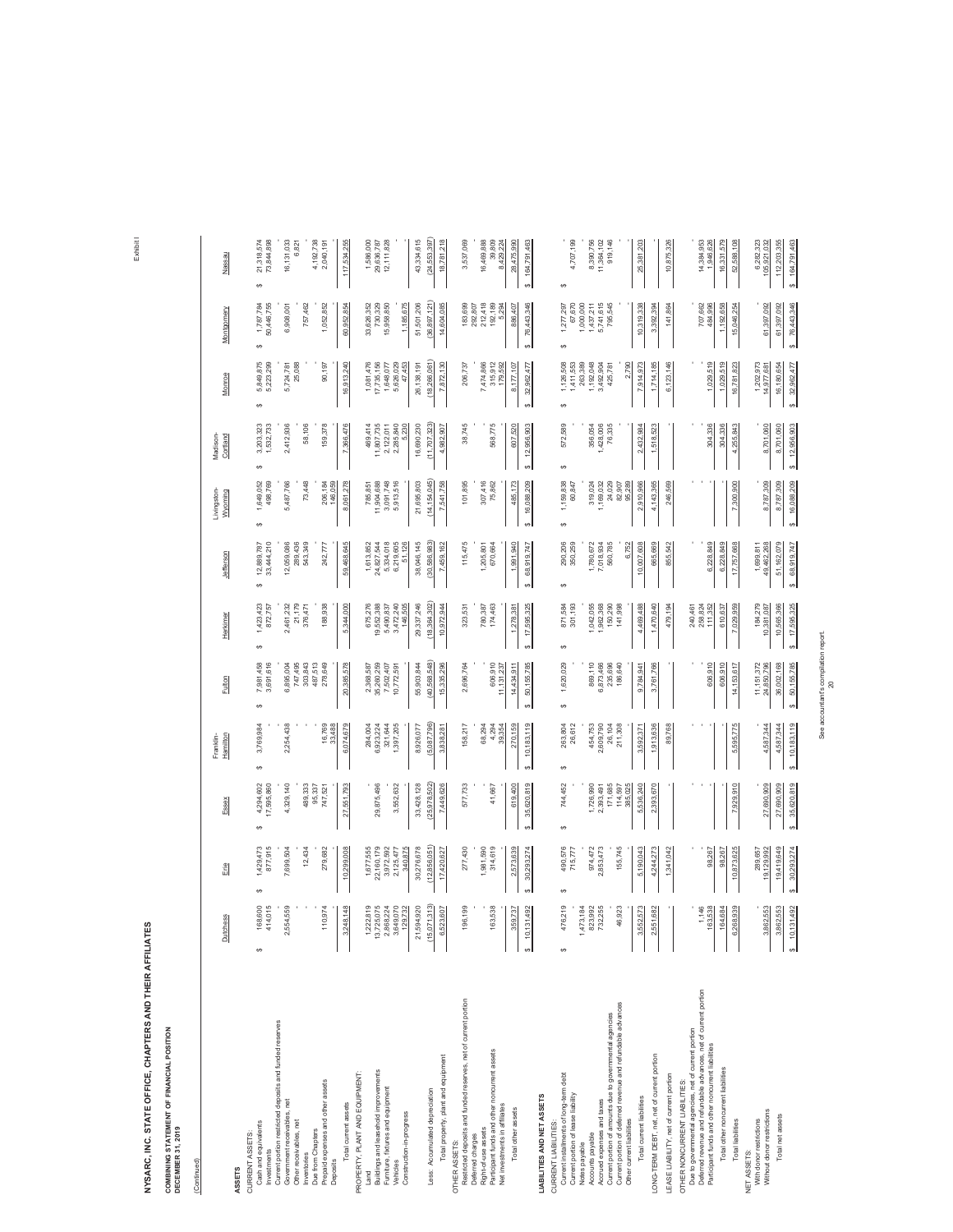COMBINING STATEMENT OF FINANCIAL POSITION<br>DECEMBER 31, 2019 **COMBINING STATEMENT OF FINANCIAL POSITION**

**DECEMBER 31, 2019**

| (Continued)                                                                                                                                          |                                                                                                 |                               |                                                 |                                                  |                                                 |                                                 |                                     |                                     |                                     |                                                                                                                                         |                                                   |                                                                                                                    |
|------------------------------------------------------------------------------------------------------------------------------------------------------|-------------------------------------------------------------------------------------------------|-------------------------------|-------------------------------------------------|--------------------------------------------------|-------------------------------------------------|-------------------------------------------------|-------------------------------------|-------------------------------------|-------------------------------------|-----------------------------------------------------------------------------------------------------------------------------------------|---------------------------------------------------|--------------------------------------------------------------------------------------------------------------------|
|                                                                                                                                                      | New York City                                                                                   | North County<br>MSO           | One ida-<br>Lewis                               | Onondaga                                         | Ontario                                         | Genesee-<br>Orleans                             | Oswego                              | Otsego                              | Rensselaer                          | Rockland                                                                                                                                | Saratoga                                          | Schenectady                                                                                                        |
| Cash and equivalents<br>CURRENT ASSETS:<br>Investments<br>ASSETS                                                                                     | 5,361,034<br>10,020,496<br>s                                                                    | 1,170,002<br>s                | 8,866,288<br>5,883,896<br>s                     | 2,453,586<br>2,754,720<br>s                      | 3,647,860<br>2,978,917<br>s                     | 1,294,329<br>2,752,997<br>S                     | 317,601<br>816,906<br>s             | 1,540,417<br>s                      | 3,800,543<br>482,934<br>s           | 685,089<br>3,828,645<br>s                                                                                                               | 1,513,663<br>1,371,684<br>$\omega$                | 2,566,110<br>194,830<br>s                                                                                          |
| Current portion restricted deposits and funded reserves<br>Government receivables, net                                                               | 39,705,139                                                                                      | 559,600                       | 3,975,586                                       | 3,925,793                                        |                                                 | 3,020,266                                       | 161,620                             | 2,296,948                           | 4,402,541                           | 4,500,581                                                                                                                               | 2,508,917                                         | 252,273<br>2,833,204                                                                                               |
| Other receivables, net<br>Inventories                                                                                                                |                                                                                                 | 67,089                        | 236,135<br>579,654                              |                                                  | 1,555,927<br>418,648<br>69,748                  |                                                 |                                     | 96,430                              | 190,814                             |                                                                                                                                         |                                                   |                                                                                                                    |
| Prepaid expenses and other assets<br>Due from Chapters<br>Deposits                                                                                   | 4,294,478                                                                                       | 64,761                        | 432,711                                         | 13,673<br>233,453                                | 211,986                                         | 250,829                                         | 6,620                               | 30,848                              | 6,404                               | 555,759                                                                                                                                 | 506,879<br>209,427                                | 258,127                                                                                                            |
| Total current assets                                                                                                                                 | 59,381,147                                                                                      | 1,861,452                     | 19,974,270                                      | 9,381,225                                        | 8,883,086                                       | 7,318,421                                       | 1,302,747                           | 3,964,643                           | ,236<br>8,883                       | 570,074<br>ெ                                                                                                                            | ,110,570<br>6                                     | 544<br>6,104,                                                                                                      |
| Buildings and leasehold improvements<br>PROPERTY, PLANT AND EQUIPMENT:<br>Furniture, fixtures and equipment<br>Land                                  | 13,384,643<br>119,648,418<br>21,784,284                                                         | 169,055                       | 797,851<br>10,590,672<br>2,439,720<br>1,999,257 | 361,549<br>9,691,501<br>1,942,729<br>64,902      | 15,631,620                                      | 450,728<br>11,088,152<br>3,663,792              | 21,185<br>66,340                    | 531,853<br>9,164,570<br>972,081     | 10,738,421<br>2,268,846<br>290,987  | 4,904,069<br>23,457,121<br>5,668,696                                                                                                    | 1,227,406<br>22,083,298<br>2,791,966              | 1,506,221<br>16,784,206<br>4,636,811                                                                               |
| Construction-in-progress<br>Vehicles                                                                                                                 | 10,092,135                                                                                      |                               |                                                 |                                                  | 1,368,794<br>4,766,080<br>100,777               | 9.528                                           | 38,499<br>29,200                    | 2,895,850<br>40,034                 | 1,184,194<br>825                    | 487,214<br>295,936                                                                                                                      | 6,660,389                                         | 4,657,758                                                                                                          |
| Less: Accumulated depreciation                                                                                                                       | (87,299,307<br>165,011,569                                                                      | (152, 149)<br>169,055         | 10,109,982<br>15,827,500                        | (8,877,901)<br>12,060,68                         | (16, 683, 833)<br>21,867,271                    | 11,419,869<br>15,212,200                        | (122, 685)<br>155,224               | (10,464,774)<br>13,604,388          | (10, 751, 823)<br>14,483,273        | (22, 210, 029)<br>34,813,036                                                                                                            | (22,002,656)<br>32,763,059                        | 27,584,996<br>(22, 381, 433)                                                                                       |
| Total property, plant and equipment                                                                                                                  | 77,712,262                                                                                      | 16,906                        | 5,717,518                                       | 3,182,780                                        | 5,183,438                                       | 3,792,33                                        | 32,539                              | 3,139,614                           | 3,731,450                           | 12,603,007                                                                                                                              | 10,760,403                                        | 5,203,563                                                                                                          |
| Restricted deposits and funded reserves, net of current portion<br>Deferred charges<br>OTHERASSETS:                                                  | 2,603,223                                                                                       |                               | 72,920<br>18,974                                | 186,717<br>366,513                               |                                                 | 427,077                                         |                                     | 45,266                              | 397,372                             | 250,521<br>469,794                                                                                                                      | 680,081                                           | 134,477<br>153,328                                                                                                 |
| Participant funds and other noncurrent assets<br>Right-of-use assets                                                                                 | 6,416,317<br>9,120,537                                                                          | 452, 121                      | 51,111                                          | 178,359<br>172,595<br>2,697,691                  | 170,691<br>142,189<br>72,946<br>133,568         | 865,499<br>75,862                               | 20,000                              | 99,844<br>114,316                   | 333,539<br>230,740                  | 1,872,115<br>4,392,671                                                                                                                  | 656,243<br>4,294                                  | 335,629<br>180,373                                                                                                 |
| Net investments in affiliates<br>Total other assets                                                                                                  | 18,140,077                                                                                      | 452,121                       | 143,005                                         | 3,601,875                                        | 519,394                                         | 1,368,438                                       | 20,000                              | 259,426                             | 961,651                             | 6,985,101                                                                                                                               | 1,340,618                                         | 803,807                                                                                                            |
|                                                                                                                                                      | 155,233,486                                                                                     | 2,330,479                     | 25,834,793                                      | 16,165,880                                       | 14,585,918<br><b>SO</b>                         | 12,479,190                                      | 1,355,286                           | 7,363,683                           | \$13,576,337                        | 29, 158, 182<br>$\omega$                                                                                                                | 18,211,59<br>$\omega$                             | 12,111,914                                                                                                         |
| LIABILITIES AND NET ASSETS                                                                                                                           |                                                                                                 |                               |                                                 |                                                  |                                                 |                                                 |                                     |                                     |                                     |                                                                                                                                         |                                                   |                                                                                                                    |
| Current installments of long-term debt<br>Current portion of lease liability<br>CURRENT LIABILITIES:                                                 | 3,837,767<br>S                                                                                  | 67,089<br>$\omega$            | 463,745<br>S                                    | 175,365<br>800,522<br>S                          | 409,519<br>38,165<br>S                          | 369,020<br>280,102                              | S                                   | 139,550<br>81,438<br>S              | 187,170<br>162,824<br>Ś,            | S                                                                                                                                       | 949,040<br>158,966<br>S                           | $\begin{array}{r} 48,096 \\ 72,632 \\ 72,632 \\ 900,000 \\ 421,321 \\ 1538,961 \\ 405,721 \end{array}$<br>$\omega$ |
| Accounts payable<br>Notes payable                                                                                                                    |                                                                                                 | 37,835<br>677,589             | 1,017,338<br>3,264,146                          | 673,304                                          | 437,552<br>1,756,601                            | 402,952                                         | 43,131<br>20,700                    | 785,791<br>922,121                  | 270,382                             |                                                                                                                                         |                                                   |                                                                                                                    |
| Current portion of amounts due to governmental agencies<br>Current portion of deferred revenue and refundable advances<br>Accrued expenses and taxes | $\begin{array}{c} 15,500,000 \\ 13,815,906 \\ 28,682,111 \\ 1,750,000 \\ 1,750,000 \end{array}$ |                               |                                                 | 279,894                                          |                                                 | 194,128<br>1,402,067                            |                                     | 100,009                             | 2,045,935<br>47,875<br>63,671       | $\begin{array}{r} 477,937 \\ 596,585 \\ 2,802,204 \\ 1,485,854 \\ 2,474,894 \\ 617,270 \\ 617,270 \\ 617,270 \\ 617,270 \\ \end{array}$ | 699,904<br>1,102,765<br>28,581                    |                                                                                                                    |
| Total current liabilities<br>Other current liabilities                                                                                               | 64,516,903                                                                                      | 782,51                        | 681,239<br>234,381<br>5,660,849                 | 2,929,085                                        | 84,324<br>7,288<br>2,733,449                    | 13,736<br>2,662,005                             | 2,314<br>39,812<br>105,957          | 2,028,909                           | 545,195<br>3,323,052                | 8,459,744                                                                                                                               | 163,764<br>3,103,020                              | 3,824,73                                                                                                           |
| LONG-TERM DEBT, net, net of current portion                                                                                                          | 43,639,745                                                                                      | 28,248                        | 1,282,544                                       | 779,819<br>1,848,226                             | 639,990<br>34,781                               | 569,063<br>1,872,387                            |                                     | 263,176<br>18,406                   | 376,655<br>146,369                  | 2,243,615<br>617,126                                                                                                                    | 6,190,212<br>497,170                              | 2,166,089<br>386<br>257                                                                                            |
| Due to governmental agencies, net of current portion<br>LEASE LIABILITY, net of current portion<br>OTHER NONCURRENT LIABILITIES:                     |                                                                                                 |                               |                                                 |                                                  |                                                 |                                                 |                                     |                                     |                                     |                                                                                                                                         | 47,130                                            |                                                                                                                    |
| Deferred revenue and refundable advances, net of current portion<br>Participant funds and other noncurrent liabilities                               | 6,436,491                                                                                       | 1,446,851                     | 282,041                                         | 603,367                                          | 196,306                                         | 97,469                                          |                                     | 62,005                              | 249,252                             | 5,958,300<br>339,872                                                                                                                    | 184,175                                           | 329,407                                                                                                            |
| Total other noncurrent liabilities                                                                                                                   | 6,436,491                                                                                       | 1,446,85                      | 282,041                                         | 367<br>603,                                      | 196,306                                         | 97,469                                          |                                     | 62,005                              | 249,252                             | 6,298,172                                                                                                                               | 231,305                                           | 329,407                                                                                                            |
| Total liabilities                                                                                                                                    | 114,593,139                                                                                     | 2,257,612                     | 7,225,434                                       | 6,160,497                                        | 3,604,526                                       | 5,200,924                                       | 105,957                             | 2,372,496                           | 4,095,328                           | 17,618,657                                                                                                                              | 10,021,707                                        | 6,578,213                                                                                                          |
| Without donor restrictions<br>Total net assets<br>With donor restrictions<br>NET ASSETS:                                                             | 155,233,486<br>2,104,394<br>38,535,953<br>40,640,347                                            | 72,867<br>2,330,479<br>72,867 | 18,609,359<br>18,609,359<br>25,834,793          | 408,984<br>9,596,399<br>10,005,383<br>16,165,880 | 89,904<br>0,891,488<br>10,981,392<br>14,585,918 | 655,968<br>6,622,298<br>7,278,266<br>12,479,190 | 1,249,329<br>1,249,329<br>1,355,286 | 4,991,187<br>4,991,187<br>7,363,683 | 9,481,009<br>50,000<br>\$13,576,337 | 11,539,525<br>\$29,158,182<br>197,539<br>11,341,986                                                                                     | 254,548<br>7,935,336<br>8,189,884<br>\$18,211,591 | 5,533,701<br>12,111,914<br>5,533,701                                                                               |

Exhibit I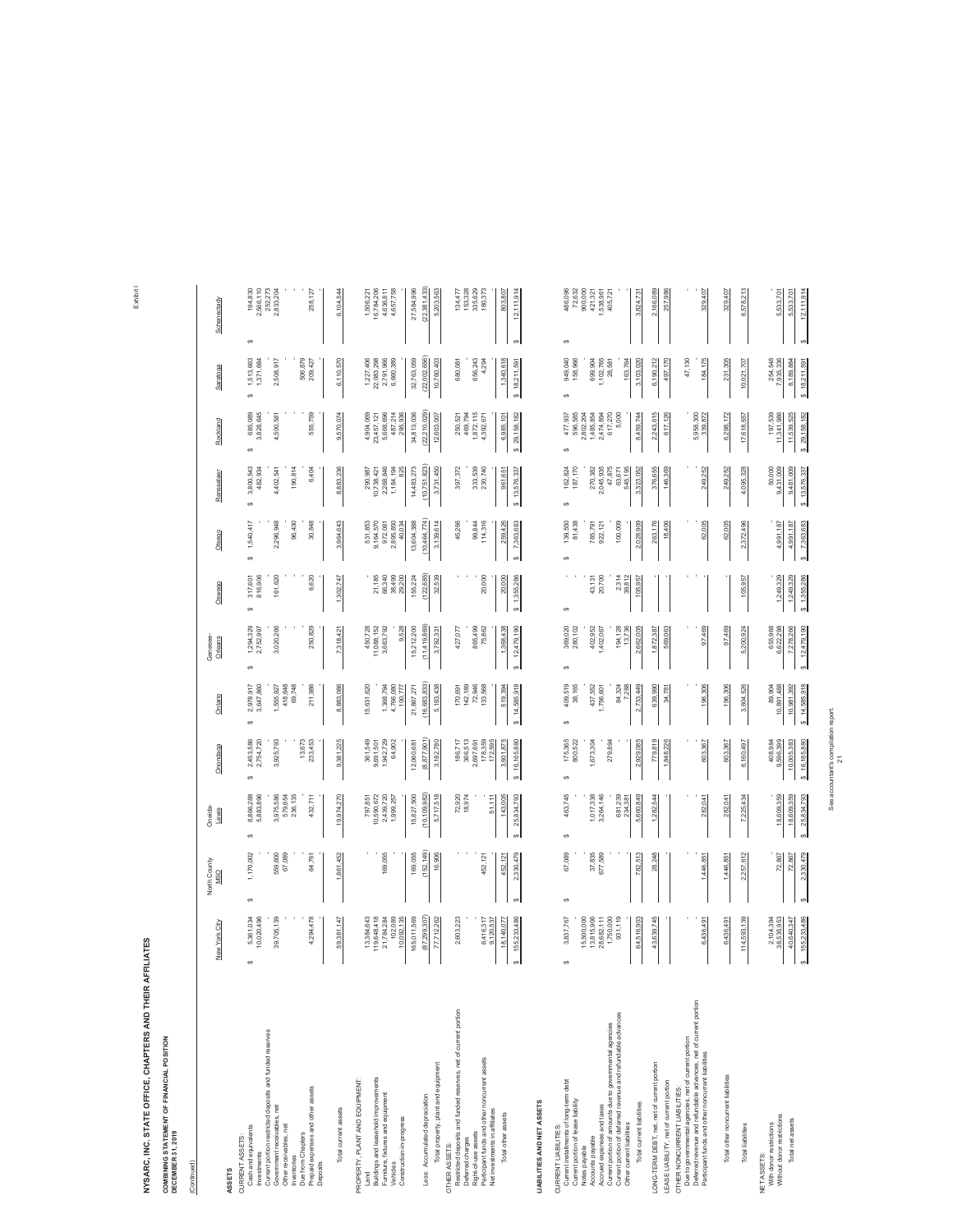**COMBINING STATEMENT OF FINANCIAL POSITION<br>DECEMBER 31, 2019 COMBINING STATEMENT OF FINANCIAL POSITION**

**DECEMBER 31, 2019**

(Continued)

(Continued)

|                                                                                                                          | Schoharie                           | Schuyler              | Cayuga<br>Seneca-       | Steuben                 | Suffolk                 | Sullivan                | Ulster-Greene                      | Washington-<br>Warren-<br><b>Albany</b> | Community League<br>Wassic | Wayne                                | Westchester             | Yates                   |
|--------------------------------------------------------------------------------------------------------------------------|-------------------------------------|-----------------------|-------------------------|-------------------------|-------------------------|-------------------------|------------------------------------|-----------------------------------------|----------------------------|--------------------------------------|-------------------------|-------------------------|
| ASSETS                                                                                                                   |                                     |                       |                         |                         |                         |                         |                                    |                                         |                            |                                      |                         |                         |
| Cash and equivalents<br>CURRENT ASSETS:                                                                                  | 579,847<br>$\omega$                 | 1,412,609<br>G)       | 736,241<br>Θ,           | 1,295,846<br>G)         | 3,702,690<br>G)         | 6,678,045<br>G)         | 3,485,764<br>9,724,868<br>$\omega$ | 4,041,097<br>↮                          | 602,112<br>O)              | 4,701,791<br>5,731,366<br>$\epsilon$ | 5,857,960<br>$\epsilon$ | 537,426<br><sub>c</sub> |
| Investments                                                                                                              | 738,61                              | 3,243,232             | ,322,820                | 3,827,053               | 73,536                  | 2,011,675               |                                    | 1,476,713                               | 83,238                     |                                      | 3,788,650               | 457,432                 |
| Current portion restricted deposits and funded reserves<br>Government receivables, net                                   | $\overline{\mathbf{C}}$<br>1,773,4' | 2,001,397             | 2,190,730               | 2,620,663               | 8,592,595               | 12,074,506              | 9,710,466                          | 3,754,165                               | 13,463                     | 4,006,856                            | 9,717,738               | 1,646,420               |
| Other receivables, net                                                                                                   | 147,130                             | 46,016                |                         | 12,300                  |                         |                         |                                    |                                         |                            |                                      |                         |                         |
| Inventories                                                                                                              | 99,497                              | 5,599                 | 897,641                 | 59,888                  |                         | 55,585                  |                                    |                                         |                            |                                      |                         |                         |
| Prepaid expenses and other assets<br>Due from Chapters                                                                   | 106,563                             | 12,227                | 81,567                  | 73,449                  | $1,771,605$<br>$8,639$  | 512,628                 | 41,947<br>672,551                  | 201,955                                 | 1,545                      |                                      | 154,272<br>1,535,960    | 85,669                  |
| Deposits                                                                                                                 |                                     |                       |                         |                         |                         |                         |                                    |                                         |                            |                                      | 33,765                  |                         |
| Total current assets                                                                                                     | 3,445,059                           | 6,721,080             | 5,228,999               | 7,889,199               | 14, 149, 065            | 21,332,439              | 23,635,596                         | 9,473,930                               | 700,358                    | 14,440,013                           | 21,088,345              | 2,726,947               |
| PROPERTY, PLANT AND EQUIPMENT:                                                                                           |                                     |                       |                         |                         |                         |                         |                                    |                                         |                            |                                      |                         |                         |
| Land                                                                                                                     | 384,083                             | 311,816               | 831,202                 | 141,000                 | 2,230,717               | 1,690,660               | 3,274,167                          | 900,465                                 |                            | 513,120                              | 4,026,672               | 323,759                 |
| Buildings and leasehold improvements<br>Furniture, fixtures and equipment                                                | 6,791,688<br>1,234,927              | ,966,423<br>1,960,464 | 15,397,103<br>4,671,229 | 11,140,198<br>2,269,792 | 5,212,078<br>29,478,397 | 48,826,558<br>6,671,873 | 51,635,236<br>5,916,476            | 23,948,817<br>2,892,365                 |                            | 13,316,359<br>5,240,103              | 35,781,708<br>2,739,098 | 5,049,315<br>1,783,617  |
| Vehicles                                                                                                                 | 2,184,183                           | 1,256,423             |                         | 2,238,310               | 3,352,856               | 9,981,585               | 9,199,803                          | 5,518,563                               |                            |                                      |                         | 1,915,038               |
| Construction-in-progress                                                                                                 |                                     |                       | 451,993                 |                         |                         | 11,050                  | 1,226,720                          | 5,264                                   |                            | 23,053                               | 30,812                  | 56,158                  |
|                                                                                                                          | 10,594,881                          | 11,495,126            | 21,351,527              | 15,789,300              | 40,274,048              | 67, 181, 726            | 71,252,402                         | 33,265,474                              |                            | 19,092,635                           | 42,578,290              | 9, 127, 887             |
| Less: Accumulated depreciation                                                                                           | (8, 582, 332)                       | (8,526,584)           | (13, 365, 738)          | (10, 857, 481)          | (30,632,972)            | (51,492,675)            | (42, 721, 749)                     | (24, 060, 818)                          |                            | (14, 165, 897)                       | (22, 615, 083)          | (6,585,139)             |
| Total property, plant and equipment                                                                                      | 2,012,549                           | 2,968,542             | 7,985,789               | 4,931,819               | 9,641,076               | 15,689,051              | 28,530,653                         | 9,204,656                               |                            | 4,926,738                            | 19,963,207              | 2,542,748               |
| OTHER ASSETS:                                                                                                            |                                     |                       |                         |                         |                         |                         |                                    |                                         |                            |                                      |                         |                         |
| Restricted deposits and funded reserves, net of current portion                                                          | 219,224                             | 42,189                | 363,199                 | 366,417                 | 188,621                 | 427,066<br>750,227      | 1,363,012                          | 483,97                                  |                            | 67,548                               |                         | 53,230                  |
| Deferred charges                                                                                                         | 411,269                             |                       | 183,578<br>1,128,787    |                         |                         |                         | 1,611,849                          | 366,063                                 |                            | 846,686                              |                         | 573,119                 |
| Participant funds and other noncurrent assets<br>Right-of-use assets                                                     | 129,033                             | 138,883               | 129,335                 | 157,058                 | 6,505,134<br>76,100     | 170,630                 | 2,148,011                          | 346,108                                 |                            | 212,117                              | 3,855,257<br>4,663,170  | 103,121                 |
| Net investments in affiliates                                                                                            |                                     |                       |                         |                         | 4,145,560               |                         |                                    |                                         |                            |                                      |                         |                         |
| Total other assets                                                                                                       | 759,526                             | 181,072               | 1,804,899               | 523,475                 | 10,915,415              | 1,347,923               | 5, 122, 872                        | 1, 196, 142                             |                            | 1,126,351                            | 8,518,427               | 729,470                 |
|                                                                                                                          | \$6,217,134                         | 9,870,694             | 15,019,687              | 13,344,493              | 34,705,556              | 38,369,413              | 57,289,12<br>ω,                    | 19,874,728                              | 700,358                    | 20,493,102                           | 49,569,979<br>ø         | 5,999,165               |
| LIABILITIES AND NET ASSETS                                                                                               |                                     |                       |                         |                         |                         |                         |                                    |                                         |                            |                                      |                         |                         |
| CURRENT LIABILITIES:                                                                                                     |                                     |                       |                         |                         |                         |                         |                                    |                                         |                            |                                      |                         |                         |
| Current installments of long-term debt                                                                                   | 183,364<br>↮                        | 134,535<br>Ġ,         | 747,724<br>Ġ,           | 326,868<br>Ġ,           | 733,656<br>ŧ,           | 1,018,956<br>Ġ,         | 2,220,641<br>$\Theta$              | 963,244<br>Ψ                            | ŧ,                         | 128,420<br>€,                        | 558,463<br>$\Theta$     | 306,410<br>Ψ            |
| Current portion of lease liability<br>Notes payable                                                                      | 89,37                               |                       | 337,235<br>1,151,000    |                         | 948,649<br>797,290      | 800,000                 | 434,680<br>2,818,990               | 112,531                                 |                            | 177,919                              | 1,179,043               | 73,383<br>440,000       |
| Accounts payable                                                                                                         | 196,475                             | 155,036               | 438,156                 | 309,327                 | 796,425                 | 903,599                 | 2,040,212                          | 373,914                                 | 7,750                      | 277,615                              | 2,211,276               | 112,384                 |
| Accrued expenses and taxes                                                                                               | 950,694                             | 612,017               | 998,212                 | 1,473,525               | 4,625,440               | 4,588,893               | 4,455,871                          | 2,303,384                               | 933                        | 243,429                              | 2,932,969               | 816,791                 |
| Current portion of amounts due to governmental agencies                                                                  | 95,755                              | 29,351                | 249,070                 | 13,372                  | 1,764,945               | 1,650,427               | 405,590                            | 짆                                       | 62,582                     | 127,830                              | 1,773,315               | 14,076                  |
| Current portion of deferred revenue and refundable advances                                                              | 34,979                              |                       | 5,627                   | 114,077                 | 177,966                 |                         |                                    |                                         |                            | 195,686                              |                         |                         |
| Other current liabilities                                                                                                |                                     |                       |                         |                         |                         | 401.906                 | 579.025                            |                                         |                            |                                      | 1,457,778               |                         |
| Total current liabilities                                                                                                | 1,550,644                           | 930,939               | 3.927.024               | 2,237,169               | 9,844,37                | 9,363,781               | 12.955.009                         | 3.753.094                               | 71,265                     | 2,150,899                            | 10, 112, 844            | 1.763,044               |
| LONG-TERM DEBT, net, net of current portion                                                                              | 683,335                             | 743,779               | 2,998,299               | 3,191,502               | 2,177,697               | 6,673,647               | 11,247,042                         | 3,944,193                               |                            | 731,408                              | 5,815,589               | 1,097,541               |
| LEASE LIABILITY, net of current portion                                                                                  | 321,892                             |                       | 757,721                 |                         | 6,055,534               |                         | 1,211,950                          | 249,600                                 |                            | 668,767                              | 2,676,214               | 499,736                 |
| OTHER NONCURRENT LIABILITIES:                                                                                            |                                     |                       |                         |                         |                         |                         |                                    |                                         |                            |                                      |                         |                         |
| Deferred revenue and refundable advances, net of current portion<br>Due to governmental agencies, net of current portion |                                     |                       |                         |                         |                         | 421,536                 |                                    |                                         |                            |                                      |                         |                         |
| Participant funds and other noncurrent liabilities                                                                       | 129,033                             | 54,566                | 237,051                 | 84,608                  |                         | 1,485,530               | 1,032,150                          | 346,108                                 |                            | 48,951                               | 410,561                 | 27,259                  |
| Total other noncurrent liabilities                                                                                       | 129,033                             | 54,566                | 237,051                 | 84,608                  |                         | 1,907,066               | 1,032,150                          | 346,108                                 |                            | 48,951                               | 410,561                 | 27,259                  |
| <b>Total liabilities</b>                                                                                                 | 2,684,904                           | 1,729,284             | 7,920,095               | 5,513,279               | 18,077,602              | 17,944,494              | 26,446,151                         | 8,292,995                               | 71,265                     | 3,600,025                            | 19,015,208              | 3,387,580               |
| NET ASSETS:                                                                                                              |                                     |                       |                         |                         |                         |                         |                                    |                                         |                            |                                      |                         |                         |
| Without donor restrictions<br>With donor restrictions                                                                    | ଞ୍ଜା<br>3,532,2                     | 8,007,728<br>133,682  | 7,099,592               | 12,584<br>7,818,630     | 16,627,954              | 20, 194, 138<br>230,781 | 29,661,513<br>1,181,457            | 11,442,189<br>139,544                   | 629,093                    | 54,224<br>16,838,853                 | 30,554,771              | 10,057<br>2,601,528     |
| Total net assets                                                                                                         | $\mathsf{S}$<br>3,532.2             | 8,141,410             | 7,099,592               | 7,831,214               | 16,627,954              | 20,424,919              | 30,842,970                         | 11,581,733                              | 629,093                    | 16,893,077                           | 30,554,771              | 2,611,585               |
|                                                                                                                          | \$6,217,134                         | 9,870,694             | 15,019,687              | \$ 13,344,493           | 34,705,556              | 38,369,413              | 57,289,121                         | \$ 19,874,728                           | 700,358                    | \$20,493,102                         | \$49,569,979            | 5,999,165               |
|                                                                                                                          |                                     |                       |                         |                         |                         |                         |                                    |                                         |                            |                                      |                         |                         |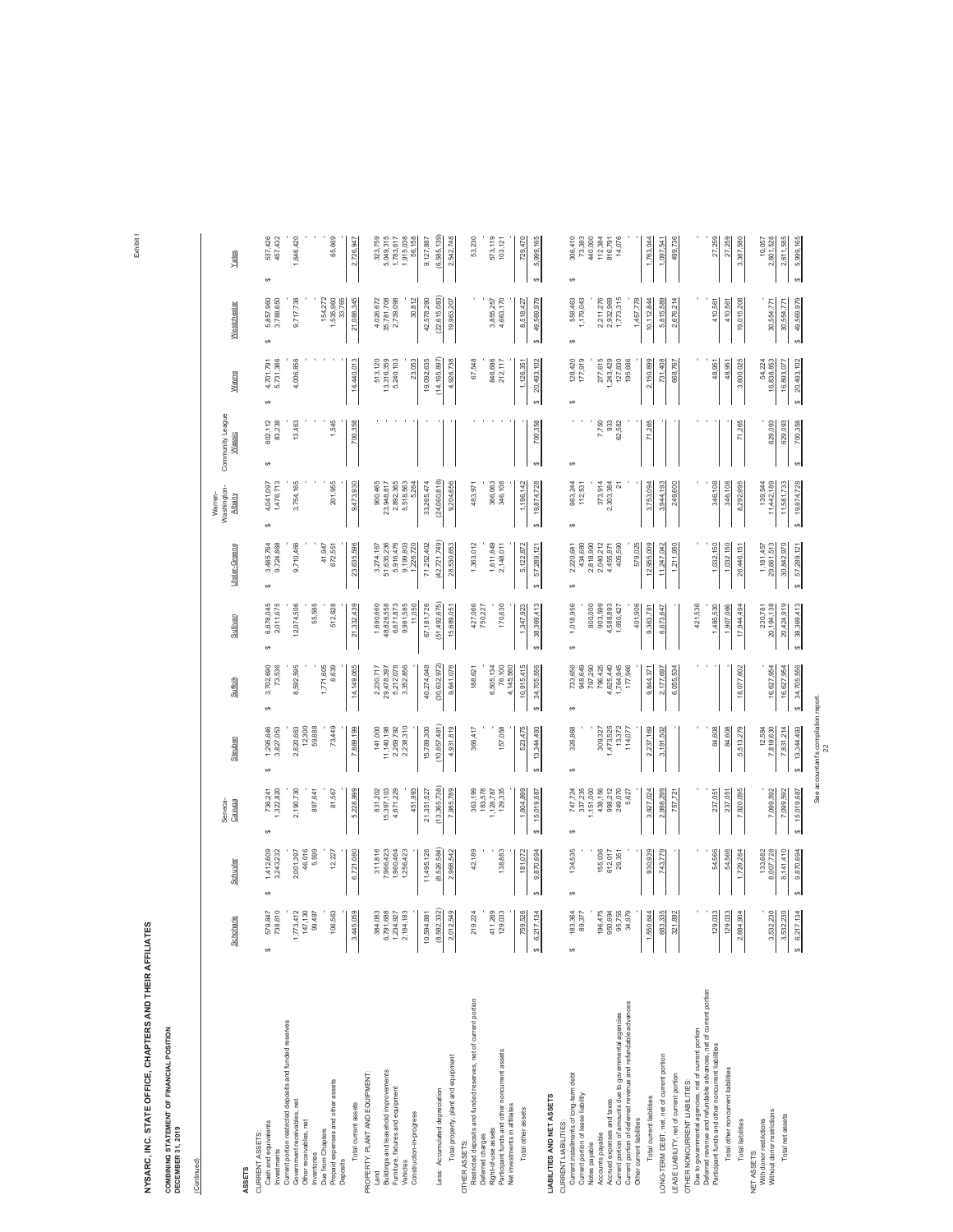### COMBINING STATEMENT OF ACTIVITIES AND CHANGES IN NET ASSETS<br>FOR THE YEAR ENDED DECEMBER 31, 2019 **COMBINING STATEMENT OF ACTIVITIES AND CHANGES IN NET ASSETS**

**FOR THE YEAR ENDED DECEMBER 31, 2019**

| Clinton<br>Chemung<br>Chautauqua<br>Cattaraugus-<br>Niagara | 69<br>33,549,015<br>742,677<br>69<br>23,325,745<br>292,304<br>156,337<br>မာ<br>75,418,042<br>(8, 935)<br>1,159,755<br>မာ<br>(47, 277)<br>\$42,854,519<br>284,657 | 383,716<br>500<br>146,720<br>311,653<br>1,203<br>283,385                                                                      | 34,675,908<br>23,921,106<br>76,881,718<br>43,375,284 | 3,141,469<br>31,406,324<br>20,830,540<br>2,286,834<br>70,703,550<br>6,158,640<br>4,781,003<br>38,238,221 | ,547,793<br>æ,<br>23, 117, 374<br>76,862,190<br>43,019,224 | 128,115<br>803,732<br>19,528<br>356,060                      | (500)<br>(1, 203)<br>41,482                                                                                                      | (500)<br>40,279                                           | 127,615<br>803,732<br>59,807<br>356,060   | (1, 156, 252)               | 127,615<br>803,732<br>(1,096,445)<br>356,060 | 12,967,726<br>8,364,542<br>14,976,935<br>9,314,090 | ↮<br>13,095,341<br>↮<br>9,168,274<br>\$<br>13,880,490<br>↮<br>9,670,150<br>↮ |
|-------------------------------------------------------------|------------------------------------------------------------------------------------------------------------------------------------------------------------------|-------------------------------------------------------------------------------------------------------------------------------|------------------------------------------------------|----------------------------------------------------------------------------------------------------------|------------------------------------------------------------|--------------------------------------------------------------|----------------------------------------------------------------------------------------------------------------------------------|-----------------------------------------------------------|-------------------------------------------|-----------------------------|----------------------------------------------|----------------------------------------------------|------------------------------------------------------------------------------|
| Chenango-<br>Broome-<br>Tioga<br>Allegany                   | 78,645<br>29,922,486<br>409,578<br>117,182<br>မာ<br>481,965<br>35,409<br>19,599<br>17,250,461<br>မာ                                                              | 213,152<br>107,337                                                                                                            | 30,741,043<br>17,894,771                             | 26,215,286<br>2,828,310<br>434,808<br>16,132,864<br>1,333,726<br>342,762                                 | 29,478,404<br>17,809,352                                   | 1,262,639<br>85,419                                          |                                                                                                                                  |                                                           | 1,262,639<br>85,419                       |                             | 1,262,639<br>85,419                          | 15,989,986<br>6,719,033                            | \$17,252,625<br>6,804,452<br>↮                                               |
| Office<br>Eliminations                                      | 9,748,040<br>100<br>132,934<br>27,351<br>69<br>(3,799,735)                                                                                                       | 108,621<br>6,360                                                                                                              | 10,023,406<br>(3,799,735)                            | 5,861,225<br>3,179,182<br>(3,799,735)                                                                    | 9,040,407<br>(3,799,735)                                   | 982,999                                                      | (6, 360)                                                                                                                         | (6, 360)                                                  | 976,639                                   |                             | 976,639                                      | 6,472,929                                          | 7,449,568<br>↮                                                               |
| Total                                                       | မာ<br>066,758<br>204,618<br>274,568<br>041,591<br>\$1,776<br>25,<br>4.6                                                                                          | 16,602<br>827,787<br>418,773<br>34,<br>$\mathbf{a}$                                                                           | 850,697<br>1,858,                                    | 761,408<br>691,543<br>409,226<br>332,351<br>1,636,<br>174,<br><u>ဟ</u>                                   | 194,528<br>1,817,                                          | 656,169<br>4,                                                | 418,773)<br>328,609<br>768,424<br>ო<br><u>ୁ</u>                                                                                  | 678,260<br>$\sim$                                         | 334,429<br>4                              | 165,309)<br>Ξ               | 169,120<br>$\ddot{a}$                        | 788,868<br>701,                                    | ↮<br>,957,988<br>744,<br>↮                                                   |
|                                                             | CHANGE IN NET ASSETS WITHOUT DONOR RESTRICTIONS<br>Non-program revenue<br>Revenue and support -<br>Program revenue<br>Other support<br>Fundraising               | Realized and unrealized gain (loss) on investments, net<br>Net assets released from restrictions<br>Capital additions revenue | Total revenue and support                            | Other operating expenses<br>Management and general<br>Program services<br>Fundraising<br>Expenses -      | Total expenses                                             | Increase (decrease) in net assets without donor restrictions | CHANGE IN NET ASSETS WITHOUT DONOR RESTRICTIONS<br>Net assets released from restrictions<br>Contributions, grants, etc.<br>Other | Increase (decrease) in net assets with donor restrictions | CHANGE IN NET ASSETS BEFORE OTHER CHANGES | OTHER CHANGES IN NET ASSETS | CHANGE IN NET ASSETS                         | NET ASSETS - beginning of year                     | NET ASSETS - end of year                                                     |

See accountant's compilation report. See accountant's compilation report.<br>23

Exhibit II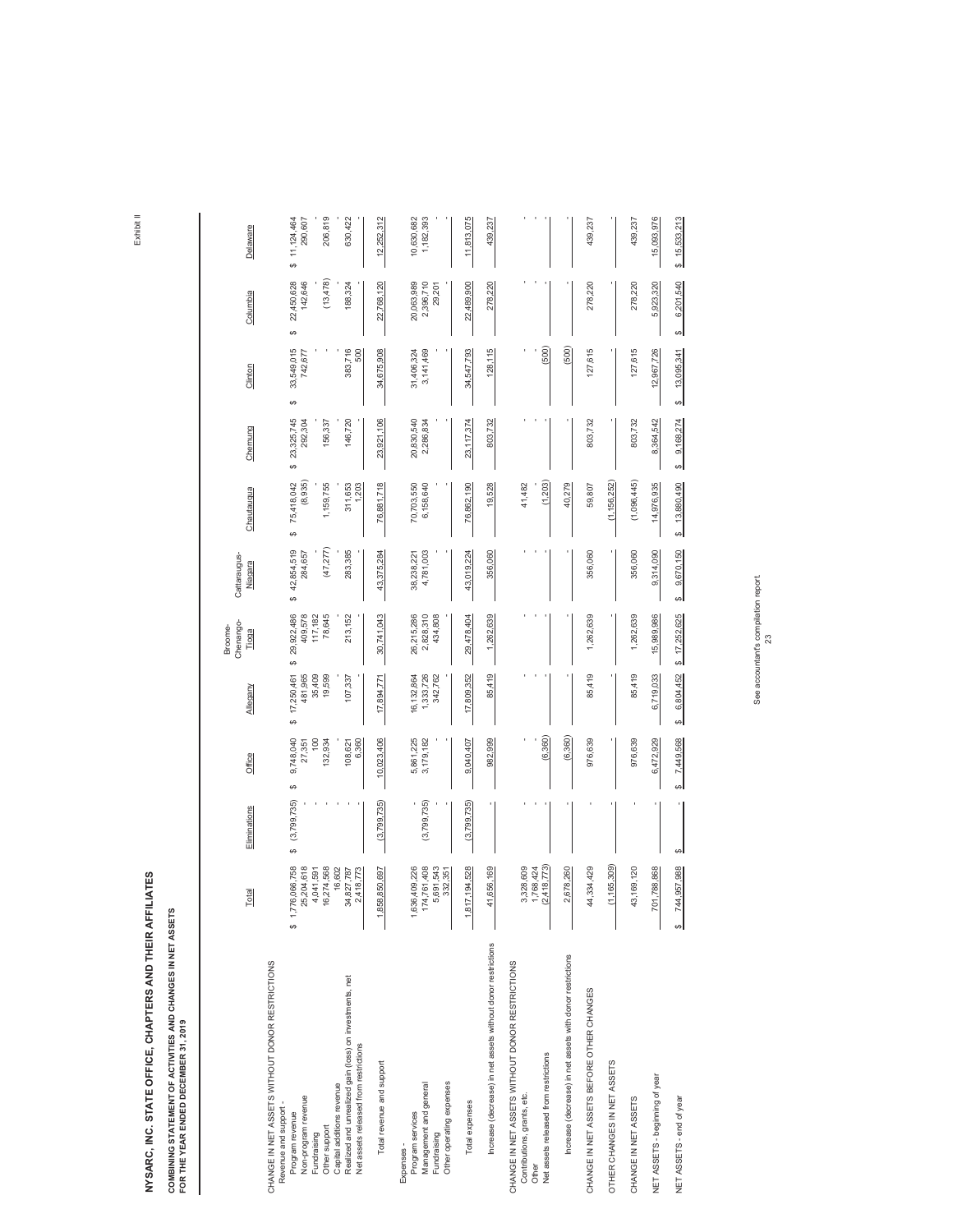COMBINING STATEMENT OF ACTIVITIES AND CHANGES IN NET ASSETS<br>FOR THE YEAR ENDED DECEMBER 31, 2019 **COMBINING STATEMENT OF ACTIVITIES AND CHANGES IN NET ASSETSFOR THE YEAR ENDED DECEMBER 31, 2019**

(Continued) (Continued)

|                                                                                                                                                                                                                                                                                     | Dutchess                                              | Erie                                                                                    | Essex                                      | Franklin-<br>Hamilton                             | Fulton                                    | Herkimer                                                       | Jefferson                                                        | -ivingston-<br>Wyoming                                    | Madison-<br>Cortland                                      | Monroe                                                                   | Montgomery                                               | Nassau                                                                             |
|-------------------------------------------------------------------------------------------------------------------------------------------------------------------------------------------------------------------------------------------------------------------------------------|-------------------------------------------------------|-----------------------------------------------------------------------------------------|--------------------------------------------|---------------------------------------------------|-------------------------------------------|----------------------------------------------------------------|------------------------------------------------------------------|-----------------------------------------------------------|-----------------------------------------------------------|--------------------------------------------------------------------------|----------------------------------------------------------|------------------------------------------------------------------------------------|
| CHANGE IN NET ASSETS WITHOUT DONOR RESTRICTIONS<br>Realized and unrealized gain (loss) on investments, net<br>Net assets released from restrictions<br>Capital additions revenue<br>Non-program revenue<br>Revenue and support -<br>Program revenue<br>Other support<br>Fundraising | 72,435<br>20,813,022<br>46,435<br>123,777<br>$\theta$ | 711)<br>290<br>560<br>,350<br>889<br>48,295,<br>207,<br>323,<br>(17,<br>127<br>$\omega$ | 40,198,130<br>1,737,242<br>1,752,479<br>69 | 69<br>19,523,056<br>748<br>75,418<br>12,631<br>မာ | 88,551,059<br>582,708<br>1,800<br>430,381 | (2,009)<br>24,232,388<br>451,839<br>2,565,504<br>500,341<br>မာ | 68,525,627<br>1,651,572<br>2,535,146<br>20,099<br>3,584,351<br>↮ | 27,155,670<br>12,810<br>475,092<br>141,047<br>53,991<br>↮ | 23,614,176<br>31,300<br>84,059<br>25,617<br>132,737<br>69 | 45,319,146<br>779,748<br>177,344<br>640,780<br>120,002<br>,056,084<br>Ġ9 | (595, 974)<br>57,653,882<br>7,716,743<br>1,362,934<br>69 | 6,540,926<br>116,081,562<br>340,083<br>366,899<br>47,108<br>10,773,511<br>$\theta$ |
| Total revenue and support                                                                                                                                                                                                                                                           | 21,055,669                                            | 378<br>48,936,                                                                          | 43,687,851                                 | 19,611,853                                        | 565,948<br>89                             | 27,748,063                                                     | 76,316,795                                                       | 27,838,610                                                | 23,887,889                                                | 48,093,104                                                               | 66,137,585                                               | 134,150,089                                                                        |
| Other operating expenses<br>Management and general<br>Program services<br>Fundraising<br>Expenses -                                                                                                                                                                                 | 2,278,925<br>18,921,127<br>194,461                    | 6,690,416<br>537<br>594<br>40,527,<br>240,                                              | 3,146,475<br>38,916,983<br>320,828         | 17,804,633<br>1,706,495<br>45,591                 | 81,370,619<br>7,266,501                   | 24, 162, 110<br>2,339,276<br>633,040                           | 6,168,145<br>64,016,807<br>195,866                               | 25,659,968<br>2,061,616<br>31,259                         | 20,508,365<br>3,020,548                                   | 41,913,880<br>4,359,820<br>345,534                                       | 4,946,526<br>53,890,367<br>31,977                        | 456,570<br>13,526,022<br>109, 106, 731                                             |
| Total expenses                                                                                                                                                                                                                                                                      | 21,394,513                                            | 547<br>47,458,                                                                          | 42,384,286                                 | 19,556,719                                        | 88,637,120                                | 27,134,426                                                     | 70,380,818                                                       | 27,752,843                                                | ,528,913<br>23,                                           | 46,619,234                                                               | 58,868,870                                               | 123,089,323                                                                        |
| Increase (decrease) in net assets without donor restrictions                                                                                                                                                                                                                        | (338, 844)                                            | 831<br>1,477                                                                            | 1,303,565                                  | 55,134                                            | 928,828                                   | 613,637                                                        | 5,935,977                                                        | 85,767                                                    | 358,976                                                   | 1,473,870                                                                | 7,268,715                                                | 11,060,766                                                                         |
| CHANGE IN NET ASSETS WITH DONOR RESTRICTIONS<br>Net assets released from restrictions<br>Contributions, grants, etc.<br>Other                                                                                                                                                       |                                                       | 736<br>17,                                                                              |                                            |                                                   | 309<br>1,561,644                          | (500, 341)<br>494,817                                          | (20, 099)<br>1,138,76                                            | (12, 810)                                                 |                                                           | (120, 002)<br>253,618<br>33,392                                          |                                                          | (47, 108)<br>365,072                                                               |
| Increase (decrease) in net assets with donor restrictions                                                                                                                                                                                                                           |                                                       | 736<br>H                                                                                |                                            |                                                   | 1,561,953                                 | (5, 524)                                                       | 1,118,662                                                        | (12, 810)                                                 |                                                           | 167,008                                                                  |                                                          | 317,964                                                                            |
| CHANGE IN NET ASSETS BEFORE OTHER CHANGES                                                                                                                                                                                                                                           | (338, 844)                                            | 567<br>1,495,                                                                           | 1,303,565                                  | 55,134                                            | 2,490,78                                  | 608,113                                                        | 7,054,639                                                        | 72,957                                                    | 358,976                                                   | 1,640,878                                                                | 7,268,715                                                | 11,378,730                                                                         |
| OTHER CHANGES IN NET ASSETS                                                                                                                                                                                                                                                         |                                                       |                                                                                         |                                            |                                                   |                                           |                                                                | 390,309                                                          |                                                           |                                                           |                                                                          | 3,724                                                    |                                                                                    |
| CHANGE IN NET ASSETS                                                                                                                                                                                                                                                                | (338, 844)                                            | 567<br>1,495,                                                                           | 1,303,565                                  | 55,134                                            | 2,490,781                                 | 608,113                                                        | 7,444,948                                                        | 72,957                                                    | 358,976                                                   | 1,640,878                                                                | 7,272,439                                                | 11,378,730                                                                         |
| NET ASSETS - beginning of year                                                                                                                                                                                                                                                      | 4,201,397                                             | 082<br>17,924,                                                                          | 26,387,344                                 | 4,532,210                                         | 33,511,387                                | 9,957,253                                                      | 43,717,131                                                       | 8,714,352                                                 | 8,342,084                                                 | 14,539,776                                                               | 54,124,653                                               | 100,824,625                                                                        |
| NET ASSETS - end of year                                                                                                                                                                                                                                                            | 3,862,553<br>↮                                        | 649<br>19,419,<br>Ø                                                                     | 27,690,909<br>↮                            | မာ<br>4,587,344<br>↮                              | 36,002,168                                | 10,565,366<br>↮                                                | 51,162,079<br>↮                                                  | 8,787,309<br>4                                            | 8,701,060<br>↮                                            | 16,180,654<br>↮                                                          | 61,397,092<br>↮                                          | \$12,203,355                                                                       |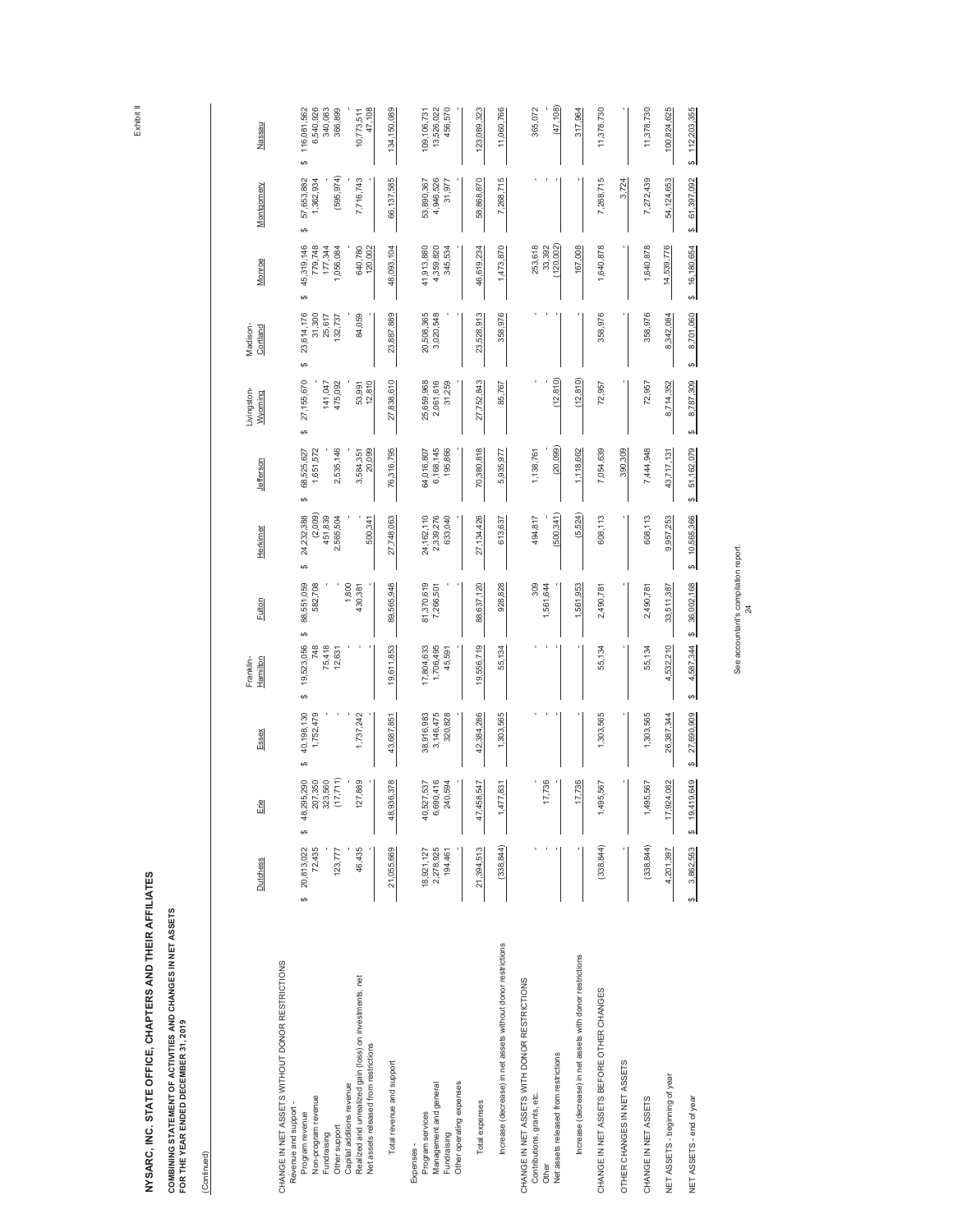COMBINING STATEMENT OF ACTIVITIES AND CHANGES IN NET ASSETS<br>FOR THE YEAR ENDED DECEMBER 31, 2019 **COMBINING STATEMENT OF ACTIVITIES AND CHANGES IN NET ASSETSFOR THE YEAR ENDED DECEMBER 31, 2019**

(Continued) (Continued)

| Schenectady                | 28,756,633<br>158,505<br>268,714<br>355,425<br>မာ                                                                                                                                                                                                                                   | 29,539,277                | 26,241,676<br>3,263,027                                                                             | 29,504,703                 | 34,574                                                       |                                                                                                                               |                                                           | 34,574                                    |                             | 34,574               | 5,499,127                      | 5,533,701<br>69          |
|----------------------------|-------------------------------------------------------------------------------------------------------------------------------------------------------------------------------------------------------------------------------------------------------------------------------------|---------------------------|-----------------------------------------------------------------------------------------------------|----------------------------|--------------------------------------------------------------|-------------------------------------------------------------------------------------------------------------------------------|-----------------------------------------------------------|-------------------------------------------|-----------------------------|----------------------|--------------------------------|--------------------------|
| Saratoga                   | 25,563,218<br>458,152<br>43,242<br>180, 122<br>15,000<br>124,197<br>မာ                                                                                                                                                                                                              | 26,383,931                | 22,621,256<br>3,396,876<br>261,023                                                                  | 26,279,155                 | 104,776                                                      | (15,000)<br>26,822                                                                                                            | 11,822                                                    | 116,598                                   | 5,623                       | 122,221              | 8,067,663                      | 8,189,884<br>69          |
| Rockland                   | 602,809<br>1,023,840<br>209,660<br>32,848<br>662,753<br>42,024,767<br>မာ                                                                                                                                                                                                            | 44,556,677                | 39, 140, 764<br>5,148,930                                                                           | 44,289,694                 | 266,983                                                      | (662, 753)<br>475,831                                                                                                         | (186, 922)                                                | 80,061                                    |                             | 80,061               | 11,459,464                     | \$11,539,525             |
| Rensselaer                 | 27,487,520<br>190,680<br>153,284<br>70,041<br>မာ                                                                                                                                                                                                                                    | 27,901,525                | 26,670,388<br>1,728,118<br>67,106                                                                   | 28,465,612                 | (564, 087)                                                   |                                                                                                                               |                                                           | (564, 087)                                |                             | (564, 087)           | 10,045,096                     | 9,481,009<br>ఱ           |
| Otsego                     | (93, 530)<br>122,653<br>20,162,937<br>မာ                                                                                                                                                                                                                                            | 20,192,060                | 129,685<br>17,379,654<br>1,803,744                                                                  | 19,313,083                 | 878,977                                                      |                                                                                                                               |                                                           | 878,977                                   |                             | 878,977              | 4,112,210                      | 4,991,187<br>69          |
| Oswego                     | 993,698<br>30,973<br>223<br>27,701<br>↮                                                                                                                                                                                                                                             | 1,052,595                 | 900,962<br>171,676<br>35,760                                                                        | 1,108,398                  | (55, 803)                                                    |                                                                                                                               |                                                           | (55, 803)                                 |                             | (55, 803)            | 1,305,132                      | 1,249,329<br>↮           |
| Genesee-<br>Orleans        | 19,002,289<br>2,074,208<br>285,629<br>52,445<br>324,020<br>328,748<br>မာ                                                                                                                                                                                                            | 22,067,339                | 19,649,576<br>2,395,647<br>226,127                                                                  | 22,271,350                 | (204, 011)                                                   | (52, 445)<br>58,649<br>4,501                                                                                                  | 10,705                                                    | (193, 306)                                |                             | (193, 306)           | 7,471,572                      | 7,278,266<br>↮           |
| Ontario                    | 21,126,470<br>1,000,626<br>229,200<br>376,753<br>27,699<br>မာ                                                                                                                                                                                                                       | 22,760,748                | 18,726,693<br>2,452,713<br>337,499                                                                  | 21,516,905                 | 1,243,843                                                    | (27, 699)<br>3,099                                                                                                            | (24, 600)                                                 | 1,219,243                                 |                             | 1,219,243            | 9,762,149                      | 10,981,392<br>اھە        |
| Onondaga                   | 26,268,879<br>37,018<br>113,972<br>129,413<br>385,010<br>211,750<br>မာ                                                                                                                                                                                                              | 27,146,042                | 818<br>24,554,394<br>2,772,128                                                                      | 27,327,340                 | (181, 298)                                                   | (211,750)<br>174,439                                                                                                          | (37, 311)                                                 | (218, 609)                                | 56,356                      | (162, 253)           | 10, 167, 636                   | \$10,005,383             |
| Oneida-<br>Lewis           | 35,384,322<br>248,652<br>76,623<br>470,994<br>423,668<br>↮                                                                                                                                                                                                                          | 36,604,259                | 227,518<br>3,316,582<br>31,057,441                                                                  | 34,601,541                 | 2,002,718                                                    |                                                                                                                               |                                                           | 2,002,718                                 |                             | 2,002,718            | 16,606,641                     | 18,609,359<br>69         |
| North County<br><b>MSO</b> | 6,419,063<br>↮                                                                                                                                                                                                                                                                      | 6,419,063                 | 6,343,531<br>91,331                                                                                 | 134,862<br>$6\overline{4}$ | (15, 799)                                                    |                                                                                                                               |                                                           | (15, 799)                                 |                             | (15, 799)            | 88,666                         | 72,867<br>↮              |
| New York City              | 292,675,966<br>611,911<br>25,000<br>မာ                                                                                                                                                                                                                                              | 293,312,877               | 261,283,546<br>30,898,847<br>318,687                                                                | 292,501,080                | 811,797                                                      | (25,000)                                                                                                                      | (25,000)                                                  | 786,797                                   | (124, 893)                  | 661,904              | 39,978,443                     | 40,640,347<br>لم         |
|                            | CHANGE IN NET ASSETS WITHOUT DONOR RESTRICTIONS<br>Realized and unrealized gain (loss) on investments, net<br>Net assets released from restrictions<br>Capital additions revenue<br>Non-program revenue<br>Revenue and support -<br>Program revenue<br>Other support<br>Fundraising | Total revenue and support | Other operating expenses<br>Management and general<br>Program services<br>Fundraising<br>Expenses - | Total expenses             | Increase (decrease) in net assets without donor restrictions | CHANGE IN NET ASSETS WITH DONOR RESTRICTIONS<br>Net assets released from restrictions<br>Contributions, grants, etc.<br>Other | Increase (decrease) in net assets with donor restrictions | CHANGE IN NET ASSETS BEFORE OTHER CHANGES | OTHER CHANGES IN NET ASSETS | CHANGE IN NET ASSETS | NET ASSETS - beginning of year | NET ASSETS - end of year |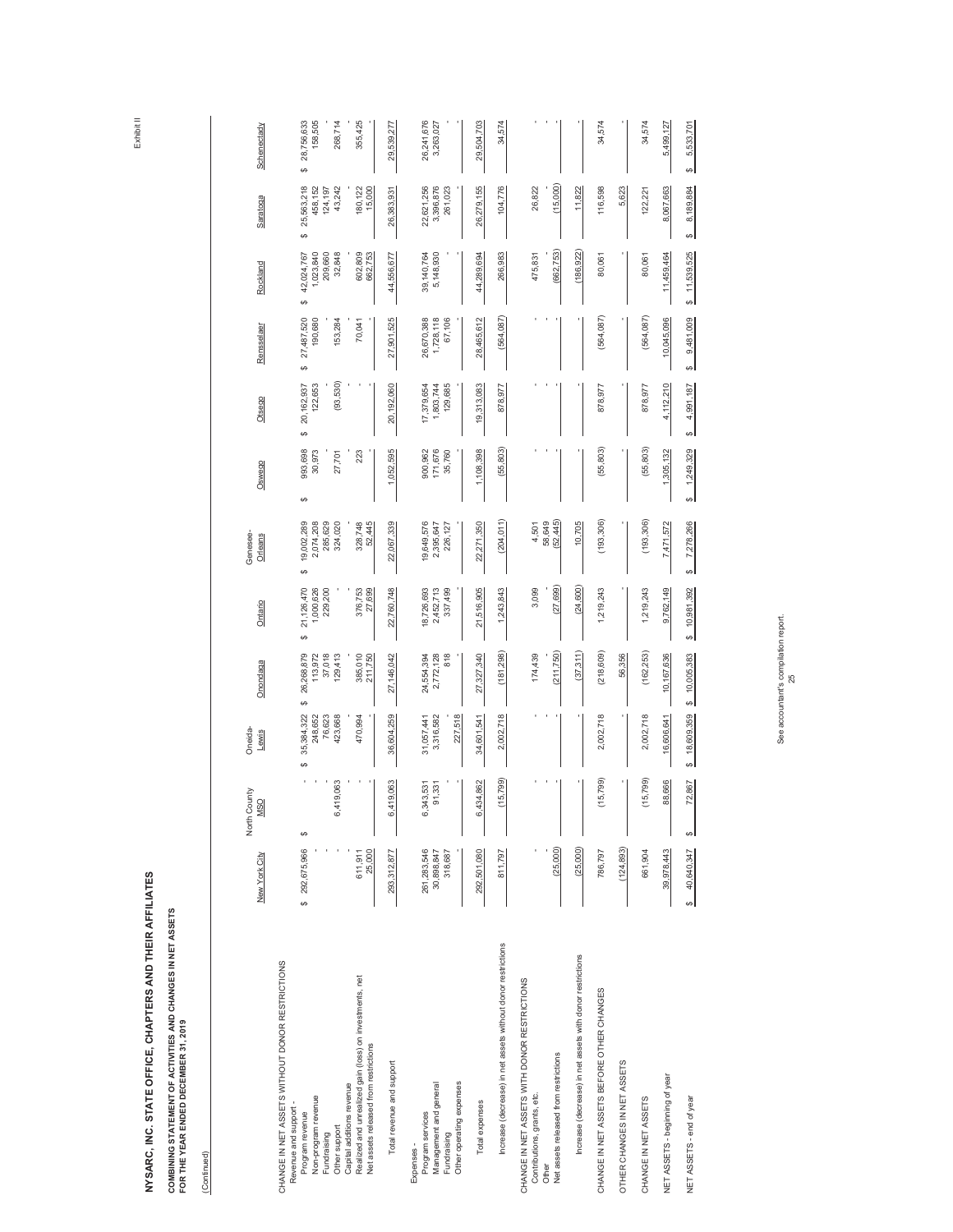| <b>Service Service</b>                                      |
|-------------------------------------------------------------|
| í                                                           |
| F<br>ï                                                      |
| j<br>l                                                      |
| ֖֧֦֧֦֧֦֧ׅ֧֧ׅ֧֧ׅ֧֛֛֪֪֪֧֚֚֚֚֚֚֚֚֚֚֚֚֚֚֚֚֚֬֜֡֜֓֡֡֬֝֬֜֓֝֬֜<br>í |
| ï<br>I                                                      |
| ¢<br>i<br>í                                                 |
| í                                                           |

### COMBINING STATEMENT OF ACTIVITIES AND CHANGES IN NET ASSETS<br>FOR THE YEAR ENDED DECEMBER 31, 2019 **COMBINING STATEMENT OF ACTIVITIES AND CHANGES IN NET ASSETS**

**FOR THE YEAR ENDED DECEMBER 31, 2019**

|                                                                                                                                                         | Schoharie                           | Schuyler                                     | Seneca-<br>Cayuga                     | Steuben                                         | <b>Suffolk</b>                           | Sullivan                                         | Ulster-Greene                                    | Washington-<br>Warren-<br>Albany  | Community League<br>Wassic               | Wayne                                 | Westchester                              | Yates                                    |
|---------------------------------------------------------------------------------------------------------------------------------------------------------|-------------------------------------|----------------------------------------------|---------------------------------------|-------------------------------------------------|------------------------------------------|--------------------------------------------------|--------------------------------------------------|-----------------------------------|------------------------------------------|---------------------------------------|------------------------------------------|------------------------------------------|
| ↮<br>CHANGE IN NET ASSETS WITHOUT DONOR RESTRICTIONS<br>Non-program revenue<br>Revenue and support -<br>Program revenue<br>Other support<br>Fundraising | (512, 807)<br>14,482,031<br>464,481 | 76,248<br>8,285,191<br>1,317,347<br>$\Theta$ | 24,298,278<br>349,721<br>123,351<br>↮ | 52,613<br>15,414,022<br>220,306<br>86,155<br>69 | (168, 552)<br>60,881,644<br>85,681<br>မာ | 64,177,785<br>609,404<br>77,720<br>163,562<br>69 | 82,494,476<br>335,083<br>73,345<br>164,034<br>69 | 33,406,979<br>607,097<br>မာ       | 271,160<br>3,560<br>4,832<br>21,797<br>↮ | 27,861,095<br>211,250<br>12,104<br>မာ | (1,298)<br>54,631,863<br>1,016,060<br>69 | (351, 653)<br>8,608,862<br>688,166<br>မာ |
| Realized and unrealized gain (loss) on investments, net<br>Net assets released from restrictions<br>Capital additions revenue                           | 62,829                              | 321,989<br>224,636                           | 187,393<br>171,500                    | 14,802<br>381,617<br>1,730                      | 4,556<br>96,330                          | 25,549<br>177,901                                | 1,303,903<br>170,891                             | 161,628                           | 7,787                                    | 624,314<br>519                        | 597,437                                  | 45,685<br>24,548                         |
| Total revenue and support                                                                                                                               | 14,496,534                          | 10,225,411                                   | 25, 130, 243                          | 16,171,245                                      | 60,899,659                               | 65,231,921                                       | 84,541,732                                       | 34,175,704                        | 309,136                                  | 28,709,282                            | 56,244,062                               | 9,015,608                                |
| Other operating expenses<br>Management and general<br>Program services<br>Fundraising<br>Expenses -                                                     | 64,923<br>13,471,990<br>1,452,824   | 7,609,484<br>873,879<br>158,364<br>104,833   | 21,628,975<br>2,484,085<br>215,335    | 14,032,843<br>1,731,969<br>57,854               | 61,188,499<br>3,835,753                  | 186,666<br>57,303,037<br>5,903,406               | 74,215,239<br>154,934<br>9,317,841               | 30,380,848<br>3,421,596<br>56,547 | 14,806<br>359<br>212,400                 | 25,732,643<br>2,427,404<br>15,987     | 51,424,030<br>3,430,764                  | 7,757,549<br>1,428,165<br>101,378        |
| Total expenses                                                                                                                                          | 14,989,737                          | 8,746,560                                    | 24,328,395                            | 15,822,666                                      | 65,024,252                               | 63,393,109                                       | 83,688,014                                       | 33,858,991                        | 227,565                                  | 28,176,034                            | 54,854,794                               | 9,287,092                                |
| Increase (decrease) in net assets without donor restrictiv                                                                                              | (493, 203)                          | 1,478,851                                    | 801,848                               | 348,579                                         | (4, 124, 593)                            | 1,838,812                                        | 853,718                                          | 316,713                           | 81,571                                   | 533,248                               | 1,389,268                                | (271, 484)                               |
| CHANGE IN NET ASSETS WITH DONOR RESTRICTIONS<br>Net assets released from restrictions<br>Contributions, grants, etc.                                    |                                     | (224, 636)<br>124,066                        | (171,500)                             | (1,730)<br>2,608                                | (96, 330)<br>11,581                      | (25, 549)<br>31,000                              | (170, 891)<br>88,776<br>170,891                  | 8,227                             |                                          | (519)                                 |                                          | (24, 548)<br>9,712                       |
| Increase (decrease) in net assets with donor restrictions                                                                                               |                                     | (100, 570)                                   | (171,500)                             | 878                                             | (84, 749)                                | 5,451                                            | 88,776                                           | 8,227                             |                                          | (519)                                 |                                          | (14, 836)                                |
| CHANGE IN NET ASSETS BEFORE OTHER CHANGES                                                                                                               | (493, 203)                          | 1,378,281                                    | 630,348                               | 349,457                                         | (4, 209, 342)                            | 1,844,263                                        | 942,494                                          | 324,940                           | 81,571                                   | 532,729                               | 1,389,268                                | (286, 320)                               |
| OTHER CHANGES IN NET ASSETS                                                                                                                             |                                     |                                              |                                       |                                                 |                                          |                                                  | (340, 176)                                       |                                   |                                          |                                       |                                          |                                          |
| CHANGE IN NET ASSETS                                                                                                                                    | (493, 203)                          | 1,378,281                                    | 630,348                               | 349,457                                         | (4, 209, 342)                            | 1,844,263                                        | 602,318                                          | 324,940                           | 81,571                                   | 532,729                               | 1,389,268                                | (286, 320)                               |
| NET ASSETS - beginning of year                                                                                                                          | 4,025,433                           | 6,763,129                                    | 6,469,244                             | 7,481,757                                       | 20,837,296                               | 18,580,656                                       | 30,240,652                                       | 11,256,793                        | 547,522                                  | 16,360,348                            | 29,165,503                               | 2,897,905                                |
| $\Theta$<br>NET ASSETS - end of year                                                                                                                    | 3,532,230                           | 8,141,410<br>↮                               | 7,099,592<br>69                       | 7,831,214                                       | 16,627,954                               | 20,424,919<br>↮                                  | 30,842,970<br>↮                                  | 11,581,733<br>↮                   | 629,093<br>↮                             | 16,893,077<br><b>SA</b>               | 30,554,771<br>↮                          | 2,611,585<br>↮                           |
|                                                                                                                                                         |                                     |                                              |                                       |                                                 |                                          |                                                  |                                                  |                                   |                                          |                                       |                                          |                                          |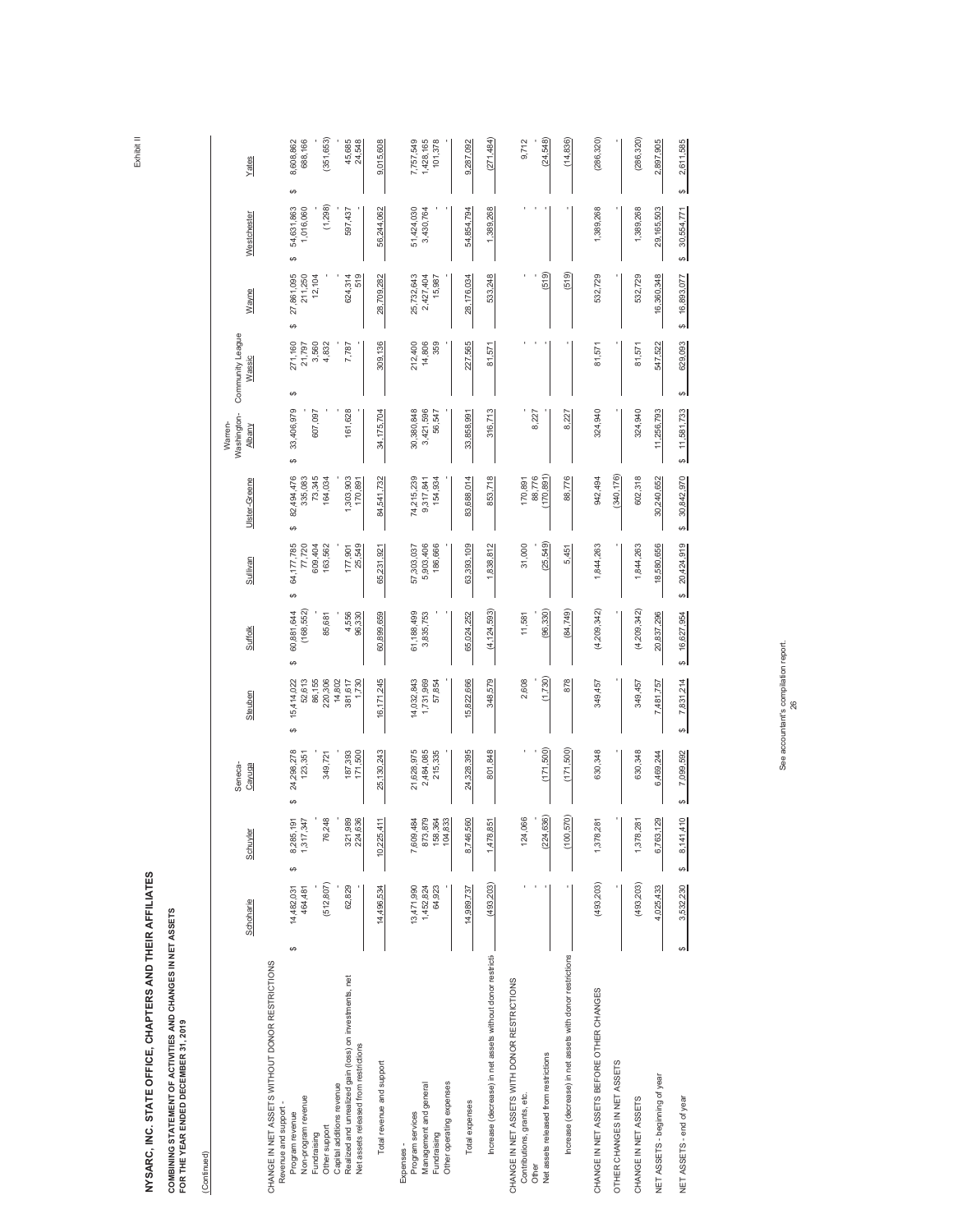COMBINING STATEMENT OF CASH FLOWS<br>FOR THE YEAR ENDED DECEMBER 31, 2019 **COMBINING STATEMENT OF CASH FLOWS**

**FOR THE YEAR ENDED DECEMBER 31, 2019**

|                                                                                                                                                                                                                                                                                                      | Total                                                                             | Eliminations | Office                                        | Allegany                                        | Chenango-<br>Broome-<br>Tioga                          | Cattaraugus-<br>Niagara                                    | Chautauqua                                                             | Chemung                                                      | Clinton                                                       | Columbia                                      | Delaware                           |
|------------------------------------------------------------------------------------------------------------------------------------------------------------------------------------------------------------------------------------------------------------------------------------------------------|-----------------------------------------------------------------------------------|--------------|-----------------------------------------------|-------------------------------------------------|--------------------------------------------------------|------------------------------------------------------------|------------------------------------------------------------------------|--------------------------------------------------------------|---------------------------------------------------------------|-----------------------------------------------|------------------------------------|
| Adjustments to reconcile change in net assets to<br>CASH FLOW FROM OPERATING ACTIVITIES:<br>Change in net assets                                                                                                                                                                                     | 43,169,120<br>G)                                                                  | ↔            | 976,639<br>↔                                  | 85,419<br>↔                                     | 1,262,639<br>4                                         | 356,060<br>↔                                               | \$(1,096,445)                                                          | 803,732<br>↮                                                 | 127,615<br>$\Theta$                                           | 278,220<br>↔                                  | 439,237<br>↔                       |
| Realized and unrealized (gain) loss on investments, net<br>Gain on sales or dispositions of assets, net<br>net cash flow from operating activities:<br>Depreciation and amortization                                                                                                                 | (1, 877, 452)<br>(34, 827, 787)<br>62,848,995                                     |              | (108, 621)<br>89,005                          | (107, 337)<br>(3,000)<br>464,296                | (676, 172)<br>(213, 152)<br>1,133,882                  | (283, 385)<br>887,914<br>22,587                            | (311, 653)<br>10,079<br>3,259,026                                      | (146, 720)<br>(64, 295)<br>402,015                           | (383, 716)<br>(12, 854)<br>1,169,132                          | (188, 324)<br>772,888<br>14,136               | (51, 519)<br>(630, 422)<br>396,721 |
| Contribution in kind<br>Bad debt expense<br>Asset impairment<br>Operating leases<br>Other                                                                                                                                                                                                            | (3,248,313)<br>(485, 827)<br>2,179,839<br>521,378<br>702,877                      |              |                                               |                                                 | 266,102                                                | 47,277                                                     | (15, 892)<br>(477, 446)                                                | (10, 976)                                                    |                                                               |                                               |                                    |
| Prepaid expenses and other assets<br>Deferred charges<br>Receivables<br>Inventories<br>Changes in:<br>Deposits                                                                                                                                                                                       | (52, 117)<br>(25, 848, 314)<br>(1, 115, 693)<br>166,095<br>221,945                |              | (20, 117)<br>175,956                          | (133, 487)<br>41,679<br>44,874                  | (39, 847)<br>(70, 855)<br>118,697                      | (893, 999)<br>45,490<br>14,641                             | (1,458,044)<br>(15,909)<br>1,141,769<br>111,829                        | (187, 625)<br>13,024<br>8,308                                | (531, 604)<br>(8,094)<br>19,345<br>338                        | (567,063)<br>5,458<br>50,046                  | (237, 271)<br>(37, 271)<br>6,411   |
| Deferred revenue, refundable advances and other liabilities<br>Due to governmental agencies<br>Accrued expenses and taxes<br>Accounts payable                                                                                                                                                        | 8,822,692<br>(507, 296)<br>4,643,363<br>2,874,739                                 |              | (150, 766)<br>(515, 720)<br>203,666           | (39, 855)<br>108,097<br>154,174                 | (121,586)<br>44,499<br>5,823<br>194,701                | 153,873<br>1,133,645                                       | 1,132,649<br>1,156,252                                                 | (431, 042)<br>61,909<br>43,355<br>15,336                     | (24, 915)<br>(681,007)<br>557,749<br>23,859                   | (6,925)<br>(3,947)<br>35,431<br>33,150        | 106,844<br>25,818                  |
| Net cash flow from operating activities                                                                                                                                                                                                                                                              | 58,188,244                                                                        |              | 650,042                                       | 614,860                                         | 1,904,731                                              | 1,484,103                                                  | 3,436,215                                                              | 507,021                                                      | 255,848                                                       | 423,070                                       | 18,548                             |
| Proceeds from the sale of property, plant and equipment<br>Change in limited use reserves and deposits refunded<br>CASH FLOW FROM INVESTING ACTIVITIES:<br>Purchases of property, plant and equipment<br>Proceeds from sales of investments<br>Purchase of investments<br>Other investing activities | (56,866,091)<br>(53,820,421)<br>5,017,300<br>443,590<br>(2,227,527)<br>49,250,961 |              | (81, 628)<br>(245, 704)<br>158,284<br>198,387 | (870, 445)<br>(1,440,954)<br>3,000<br>1,320,772 | (1,808,424)<br>(2, 183, 873)<br>2,168,297<br>2,020,687 | (666, 639)<br>(425, 994)<br>(150,000)<br>26,430<br>391,945 | (3,618,370)<br>(2,671,557)<br>52,792<br>1,350,730<br>37,226            | (259, 032)<br>(595, 852)<br>(371, 691)<br>595,852<br>157,729 | (2, 135, 229)<br>(1,951,517)<br>1,872,029<br>15,137<br>12,882 | (394, 133)<br>(686, 911)<br>90,864<br>672,109 | (60, 870)<br>(488, 737)<br>51,519  |
| Net cash flow from investing activities                                                                                                                                                                                                                                                              | (58,202,188)                                                                      |              | 29,339                                        | (987, 627)                                      | 196,687                                                | (824,258)                                                  | (4, 849, 179)                                                          | (472, 994)                                                   | (2, 186, 698)                                                 | (318, 071)                                    | (498, 088)                         |
| CASH FLOW FROM FINANCING ACTIVITIES:<br>Proceeds from long-term debt<br>Proceeds from notes payable<br>Repayment of long-term debt<br>Repayment of notes payable<br>Other financing activities                                                                                                       | (31, 328, 095)<br>24,043,783)<br>13,290,139<br>33,166,079<br>(6, 158, 138)        |              | (735, 331)<br>(31, 172)                       | (286, 850)<br>459,089                           | (1,392,325)<br>75,880                                  | (250,000)<br>253, 159<br>(165, 575)                        | (845, 499)<br>(19, 395, 921)<br>3,057,466<br>19,909,678<br>(1,315,527) | (120, 944)                                                   | (522, 984)<br>(105, 980)<br>1,190,414                         | (569, 092)                                    | (145, 169)                         |
| Net cash flow from financing activities                                                                                                                                                                                                                                                              | (15, 073, 798)                                                                    |              | (766, 503)                                    | 172,239                                         | (1,316,445)                                            | (162, 416)                                                 | 1,410,197                                                              | (120, 944)                                                   | 561,450                                                       | (569, 092)                                    | (145, 169)                         |
| CHANGE IN CASH, CASH EQUIVALENTS AND RESTRICTED CASH                                                                                                                                                                                                                                                 | (15,087,742)                                                                      |              | (87, 122)                                     | (200, 528)                                      | 784,973                                                | 497,429                                                    | (2,767)                                                                | (86, 917)                                                    | (1,369,400)                                                   | (464, 093)                                    | (624, 709)                         |
| CASH, CASH EQUIVALENTS AND RESTRICTED CASH - beginning of year                                                                                                                                                                                                                                       | 167,298,372                                                                       |              | 2,606,889                                     | 251,989                                         | 1,143,671                                              | 2,696,945                                                  | 614,078                                                                | 3,048,499                                                    | 4,056,247                                                     | 1,290,776                                     | 1,975,900                          |
| CASH, CASH EQUIVALENTS AND RESTRICTED CASH - end of year                                                                                                                                                                                                                                             | 152,210,630<br>↮                                                                  | ↮            | 2,519,767<br>↮                                | 51,461<br>မာ                                    | 1,928,644<br>↮                                         | 3,194,374<br>69                                            | 611,311<br>↮                                                           | 2,961,582<br>69                                              | 2,686,847<br>↮                                                | 826,683<br>↮                                  | \$ 1,351,191                       |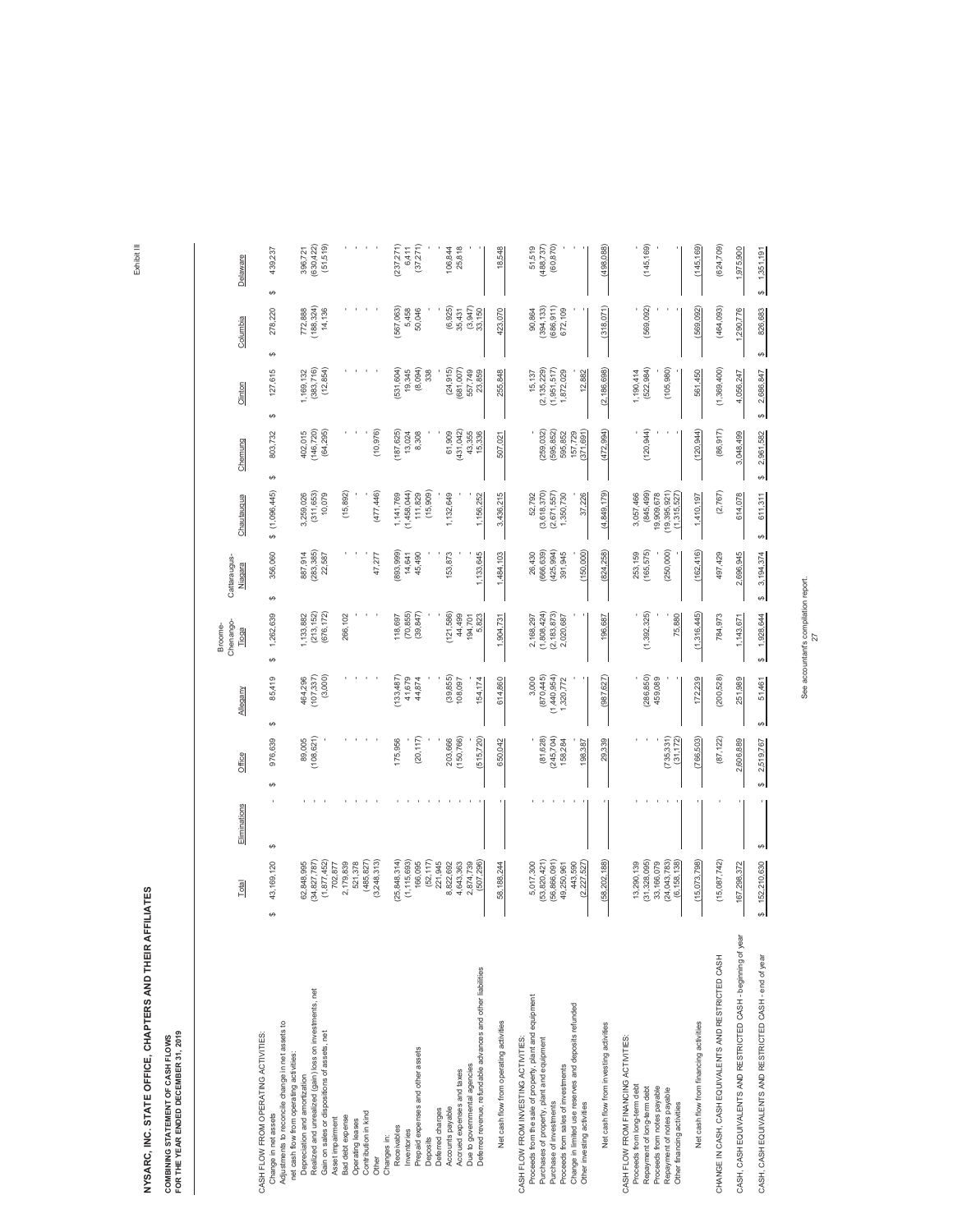**COMBINING STATEMENT OF CASH FLOWS<br>FOR THE YEAR ENDED DECEMBER 31, 2019 FOR THE YEAR ENDED DECEMBER 31, 2019 COMBINING STATEMENT OF CASH FLOWS**

(Continued) (Continued)

|                                                                                                                                                                                                                                                                                                      | Dutchess                                    | Erie                                           | Essex                                                        | Franklin-<br>Hamilton           | Fulton                                         | Herkimer                                          | Jefferson                                      | Livingston-<br>Wyoming                     | Madison-<br>Cortland                                                | Monroe                                          | Montgomery                                                    | Nassau                                        |
|------------------------------------------------------------------------------------------------------------------------------------------------------------------------------------------------------------------------------------------------------------------------------------------------------|---------------------------------------------|------------------------------------------------|--------------------------------------------------------------|---------------------------------|------------------------------------------------|---------------------------------------------------|------------------------------------------------|--------------------------------------------|---------------------------------------------------------------------|-------------------------------------------------|---------------------------------------------------------------|-----------------------------------------------|
| Adjustments to reconcile change in net assets to<br>CASH FLOW FROM OPERATING ACTIVITIES:<br>Change in net assets                                                                                                                                                                                     | (338, 844)<br>$\theta$                      | 1,495,567<br>↮                                 | 1,303,565<br>$\theta$                                        | 55,134<br>↔                     | 2,490,781<br>↔                                 | 608,113<br>↔                                      | 7,444,948<br>$\Theta$                          | 72,957<br>$\boldsymbol{\varphi}$           | 358,976<br>↔                                                        | 1,640,878<br>↔                                  | 7,272,439<br>$\theta$                                         | 11,378,730<br>$\theta$                        |
| Realized and unrealized (gain) loss on investments, net<br>Gain on sales or dispositions of assets, net<br>net cash flow from operating activities:<br>Depreciation and amortization                                                                                                                 | (46, 435)<br>723, 129<br>60,178             | (,795,140)<br>(127,889)<br>(117, 687)          | 2,354,032<br>(1,737,242)<br>(188, 498)                       | (93, 621)<br>516,702            | (430, 381)<br>(103, 279)<br>3,254,383          | ,446,422<br>2,011                                 | (3,584,351)<br>1,394,022                       | (53, 991)<br>(32, 025)<br>1,363,978        | (84, 059)<br>(35, 625)<br>894,394                                   | (640, 780)<br>,926,108<br>(369, 221)            | (49, 175)<br>(7, 716, 743)<br>2,640,225                       | 10,773,511<br>6,741,366                       |
| Contribution in kind<br>Bad debt expense<br>Asset impairment<br>Operating leases<br>Other                                                                                                                                                                                                            |                                             | 75,229<br>45,363<br>100,001                    |                                                              | (4,479)                         | (1,561,644)<br>7,121                           | (10,349)<br>26,644                                | (1, 158, 840)                                  |                                            | 8,170                                                               | (283, 413)<br>141,285<br>59,833                 | (2, 884)<br>702,877<br>60,692                                 | (118, 923)<br>121,286                         |
| Prepaid expenses and other assets<br>Deferred charges<br>Receivables<br>Inventories<br>Changes in:<br>Deposits                                                                                                                                                                                       | (748, 050)<br>(11,468)<br>(29, 649)         | (1,907,989)<br>3,850                           | (104, 631)<br>132,562<br>132,675                             | (9, 732)<br>77,963<br>23,817    | (76, 423)<br>(61, 713)<br>1,232,269<br>13,327  | (147, 501)<br>32,236<br>21,715                    | (2,590,157)<br>155,790<br>1,480<br>167,574     | (628, 762)<br>(37, 413)<br>(364)<br>26,528 | (9,639)<br>(38, 375)<br>13,518                                      | (672, 376)<br>(1,639)<br>(15, 847)              | (646, 785)<br>(19, 709)<br>132,212                            | (121, 956)<br>(31, 811)<br>(4,271,679)        |
| Deferred revenue, refundable advances and other liabilities<br>Due to governmental agencies<br>Accrued expenses and taxes<br>Accounts payable                                                                                                                                                        | (32, 657)<br>411,958<br>136,57              | (133, 328)<br>(93, 136)<br>(267, 328)          | 676,483<br>43,555<br>156,435                                 | 144,384<br>91,900<br>760,528    | (315, 488)<br>(192, 400)<br>829,835<br>260,720 | (356, 986)<br>(109, 488)<br>421,772<br>(163, 696) | (490, 836)<br>803, 124<br>1,155,326            | (361, 494)<br>16,244<br>84,941<br>37,742   | (35, 215)<br>(10, 075)<br>78,418                                    | (33,308)<br>(27, 891)<br>150,443<br>(1,923,843) | (11,600)<br>787,496<br>14,581<br>791,817                      | (1,352,385)<br>2,527,365<br>2,638,584         |
| Net cash flow from operating activities                                                                                                                                                                                                                                                              | 124,73                                      | 867,793                                        | 2,768,936                                                    | 1,562,596                       | 4,825,668                                      | 1,770,893                                         | 3,298,080                                      | 488,341                                    | 1,140,488                                                           | (49, 771)                                       | 3,955,443                                                     | 6,647,523                                     |
| Proceeds from the sale of property, plant and equipment<br>Change in limited use reserves and deposits refunded<br>CASH FLOW FROM INVESTING ACTIVITIES:<br>Purchases of property, plant and equipment<br>Proceeds from sales of investments<br>Purchase of investments<br>Other investing activities | (906, 872)<br>(61, 662)<br>49,294<br>11,100 | (3,333,234)<br>(150,000)<br>199,243<br>250,000 | (635,049)<br>(8, 284, 505)<br>7,055,719<br>464,295<br>66,104 | (554, 540)<br>113,074<br>48,086 | (8, 673)<br>(2,922,227)<br>189,344             | (123, 828)<br>(1,474,149)<br>83,761<br>67,227     | (1,316,037)<br>(500)<br>(1,987,811)<br>679,168 | (456, 485)<br>(11, 138)<br>32,025          | (1, 199, 121)<br>(388, 967)<br>35,625<br>605<br>70,000<br>1,048,711 | (299, 994)<br>(114, 746)<br>393,642<br>62,196   | (2, 134, 573)<br>(3,263,221)<br>83,633<br>1,528,303<br>27,689 | (1, 124, 270)<br>(29, 757, 790)<br>26,716,395 |
| Net cash flow from investing activities                                                                                                                                                                                                                                                              | (908, 140)                                  | (3,033,991)                                    | (1,333,436)                                                  | (393, 380)                      | (2, 741, 556)                                  | (1,446,989)                                       | (2,625,180)                                    | (435, 598)                                 | (433, 147)                                                          | 41,098                                          | (3,758,169)                                                   | (4, 165, 665)                                 |
| CASH FLOW FROM FINANCING ACTIVITIES<br>Proceeds from long-term debt<br>Proceeds from notes payable<br>Repayment of long-term debt<br>Repayment of notes payable<br>Other financing activities                                                                                                        | (664, 655)<br>702,786<br>683,184            | (476, 061)<br>301,453<br>68,330                | (689, 363)                                                   | (364, 541)<br>17,200<br>44,082  | (1,686,929)                                    | (432, 465)<br>241,413                             | (386, 571)<br>(242, 517)<br>(626, 770)         | (1, 175, 342)<br>777,280                   | (589, 466)<br>318,478                                               | (1, 347, 431)<br>(338, 136)                     | (1,473,082)<br>(800, 000)<br>1,323,920                        | (4,456,203)                                   |
| Net cash flow from financing activities                                                                                                                                                                                                                                                              | 721,31                                      | (106, 278)                                     | (689, 363)                                                   | (303, 259)                      | (1,686,929)                                    | (191, 052)                                        | (1, 255, 858)                                  | (398, 062)                                 | (270, 988)                                                          | (1,685,567)                                     | (949, 162)                                                    | (4,456,203)                                   |
| CHANGE IN CASH AND EQUIVALENTS                                                                                                                                                                                                                                                                       | (62, 088)                                   | (2,272,476)                                    | 746,137                                                      | 865,957                         | 397,183                                        | 132,852                                           | (582, 958)                                     | (345, 319)                                 | 436,353                                                             | (1,694,240)                                     | (751, 888)                                                    | (1,974,345)                                   |
| CASH AND EQUIVALENTS - beginning of year                                                                                                                                                                                                                                                             | 557,741                                     | 3,979,379                                      | 4,018,995                                                    | 2,904,027                       | 7,584,275                                      | 1,367,935                                         | 13,524,026                                     | 1,994,371                                  | 2,766,970                                                           | 7,750,852                                       | 2,657,419                                                     | 23,426,247                                    |
| CASH AND EQUIVALENTS - end of year                                                                                                                                                                                                                                                                   | 495,653<br>↮                                | 1,706,903                                      | 4,765,132<br>⇔                                               | 3,769,984<br>s,                 | 7,981,458<br>↮                                 | \$1,500,787                                       | \$12,941,068                                   | 1,649,052<br>↮                             | 3,203,323<br>ക                                                      | 6,056,612<br>69                                 | 1,905,531<br>⇔                                                | 21,451,902<br>↮                               |

See accountant's compilation report. - See accountant's compilation report.<br>28

 $\hat{\boldsymbol{\beta}}$ 

Exhibit III Exhibit III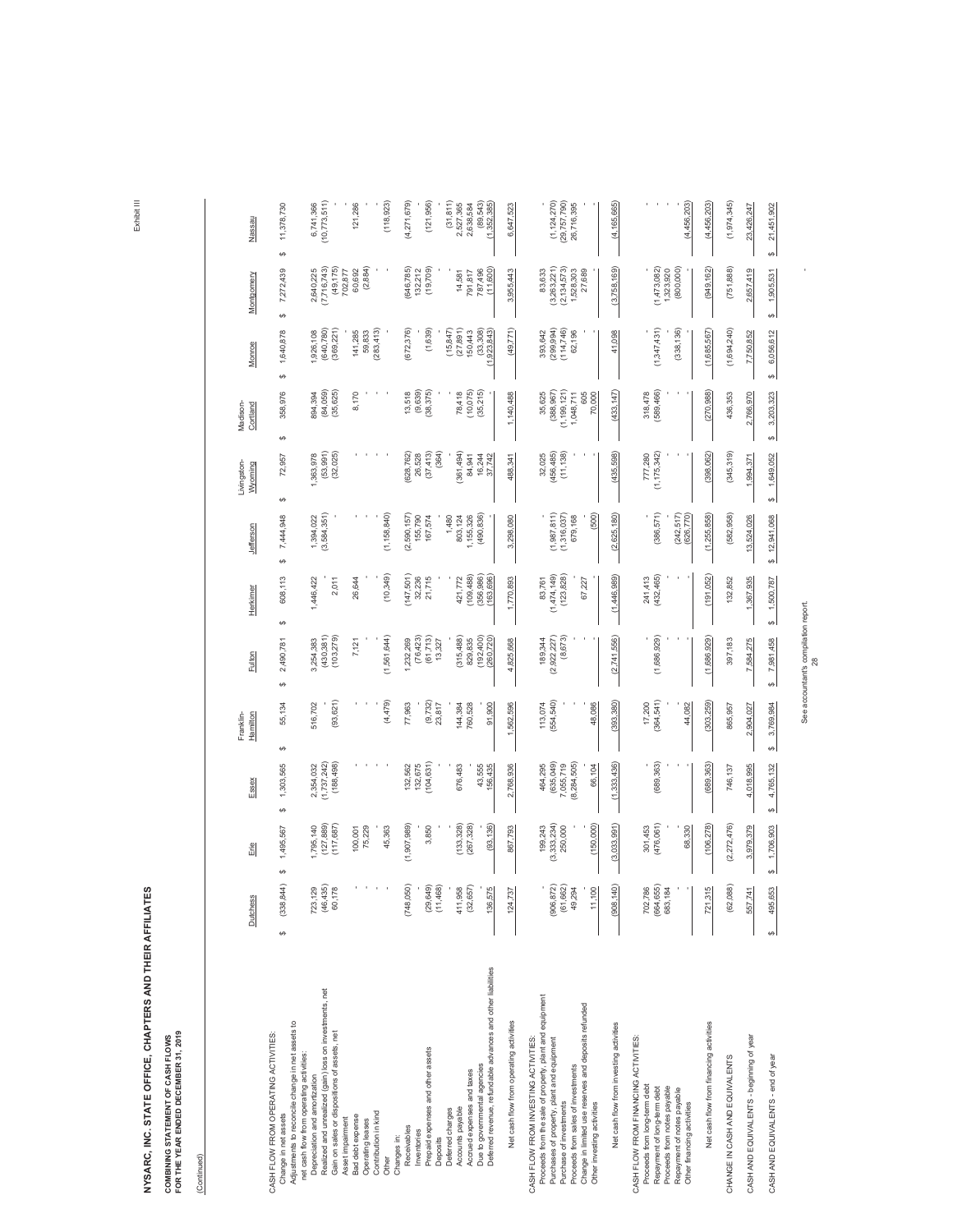**COMBINING STATEMENT OF CASH FLOWS<br>FOR THE YEAR ENDED DECEMBER 31, 2019 FOR THE YEAR ENDED DECEMBER 31, 2019 COMBINING STATEMENT OF CASH FLOWS**

(Continued)

(Continued)

|                                                                                                                                                                                                                                                                                                      | New York City                                                         | North County<br><b>MSO</b> | Oneida-<br>Lewis                                     | Onondaga                                                   | Ontario                                               | Genesee-<br>Orleans                           | Oswego                  | Otsego                           | Rensselaer                              | Rockland                                                          | Saratoga                                               | Schenectady                                                          |
|------------------------------------------------------------------------------------------------------------------------------------------------------------------------------------------------------------------------------------------------------------------------------------------------------|-----------------------------------------------------------------------|----------------------------|------------------------------------------------------|------------------------------------------------------------|-------------------------------------------------------|-----------------------------------------------|-------------------------|----------------------------------|-----------------------------------------|-------------------------------------------------------------------|--------------------------------------------------------|----------------------------------------------------------------------|
| Adjustments to reconcile change in net assets to<br>CASH FLOW FROM OPERATING ACTIVITIES:<br>Change in net assets                                                                                                                                                                                     | 106<br>661,9<br>$\Theta$                                              | (15, 799)<br>↔             | 2,002,718<br>↔                                       | (162, 253)<br>↔                                            | 1,219,243<br>↔                                        | (193, 306)<br>$\boldsymbol{\varphi}$          | (55, 803)<br>↮          | 878,977<br>↮                     | (564, 087)<br>↔                         | 80,061<br>↮                                                       | 122,227<br>$\boldsymbol{\varphi}$                      | 34,574<br>↔                                                          |
| Realized and unrealized (gain) loss on investments, net<br>Gain on sales or dispositions of assets, net<br>net cash flow from operating activities<br>Depreciation and amortization                                                                                                                  | (611, 911)<br>7,515,519                                               | 33,811                     | (470, 994)<br>(85,312)<br>1,619,625                  | (385,010)<br>(105, 979)<br>383,985                         | (1, 192)<br>(376, 753)<br>,041,653                    | (31,751)<br>328,748)<br>732,310               | (223)<br>3,478          | (3,688)<br>490,612               | (70, 041)<br>751,436                    | (602, 809)<br>1,174,875                                           | (24, 817)<br>(180, 122)<br>1,403,516                   | 355,425)<br>(32, 478)<br>954,147                                     |
| Bad debt expense<br>Asset impairment<br>Operating leases                                                                                                                                                                                                                                             |                                                                       |                            |                                                      | (48, 943)<br>65,571                                        |                                                       | (16, 334)<br>20,804                           |                         | 60,795                           |                                         | 307,745                                                           | (5,730)                                                | (5,011)<br>59,000                                                    |
| Contribution in kind<br>Other                                                                                                                                                                                                                                                                        | ශි<br>(470, 1)                                                        |                            |                                                      | (75, 699)                                                  | (202, 414)                                            | (58, 649)                                     |                         |                                  | (2,067)                                 | (2, 847)                                                          | 5,623                                                  |                                                                      |
| Prepaid expenses and other assets<br>Receivables<br>Inventories<br>Changes in:                                                                                                                                                                                                                       | (9,968,949)<br>637,981                                                | (138, 224)<br>5,415        | (3,247)<br>(45, 415)<br>10,836                       | 140,996)<br>12,192                                         | (335, 831)<br>(78, 872)<br>17,464                     | (184, 929)<br>730,429                         | 35,869<br>4,665         | (442, 485)<br>(42,062)<br>74,549 | (3,956)<br>(48, 473)<br>(25, 408)       | (637,516)<br>(335, 385)                                           | (90, 369)                                              | (145, 597)<br>58,928                                                 |
| Deferred charges<br>Deposits                                                                                                                                                                                                                                                                         |                                                                       |                            |                                                      |                                                            | 23                                                    | 22,164                                        |                         |                                  |                                         |                                                                   |                                                        | 67,580                                                               |
| Due to governmental agencies<br>Accrued expenses and taxes<br>Accounts payable                                                                                                                                                                                                                       | (1,035,602)<br>3,136,370                                              | (51, 806)<br>(69, 677)     | 159,818<br>31,986                                    | (173, 390)<br>(653, 150)<br>$(39, 730)$<br>$257, 249$      | (269, 960)<br>18,568                                  | (68,066)                                      | 4,678<br>13,267         | (43,067)<br>211,127              | (29, 235)<br>(80, 413)<br>(114, 057)    | (1,220,440)<br>674,032<br>169,815                                 | (12, 635)<br>22,113<br>111,552                         | (194, 066)<br>69,386<br>226, 159                                     |
| Deferred revenue, refundable advances and other liabilities                                                                                                                                                                                                                                          |                                                                       | 437,873                    | 70,859                                               |                                                            | 225,541                                               | 13,863                                        | (38, 500)               | 6,300                            | (15, 245)                               | 5,000                                                             |                                                        | 157,460                                                              |
| Net cash flow from operating activities                                                                                                                                                                                                                                                              | (134, 843)                                                            | 201,593                    | 3,290,874                                            | (1,066,153)                                                | 1,257,470                                             | 637,787                                       | (32, 569)               | 1,191,058                        | (201, 546)                              | (387,469)                                                         | 1,351,352                                              | 894,657                                                              |
| Proceeds from the sale of property, plant and equipment<br>Change in limited use reserves and deposits refunded<br>CASH FLOW FROM INVESTING ACTIVITIES:<br>Purchases of property, plant and equipment<br>Proceeds from sales of investments<br>Purchase of investments<br>Other investing activities | (7,076,195)<br>(2, 129, 881)<br>$(3,040)$<br>$(685,326)$<br>3,095,272 | 66,104                     | (3,459,248)<br>(1, 115, 191)<br>4,385,896<br>102,461 | (1,770,660)<br>(605, 028)<br>6,345<br>157,400<br>1,723,300 | $1,360$<br>(511,572)<br>(90,002)<br>14,783<br>144,828 | (501, 921)<br>(167, 005)<br>195,575<br>38,051 | (29, 200)<br>(816, 683) | (1, 184, 860)<br>6,076           | $(560, 282)$<br>$(257, 538)$<br>258,203 | $(1,275,901)$<br>$(3,997,057)$<br>4,969,807                       | (1,348,389)<br>(515,000)<br>436,236<br>35,597<br>4,836 | (1, 141, 042)<br>(367, 638)<br>32,478<br>301,995<br>70,023<br>12,882 |
| Net cash flow from investing activities                                                                                                                                                                                                                                                              | (2)<br>(6, 799, 1)                                                    | 66,104                     | (86,081)                                             | (488, 643)                                                 | (440, 603)                                            | (435, 300)                                    | (845, 883)              | (1, 178, 484)                    | (559, 617)                              | (303, 151)                                                        | (1,386,720)                                            | (1,091,302)                                                          |
| CASH FLOW FROM FINANCING ACTIVITIES:<br>Proceeds from long-term debt<br>Proceeds from notes payable<br>Repayment of long-term debt<br>Repayment of notes payable<br>Other financing activities                                                                                                       | 1,896,719<br>(4,198,623)<br>8,000,000<br>885,648                      | (66, 104)                  | (818, 150)                                           | (212,053)                                                  | (580, 718)<br>(7,051)                                 | (512, 102)                                    |                         | (257, 523)                       | (193, 555)<br>145,236                   | (269, 953)<br>(1,389,807)<br>(658, 404)<br>1,912,023<br>1,017,599 | (958, 728)<br>478,549                                  | (623, 913)<br>900,000                                                |
| Net cash flow from financing activities                                                                                                                                                                                                                                                              | 6,583,744                                                             | (66, 104)                  | (818, 150)                                           | (212, 053)                                                 | (587, 769)                                            | (512, 102)                                    |                         | (257, 523)                       | (48, 319)                               | 611,458                                                           | (480, 179)                                             | 276,087                                                              |
| CHANGE IN CASH AND EQUIVALENTS                                                                                                                                                                                                                                                                       | (350, 269)                                                            | 201,593                    | 2,386,643                                            | (1,766,849)                                                | 229,098                                               | (309, 615)                                    | (878, 452)              | (244, 949)                       | (809, 482)                              | (79, 162)                                                         | (515, 547)                                             | 79,442                                                               |
| CASH AND EQUIVALENTS - beginning of year                                                                                                                                                                                                                                                             | $\frac{303}{2}$<br>5,711,                                             | 968,409                    | 6,479,645                                            | 4,298,999                                                  | 2,802,433                                             | 2,011,891                                     | 1,196,053               | 1,785,366                        | 5,007,397                               | 1,014,772                                                         | 2,055,154                                              | 115,388                                                              |
| CASH AND EQUIVALENTS - end of year                                                                                                                                                                                                                                                                   | 5,361,034<br>↮                                                        | 1,170,002<br>٣             | 8,866,288<br>ω                                       | 2,532,150<br>↮                                             | 3,031,531<br>ω                                        | 1,702,276                                     | 317,601<br>↮            | 1,540,417<br>မာ                  | 4,197,915<br>↮                          | 935,610<br>↮                                                      | 1,539,607<br>69                                        | 194,830                                                              |

See accountant's compilation report. See accountant's compilation report.<br>29

Exhibit III Exhibit III